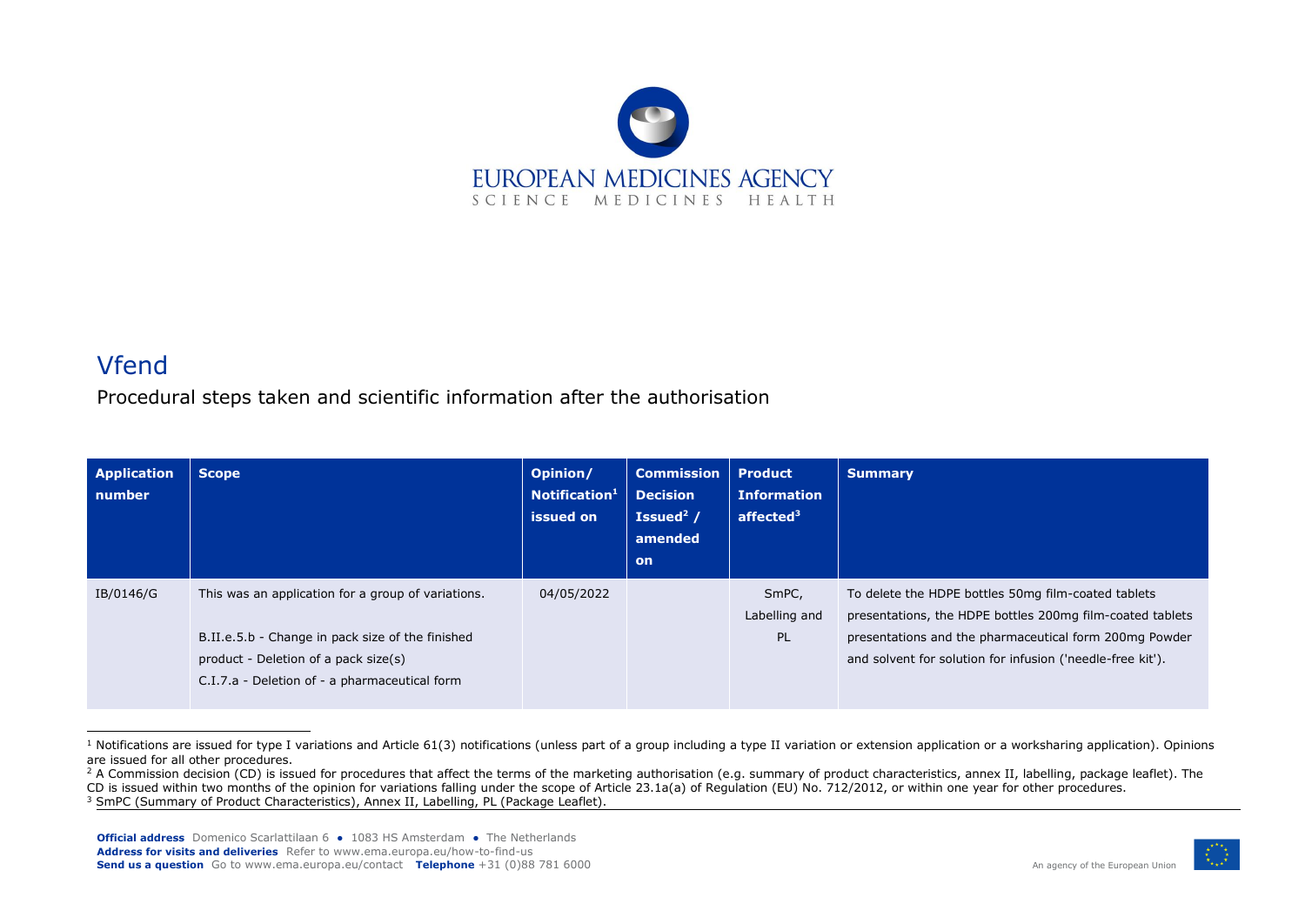| PSUSA/3127/<br>202102 | Periodic Safety Update EU Single assessment -<br>voriconazole                                                                                                                                                                                                                                                                                                                                                                                                                                                                                                                                                                                                                                                                                                                                                                                                                                                                                                                                                                                                                                                                                  | 11/11/2021 | 06/01/2022 |                               | Refer to Scientific conclusions and grounds recommending<br>the variation to terms of the Marketing Authorisation(s)' for<br>PSUSA/3127/202102.                                                                                                                                                                                                                                                                                                                                                                                                                                                                                                                                                                                                                                                                                                                                                                                                                                                                                                    |
|-----------------------|------------------------------------------------------------------------------------------------------------------------------------------------------------------------------------------------------------------------------------------------------------------------------------------------------------------------------------------------------------------------------------------------------------------------------------------------------------------------------------------------------------------------------------------------------------------------------------------------------------------------------------------------------------------------------------------------------------------------------------------------------------------------------------------------------------------------------------------------------------------------------------------------------------------------------------------------------------------------------------------------------------------------------------------------------------------------------------------------------------------------------------------------|------------|------------|-------------------------------|----------------------------------------------------------------------------------------------------------------------------------------------------------------------------------------------------------------------------------------------------------------------------------------------------------------------------------------------------------------------------------------------------------------------------------------------------------------------------------------------------------------------------------------------------------------------------------------------------------------------------------------------------------------------------------------------------------------------------------------------------------------------------------------------------------------------------------------------------------------------------------------------------------------------------------------------------------------------------------------------------------------------------------------------------|
| II/0142/G             | This was an application for a group of variations.<br>Update of sections 4.3, 4.4, and 4.5 of the SmPC in<br>order to add new contraindications to naloxegol and<br>tolvaptan and add a Drug-Drug Interaction with<br>lurasidone, include clarification text regarding<br>adrenal insufficiency and Cushing's syndrome to the<br>warnings and precautions for use, and re-order some<br>of the drug-drug interaction information,<br>respectively. The Package Leaflet is updated<br>accordingly.<br>In addition, the MAH took the opportunity to update<br>the list of local representatives in the Package Leaflet<br>and to correct an oversight from a previous<br>procedure in the labelling (addition of the excipient<br>sodium benzoate in Section 3 of the outer and inner<br>label for the Powder for oral suspension in line with<br>SmPC Section 2 and PL Sections 2 and 6).<br>C.I.4 - Change(s) in the SPC, Labelling or PL due to<br>new quality, preclinical, clinical or pharmacovigilance<br>data<br>C.I.4 - Change(s) in the SPC, Labelling or PL due to<br>new quality, preclinical, clinical or pharmacovigilance<br>data | 16/09/2021 | 19/10/2021 | SmPC,<br>Labelling and<br>PL. | Sections 4.3, 4.4, and 4.5 of the SmPC were updated, as<br>follows:<br>- Section 4.3 Contraindications:<br>- Addition of naloxegol, tolvaptan and lurasidone;<br>- Change in position of existing information on<br>coadministration with St John's Wort.<br>- Section 4.4 Special warnings and precautions for use:<br>- Addition of clarifying text regarding adrenal insufficiency<br>and Cushing's syndrome;<br>- Deletion of text on coadministration of naloxegol from<br>Section 4.4 (consequential to its addition to Section 4.3).<br>- Section 4.5 Interaction with other medicinal products and<br>other forms of interaction:<br>- Addition of the DDI with lurasidone<br>- Change in position of information on naloxegol,<br>tolvaptan and everolimus (interactions table)<br>- Addition of clarification text to the recommendations for<br>statins and addition of midazolam PK DDI data.<br>For more information, please refer to the Summary of<br>Product Characteristics.<br>The Package Leaflet (PL) was updated accordingly. |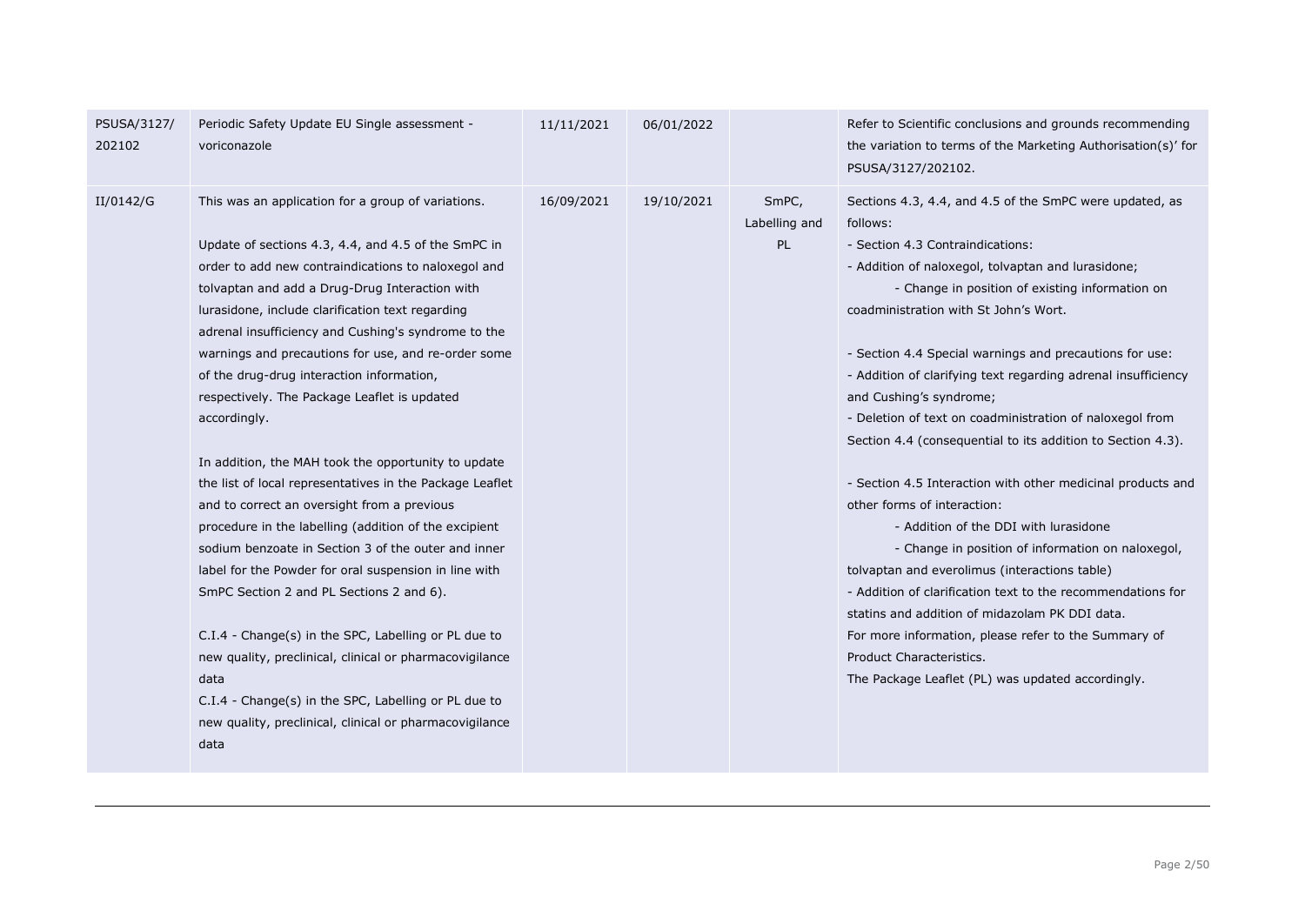| N/0145  | Minor change in labelling or package leaflet not<br>connected with the SPC (Art. 61.3 Notification)                                                                                                                                                                                                                                                                                                                                                                                                                                                                                                                                                                                                                                                                                                   | 01/10/2021 | 06/01/2022 | <b>PL</b>   |                                                                                                                                                                                                                                                                                                                                                                                                                                                                                                                                                                                                                                                                                                                                                                                                                                                                                                                                                                       |
|---------|-------------------------------------------------------------------------------------------------------------------------------------------------------------------------------------------------------------------------------------------------------------------------------------------------------------------------------------------------------------------------------------------------------------------------------------------------------------------------------------------------------------------------------------------------------------------------------------------------------------------------------------------------------------------------------------------------------------------------------------------------------------------------------------------------------|------------|------------|-------------|-----------------------------------------------------------------------------------------------------------------------------------------------------------------------------------------------------------------------------------------------------------------------------------------------------------------------------------------------------------------------------------------------------------------------------------------------------------------------------------------------------------------------------------------------------------------------------------------------------------------------------------------------------------------------------------------------------------------------------------------------------------------------------------------------------------------------------------------------------------------------------------------------------------------------------------------------------------------------|
| II/0143 | Update of sections 4.4 and 4.5 of the SmPC in order<br>to add a new warning on co-administration with<br>glasdegib and add drug-drug interaction information<br>with eszopiclone, glasdegib, tretinoin and tyrosine<br>kinase inhibitors metabolised by CYP3A4; the<br>Package Leaflet is updated accordingly.<br>C.I.4 - Change(s) in the SPC, Labelling or PL due to<br>new quality, preclinical, clinical or pharmacovigilance<br>data                                                                                                                                                                                                                                                                                                                                                             | 02/09/2021 | 19/10/2021 | SmPC and PL | Section 4.4. is updated to include a warning that<br>coadministration of voriconazole is expected to increase<br>glasdegib plasma concentration increasing the risk of QTc<br>prolongation and increase tyrosine kinase inhibitor plasma<br>concentration and the risk of adverse reactions.<br>Section 4.5. is updated to inform about drug-drug<br>interactions and provide recommendations concerning<br>coadministration with glasdegib, tyrosine kinase inhibitors<br>and tretinoin.<br>For more information, please refer to the Summary of<br>Product Characteristics.                                                                                                                                                                                                                                                                                                                                                                                         |
| WS/1939 | This was an application for a variation following a<br>worksharing procedure according to Article 20 of<br>Commission Regulation (EC) No 1234/2008.<br>Update of sections 4.3 and 4.5 of the SmPC in order<br>to add new contraindications (concomitant use with<br>ivabradine and venetoclax), and add drug-drug<br>interaction information between voriconazole and<br>ivabradine and venetoclax to the Interactions<br>section. The Package Leaflet is updated accordingly.<br>In addition, the WSA took the opportunity to align<br>with the current Annex to the European Commission<br>quideline on `Excipients in the labelling and package<br>leaflet of medicinal products for human use' (SANTE-<br>2017-11668), 22 November 2019,<br>EMA/CHMP/302620/2017 Rev. $1^*$ , for lactose, and to | 25/02/2021 | 26/03/2021 | SmPC and PL | Voriconazole is metabolised by, and inhibits the activity of,<br>cytochrome P450 isoenzymes CYP2C19, CYP2C9 and<br>CYP3A4 and there is potential for voriconazole to increase<br>the plasma concentrations of substances metabolised by<br>these CYP450 isoenzym. Venetoclax is predominantly<br>metabolised by CYP3A and ivabradine is metabolized by<br>CYP3A4 solely.<br>Increased plasma concentrations of ivabradine can lead to<br>bradycardia and conduction disturbances, including QTc<br>prolongation and rare cases of torsades de pointes.<br>Coadministration of voriconazole and venetoclax at<br>initiation and during venetoclax dose titration phase was<br>also contraindicated since voriconazole is likely to<br>significantly increase plasma concentrations of venetoclax<br>and increase risk of tumour lysis syndrome.<br>Sections 4.3 of the SmPC was therefore updated to add two<br>contraindications (concomitant use with ivabradine and |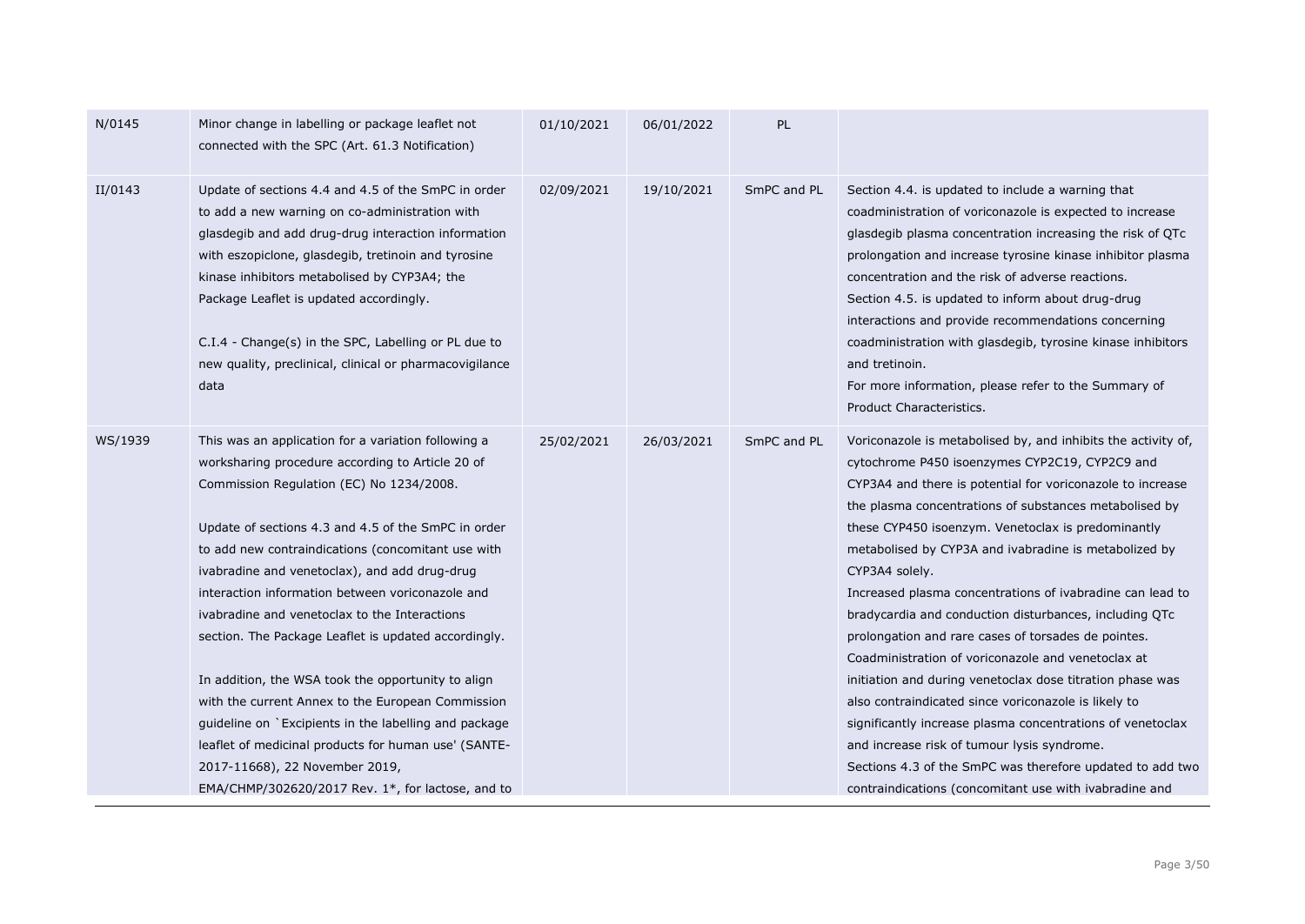|             | update the list of local representatives in the<br>Package Leaflet.<br>C.I.4 - Change(s) in the SPC, Labelling or PL due to<br>new quality, preclinical, clinical or pharmacovigilance<br>data                                                                                                                                                                                                                                                                                                                                                                                                            |            |     | venetoclax). Additionally, drug-drug interaction information<br>between voriconazole and ivabradine and venetoclax was<br>added to the Interactions in section 4.5. The Package<br>Leaflet was updated accordingly.<br>For more information, please refer to the Summary of<br>Product Characteristics. |
|-------------|-----------------------------------------------------------------------------------------------------------------------------------------------------------------------------------------------------------------------------------------------------------------------------------------------------------------------------------------------------------------------------------------------------------------------------------------------------------------------------------------------------------------------------------------------------------------------------------------------------------|------------|-----|---------------------------------------------------------------------------------------------------------------------------------------------------------------------------------------------------------------------------------------------------------------------------------------------------------|
| IAIN/0141/G | This was an application for a group of variations.<br>B.IV.1.a.1 - Change of a measuring or administration<br>device - Addition or replacement of a device which is<br>not an integrated part of the primary packaging -<br>Device with CE marking<br>B.IV.1.a.1 - Change of a measuring or administration<br>device - Addition or replacement of a device which is<br>not an integrated part of the primary packaging -<br>Device with CE marking                                                                                                                                                        | 10/12/2020 | n/a |                                                                                                                                                                                                                                                                                                         |
| IAIN/0140/G | This was an application for a group of variations.<br>B.II.b.2.c.1 - Change to importer, batch release<br>arrangements and quality control testing of the FP -<br>Replacement or addition of a manufacturer<br>responsible for importation and/or batch release -<br>Not including batch control/testing<br>B.II.b.2.a - Change to importer, batch release<br>arrangements and quality control testing of the FP -<br>Replacement/addition of a site where batch<br>control/testing takes place<br>B.II.b.2.a - Change to importer, batch release<br>arrangements and quality control testing of the FP - | 12/11/2020 | n/a |                                                                                                                                                                                                                                                                                                         |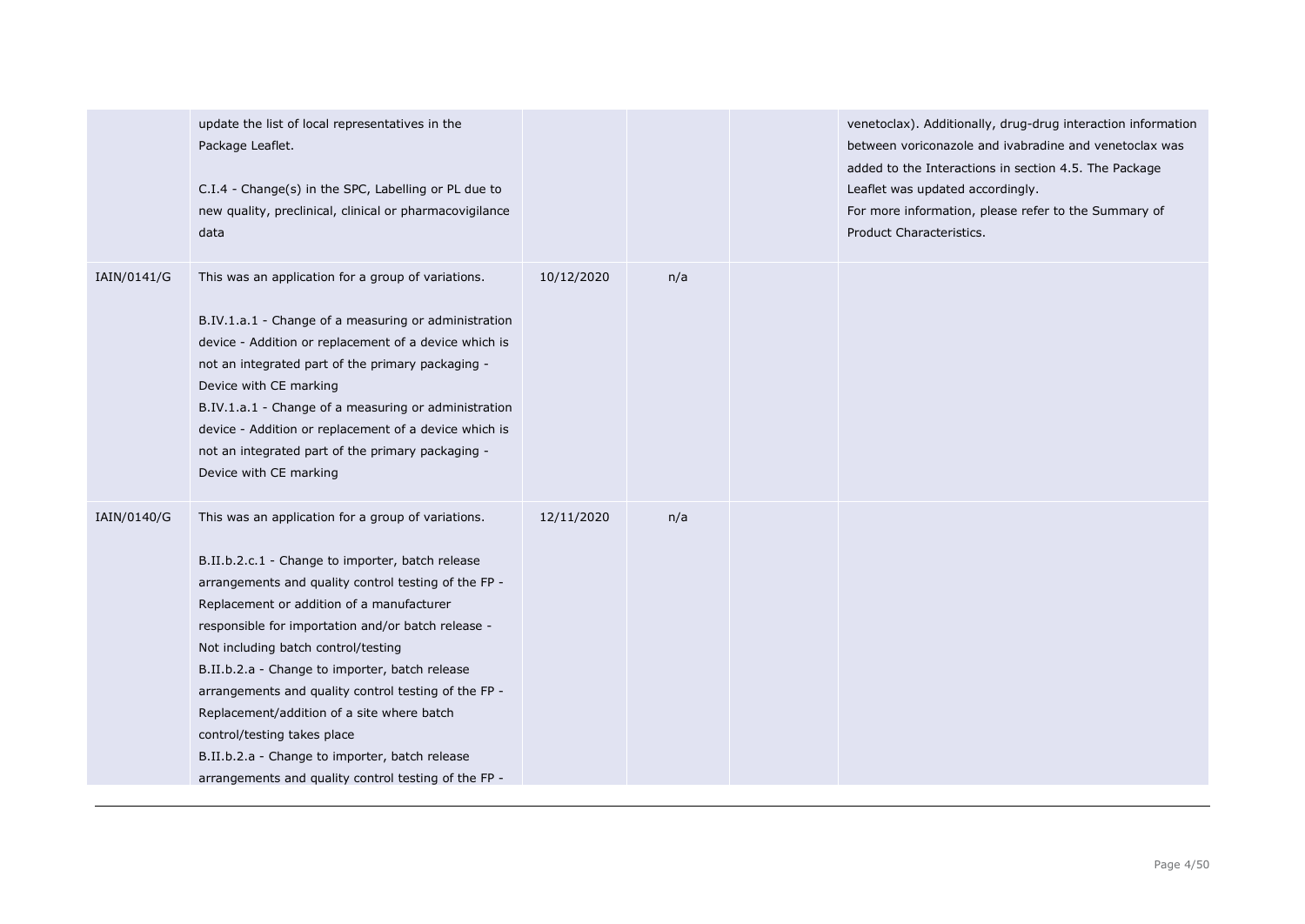|           | Replacement/addition of a site where batch<br>control/testing takes place<br>A.7 - Administrative change - Deletion of<br>manufacturing sites<br>A.7 - Administrative change - Deletion of<br>manufacturing sites<br>A.7 - Administrative change - Deletion of<br>manufacturing sites                                                                                                                                                                                                                                                                                                                                                                                                                                                                                                                                                                                                                                                                                                                 |            |            |                                        |                                                                                                                                                                                                                                                                                                                                                                                                                          |
|-----------|-------------------------------------------------------------------------------------------------------------------------------------------------------------------------------------------------------------------------------------------------------------------------------------------------------------------------------------------------------------------------------------------------------------------------------------------------------------------------------------------------------------------------------------------------------------------------------------------------------------------------------------------------------------------------------------------------------------------------------------------------------------------------------------------------------------------------------------------------------------------------------------------------------------------------------------------------------------------------------------------------------|------------|------------|----------------------------------------|--------------------------------------------------------------------------------------------------------------------------------------------------------------------------------------------------------------------------------------------------------------------------------------------------------------------------------------------------------------------------------------------------------------------------|
| II/0137/G | This was an application for a group of variations.<br>Grouping of two type II variations:<br>-to update of section 4.4 of the SmPC in order to add<br>a new warning on adrenal events, along with<br>editorial changes to the paragraph and the<br>abbreviation of severe cutaneous adverse reactions<br>(SCARs),<br>-to update section 4.5. of the SmPC in order to add<br>drug-drug interaction information with naloxegol,<br>ivacaftor and corticosteroids<br>following PRAC request during the assessment of<br>PSUR 18 (for corticosteroids) and the French<br>National Agency for the Safety of Medicines and<br>Health Products (ANSM) update of the French<br>"Medical Interaction Thesaurus" (May 2018), where<br>voriconazole is classified as a strong CYP3A4<br>inhibitor.<br>In addition, the MAH has taken the opportunity to<br>update the information in the SmPC in line with the<br>EU excipient guidance from October 2017 (SANTE-<br>2017-11668) for sodium and cyclodextrin, to | 10/09/2020 | 26/03/2021 | SmPC, Annex<br>II, Labelling<br>and PL | The SmPC for Vfend was revised to add text on adrenal<br>events in section 4.4 and the interactions between<br>voriconazole and naloxegol, ivacaftor and corticosteroids in<br>the interaction table in SmPC section 4.5. A statement<br>explaining that voriconazole is a strong CYP3A4 inhibitor<br>was also added to section 4.5.<br>For more information, please refer to the Summary of<br>Product Characteristics. |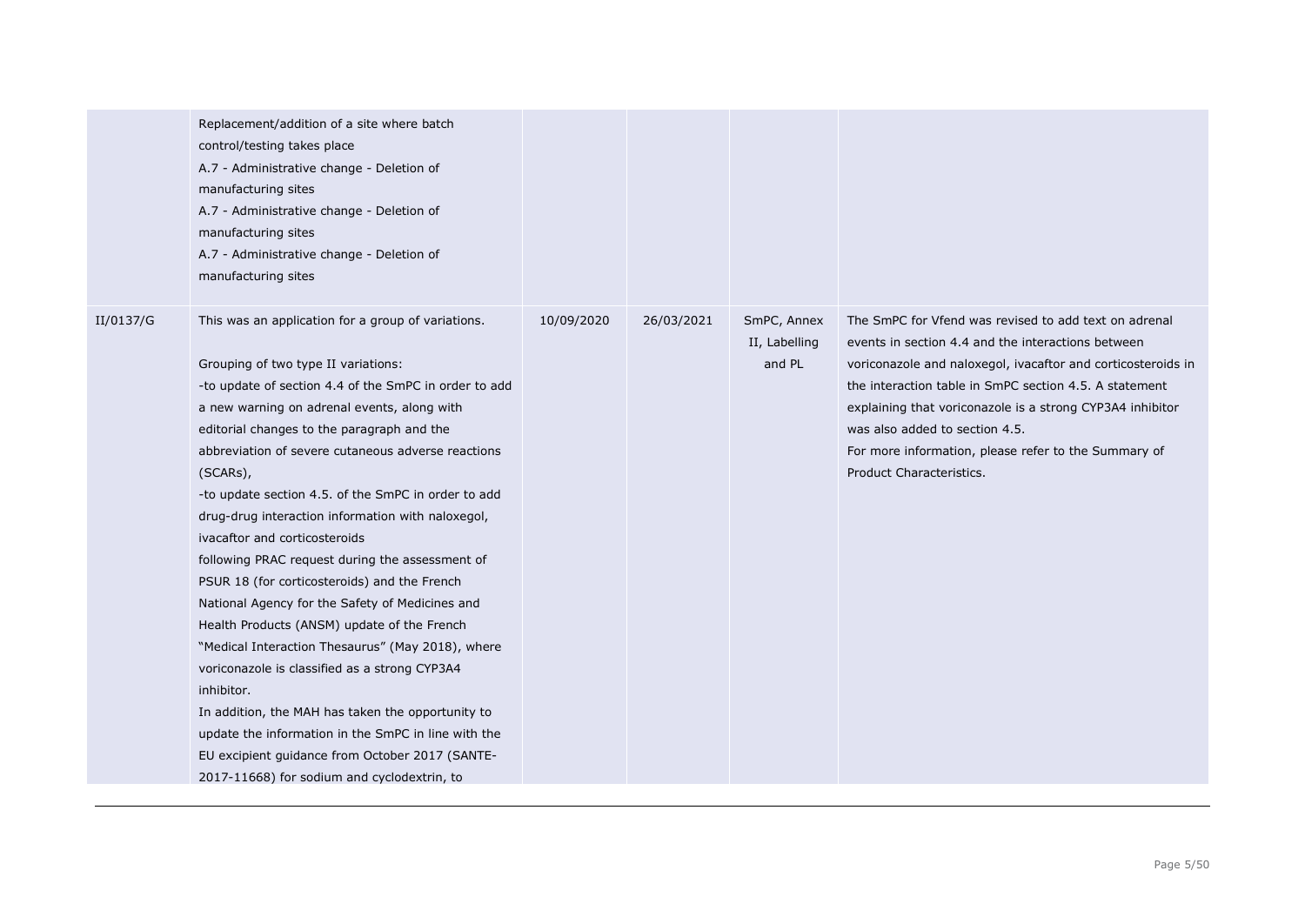|         | introduce a correction to the amount of sodium per<br>vial for the IV presentations in Sections 2.<br>QUALITATIVE AND QUANTITATIVE COMPOSITION<br>and 4.4 Special warnings and precautions for use of<br>the SmPC.<br>The Package Leaflet is updated accordingly.<br>Following a recent discussion with EMA/EDQM; the<br>MAH is also updating Annex IIIA Outer carton text<br>for both iv presentations 16. INFORMATION IN<br>BRAILLE to include: "Justification for not including<br>Braille accepted." In addition, the MAH took the<br>opportunity to bring the PI in line with the latest QRD<br>template version 10.1.<br>C.I.4 - Change(s) in the SPC, Labelling or PL due to<br>new quality, preclinical, clinical or pharmacovigilance<br>data<br>C.I.4 - Change(s) in the SPC, Labelling or PL due to<br>new quality, preclinical, clinical or pharmacovigilance<br>data |            |            |             |                                                                                                                                                                                                                                                                                                                                                                                                                                                                                                                                                                                                 |
|---------|-----------------------------------------------------------------------------------------------------------------------------------------------------------------------------------------------------------------------------------------------------------------------------------------------------------------------------------------------------------------------------------------------------------------------------------------------------------------------------------------------------------------------------------------------------------------------------------------------------------------------------------------------------------------------------------------------------------------------------------------------------------------------------------------------------------------------------------------------------------------------------------|------------|------------|-------------|-------------------------------------------------------------------------------------------------------------------------------------------------------------------------------------------------------------------------------------------------------------------------------------------------------------------------------------------------------------------------------------------------------------------------------------------------------------------------------------------------------------------------------------------------------------------------------------------------|
| WS/1846 | This was an application for a variation following a<br>worksharing procedure according to Article 20 of<br>Commission Regulation (EC) No 1234/2008.<br>Update of Section 4.5 of the SmPC in order to<br>include additional text regarding interactions<br>between voriconazole and letermovir & tolvaptan in<br>the interaction table. The Package Leaflet is updated<br>accordingly.                                                                                                                                                                                                                                                                                                                                                                                                                                                                                             | 09/07/2020 | 26/03/2021 | SmPC and PL | The CHMP considered that there is sufficient evidence to<br>support updating the prescribing information for<br>voriconazole to add letermovir and tolvaptan to the<br>interactions section of the SmPC. The reduction in<br>voriconazole exposure with letermovir coadministration was<br>considered potentially clinically significant by the<br>Committee. As tolvaptan is metabolised by CYP3A4 and<br>voriconazole is a strong inhibitor of CYP3A4, the interaction<br>is mechanistically substantiated and can be extrapolated<br>from interactions of tolvaptan with other strong CYP3A4 |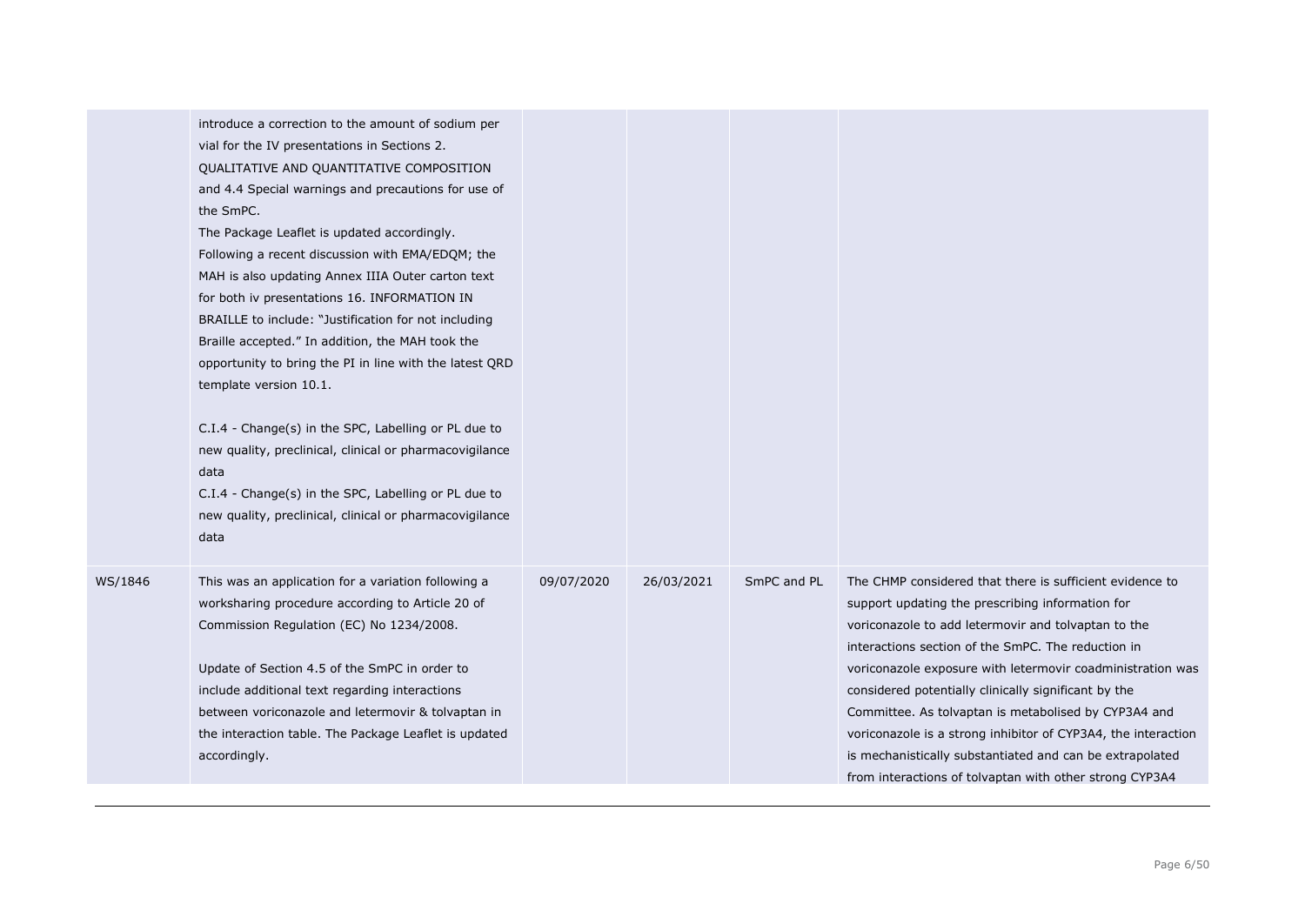|           | C.I.4 - Change(s) in the SPC, Labelling or PL due to<br>new quality, preclinical, clinical or pharmacovigilance<br>data                                                                                                                                                                                                                                                                                                                                                                                                                                                                                                                                                                                                                                      |            |            |    | inhibitors. For more information, please refer to the<br>Summary of Product Characteristics. |
|-----------|--------------------------------------------------------------------------------------------------------------------------------------------------------------------------------------------------------------------------------------------------------------------------------------------------------------------------------------------------------------------------------------------------------------------------------------------------------------------------------------------------------------------------------------------------------------------------------------------------------------------------------------------------------------------------------------------------------------------------------------------------------------|------------|------------|----|----------------------------------------------------------------------------------------------|
| N/0136    | Minor change in labelling or package leaflet not<br>connected with the SPC (Art. 61.3 Notification)                                                                                                                                                                                                                                                                                                                                                                                                                                                                                                                                                                                                                                                          | 02/12/2019 | 26/03/2021 | PL |                                                                                              |
| IA/0135   | A.4 - Administrative change - Change in the name<br>and/or address of a manufacturer or an ASMF holder<br>or supplier of the AS, starting material, reagent or<br>intermediate used in the manufacture of the AS or<br>manufacturer of a novel excipient                                                                                                                                                                                                                                                                                                                                                                                                                                                                                                     | 18/11/2019 | n/a        |    |                                                                                              |
| IB/0134/G | This was an application for a group of variations.<br>A.7 - Administrative change - Deletion of<br>manufacturing sites<br>B.I.a.1.a - Change in the manufacturer of AS or of a<br>starting material/reagent/intermediate for AS - The<br>proposed manufacturer is part of the same<br>pharmaceutical group as the currently approved<br>manufacturer<br>B.I.b.1.b - Change in the specification parameters<br>and/or limits of an AS, starting<br>material/intermediate/reagent - Tightening of<br>specification limits<br>B.I.b.1.c - Change in the specification parameters<br>and/or limits of an AS, starting<br>material/intermediate/reagent - Addition of a new<br>specification parameter to the specification with its<br>corresponding test method | 11/09/2019 | n/a        |    |                                                                                              |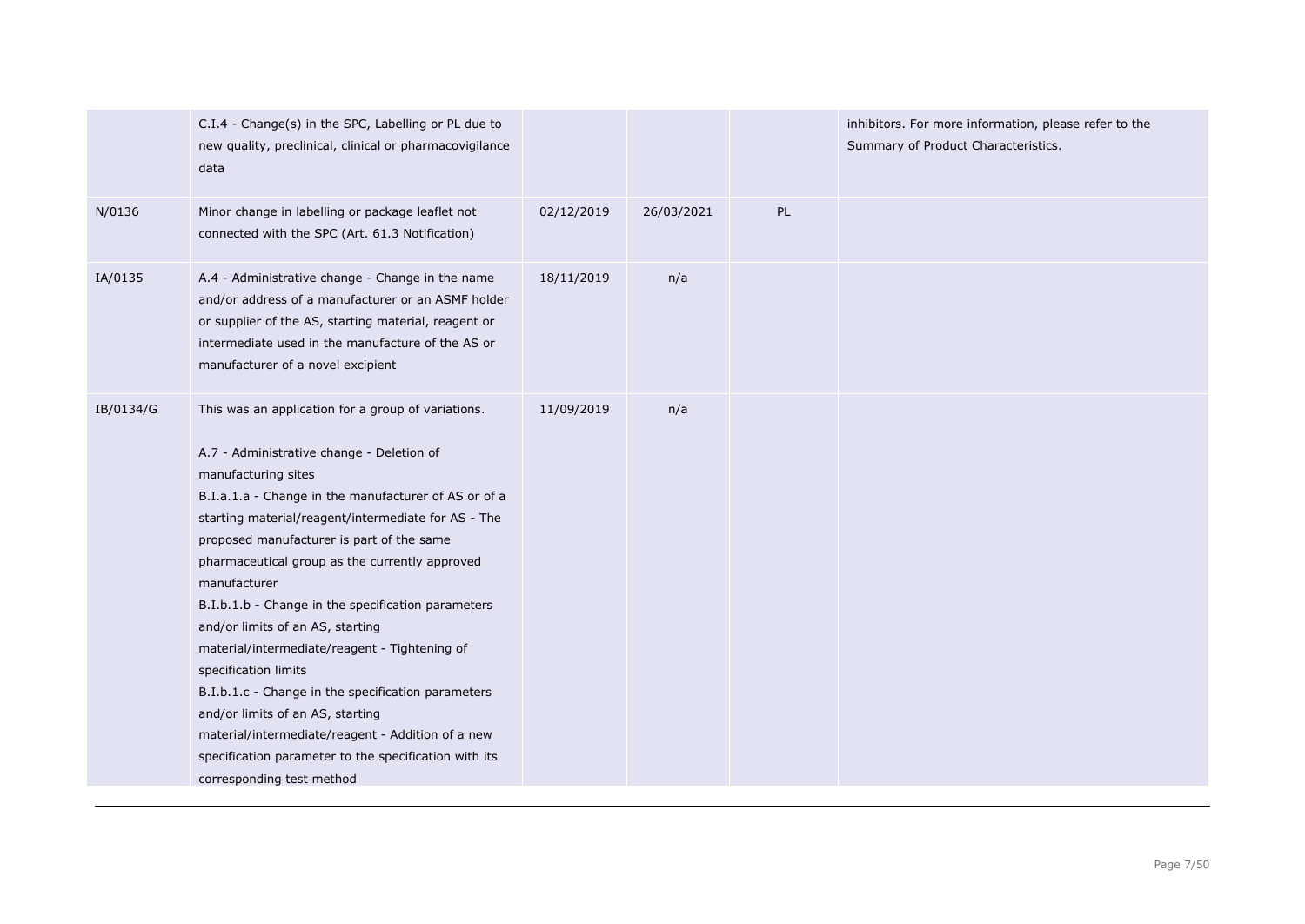| PL<br>Minor change in labelling or package leaflet not<br>09/04/2019<br>26/03/2021<br>N/0133<br>connected with the SPC (Art. 61.3 Notification) | B.I.b.1.d - Change in the specification parameters<br>and/or limits of an AS, starting<br>material/intermediate/reagent - Deletion of a non-<br>significant specification parameter (e.g. deletion of<br>an obsolete parameter)<br>B.I.b.1.d - Change in the specification parameters<br>and/or limits of an AS, starting<br>material/intermediate/reagent - Deletion of a non-<br>significant specification parameter (e.g. deletion of<br>an obsolete parameter)<br>B.I.b.1.d - Change in the specification parameters<br>and/or limits of an AS, starting<br>material/intermediate/reagent - Deletion of a non-<br>significant specification parameter (e.g. deletion of<br>an obsolete parameter)<br>B.I.b.1.z - Change in the specification parameters<br>and/or limits of an AS, starting<br>material/intermediate/reagent - Other variation<br>B.I.b.2.z - Change in test procedure for AS or<br>starting material/reagent/intermediate - Other<br>variation<br>B.I.b.2.z - Change in test procedure for AS or<br>starting material/reagent/intermediate - Other<br>variation<br>B.I.c.2.z - Change in the specification parameters<br>and/or limits of the immediate packaging of the AS -<br>Other variation |  |  |  |
|-------------------------------------------------------------------------------------------------------------------------------------------------|-----------------------------------------------------------------------------------------------------------------------------------------------------------------------------------------------------------------------------------------------------------------------------------------------------------------------------------------------------------------------------------------------------------------------------------------------------------------------------------------------------------------------------------------------------------------------------------------------------------------------------------------------------------------------------------------------------------------------------------------------------------------------------------------------------------------------------------------------------------------------------------------------------------------------------------------------------------------------------------------------------------------------------------------------------------------------------------------------------------------------------------------------------------------------------------------------------------------------|--|--|--|
|                                                                                                                                                 |                                                                                                                                                                                                                                                                                                                                                                                                                                                                                                                                                                                                                                                                                                                                                                                                                                                                                                                                                                                                                                                                                                                                                                                                                       |  |  |  |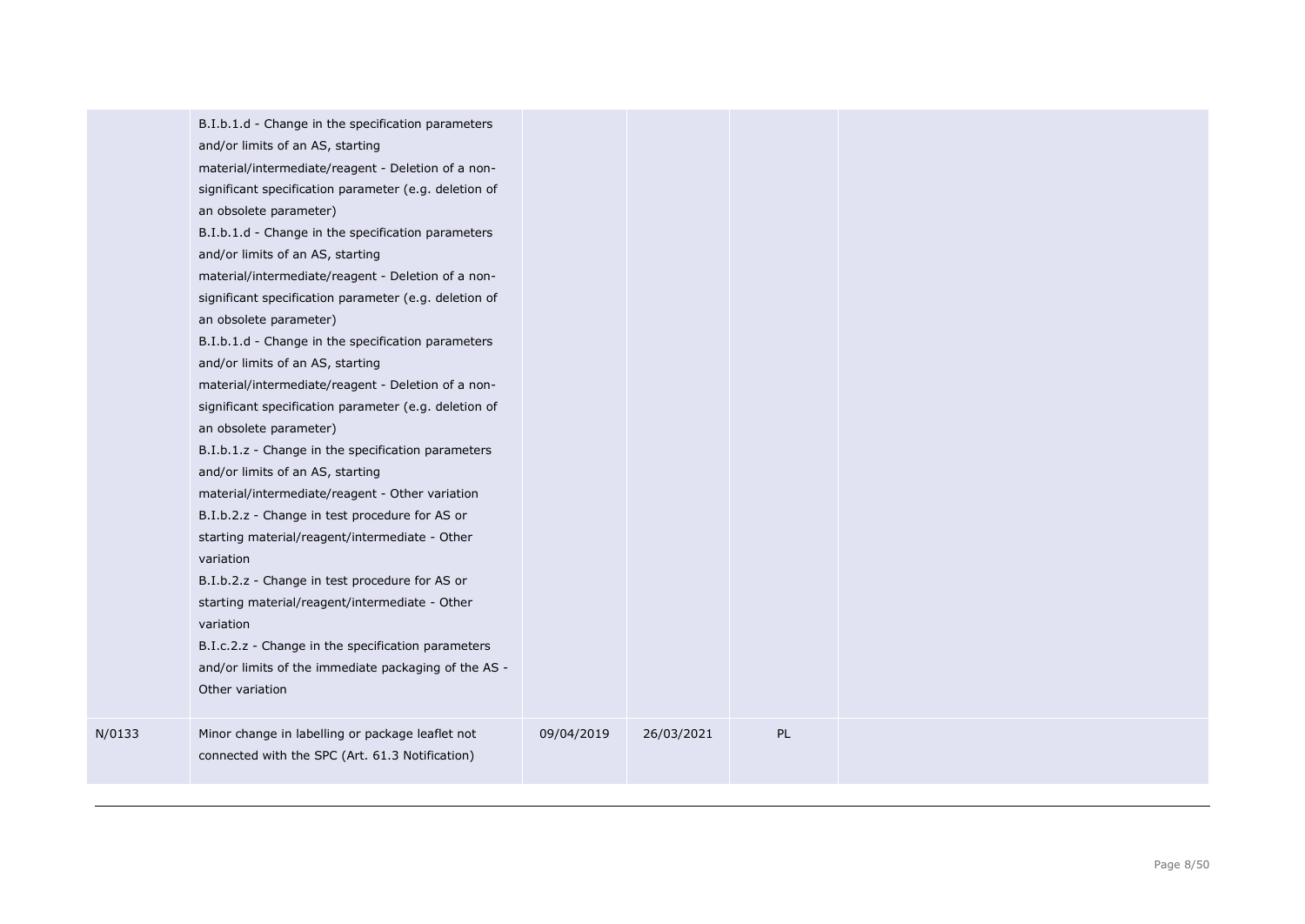| PSUSA/3127/<br>201802 | Periodic Safety Update EU Single assessment -<br>voriconazole                                                                                                                                                                                                                                                                                                                                                                                                                                                                                                                                                                                                                                                                                                                                          | 18/10/2018 | 12/12/2018 | SmPC                         | Refer to Scientific conclusions and grounds recommending<br>the variation to terms of the Marketing Authorisation(s)' for<br>PSUSA/3127/201802. |
|-----------------------|--------------------------------------------------------------------------------------------------------------------------------------------------------------------------------------------------------------------------------------------------------------------------------------------------------------------------------------------------------------------------------------------------------------------------------------------------------------------------------------------------------------------------------------------------------------------------------------------------------------------------------------------------------------------------------------------------------------------------------------------------------------------------------------------------------|------------|------------|------------------------------|-------------------------------------------------------------------------------------------------------------------------------------------------|
| IA/0132               | A.5.b - Administrative change - Change in the name<br>and/or address of a manufacturer/importer of the<br>finished product, including quality control sites<br>(excluding manufacturer for batch release)                                                                                                                                                                                                                                                                                                                                                                                                                                                                                                                                                                                              | 06/12/2018 | n/a        |                              |                                                                                                                                                 |
| N/0131                | Minor change in labelling or package leaflet not<br>connected with the SPC (Art. 61.3 Notification)                                                                                                                                                                                                                                                                                                                                                                                                                                                                                                                                                                                                                                                                                                    | 24/10/2018 | 26/03/2021 | PL                           |                                                                                                                                                 |
| T/0130                | Transfer of Marketing Authorisation                                                                                                                                                                                                                                                                                                                                                                                                                                                                                                                                                                                                                                                                                                                                                                    | 24/08/2018 | 28/09/2018 | SmPC,<br>Labelling and<br>PL |                                                                                                                                                 |
| IAIN/0129/G           | This was an application for a group of variations.<br>B.II.e.5.a.1 - Change in pack size of the finished<br>product - Change in the number of units (e.g.<br>tablets, ampoules, etc.) in a pack - Change within<br>the range of the currently approved pack sizes<br>B.II.e.5.a.1 - Change in pack size of the finished<br>product - Change in the number of units (e.g.<br>tablets, ampoules, etc.) in a pack - Change within<br>the range of the currently approved pack sizes<br>B.II.e.5.a.1 - Change in pack size of the finished<br>product - Change in the number of units (e.g.<br>tablets, ampoules, etc.) in a pack - Change within<br>the range of the currently approved pack sizes<br>B.II.e.5.a.1 - Change in pack size of the finished<br>product - Change in the number of units (e.g. | 06/06/2018 | 28/09/2018 | SmPC and<br>Labelling        |                                                                                                                                                 |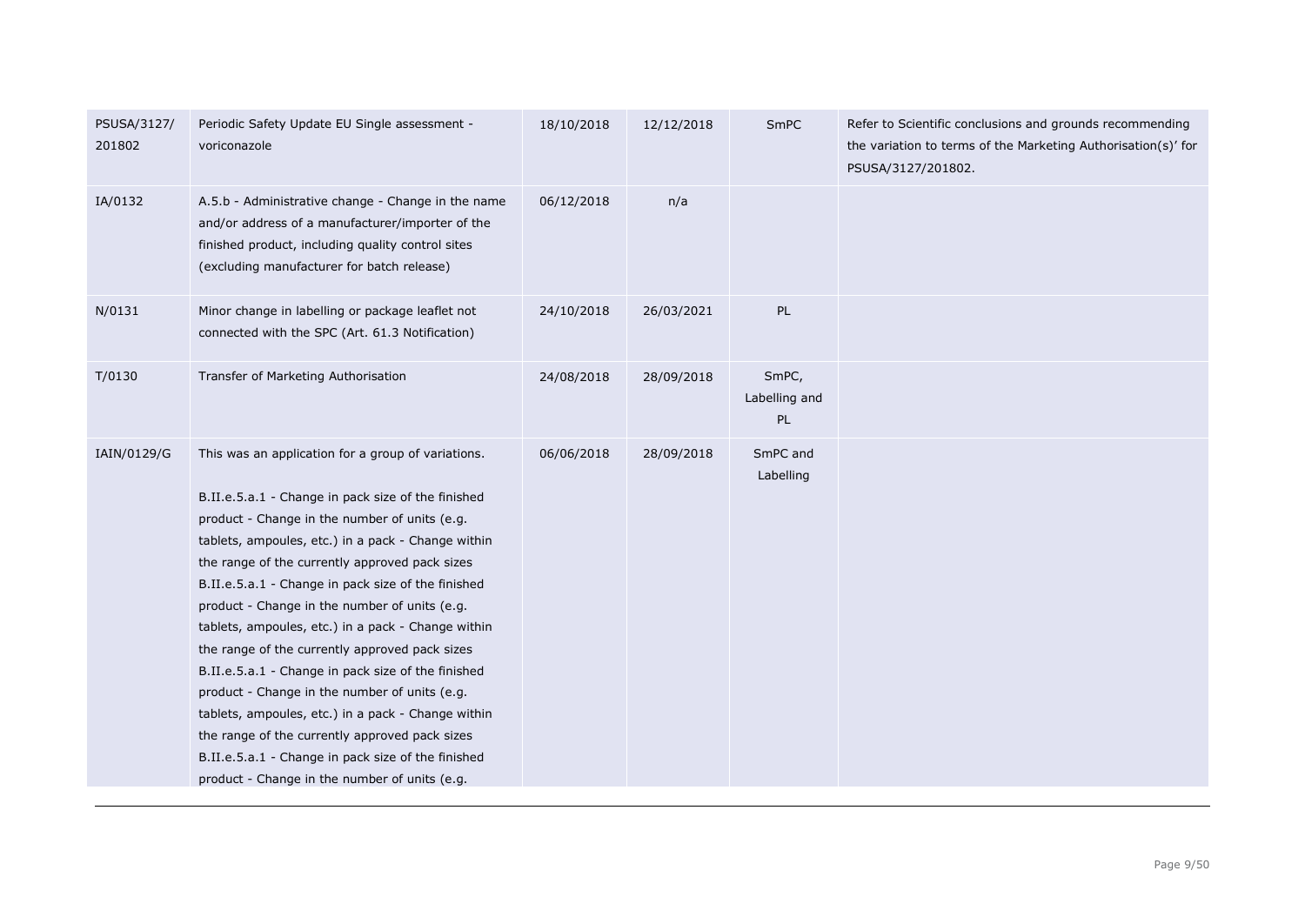tablets, ampoules, etc.) in a pack - Change within the range of the currently approved pack sizes B.II.e.5.a.1 - Change in pack size of the finished product - Change in the number of units (e.g. tablets, ampoules, etc.) in a pack - Change within the range of the currently approved pack sizes B.II.e.5.a.1 - Change in pack size of the finished product - Change in the number of units (e.g. tablets, ampoules, etc.) in a pack - Change within the range of the currently approved pack sizes B.II.e.5.a.1 - Change in pack size of the finished product - Change in the number of units (e.g. tablets, ampoules, etc.) in a pack - Change within the range of the currently approved pack sizes B.II.e.5.a.1 - Change in pack size of the finished product - Change in the number of units (e.g. tablets, ampoules, etc.) in a pack - Change within the range of the currently approved pack sizes B.II.e.5.a.1 - Change in pack size of the finished product - Change in the number of units (e.g. tablets, ampoules, etc.) in a pack - Change within the range of the currently approved pack sizes B.II.e.5.a.1 - Change in pack size of the finished product - Change in the number of units (e.g. tablets, ampoules, etc.) in a pack - Change within the range of the currently approved pack sizes B.II.e.5.a.1 - Change in pack size of the finished product - Change in the number of units (e.g. tablets, ampoules, etc.) in a pack - Change within the range of the currently approved pack sizes B.II.e.5.a.1 - Change in pack size of the finished product - Change in the number of units (e.g.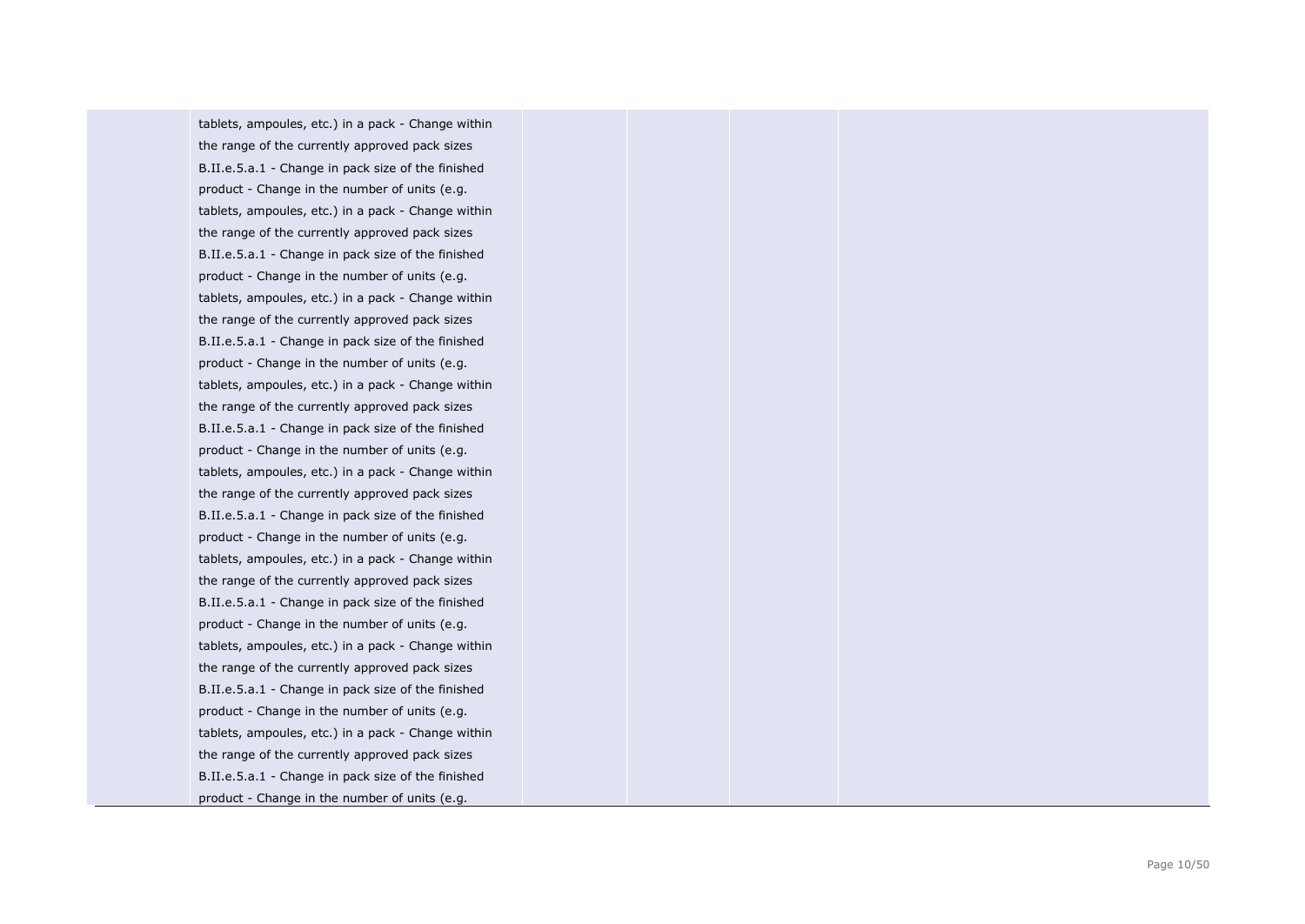|             | tablets, ampoules, etc.) in a pack - Change within<br>the range of the currently approved pack sizes<br>B.II.e.5.a.1 - Change in pack size of the finished<br>product - Change in the number of units (e.g.<br>tablets, ampoules, etc.) in a pack - Change within<br>the range of the currently approved pack sizes<br>B.II.e.5.a.1 - Change in pack size of the finished<br>product - Change in the number of units (e.g.<br>tablets, ampoules, etc.) in a pack - Change within<br>the range of the currently approved pack sizes<br>B.II.e.5.a.1 - Change in pack size of the finished<br>product - Change in the number of units (e.g.<br>tablets, ampoules, etc.) in a pack - Change within<br>the range of the currently approved pack sizes<br>B.II.e.5.a.1 - Change in pack size of the finished<br>product - Change in the number of units (e.g.<br>tablets, ampoules, etc.) in a pack - Change within<br>the range of the currently approved pack sizes<br>B.II.e.5.a.1 - Change in pack size of the finished<br>product - Change in the number of units (e.g.<br>tablets, ampoules, etc.) in a pack - Change within<br>the range of the currently approved pack sizes |            |            |                                        |  |
|-------------|---------------------------------------------------------------------------------------------------------------------------------------------------------------------------------------------------------------------------------------------------------------------------------------------------------------------------------------------------------------------------------------------------------------------------------------------------------------------------------------------------------------------------------------------------------------------------------------------------------------------------------------------------------------------------------------------------------------------------------------------------------------------------------------------------------------------------------------------------------------------------------------------------------------------------------------------------------------------------------------------------------------------------------------------------------------------------------------------------------------------------------------------------------------------------------|------------|------------|----------------------------------------|--|
| IAIN/0127/G | This was an application for a group of variations.<br>B.II.b.1.a - Replacement or addition of a<br>manufacturing site for the FP - Secondary packaging<br>site<br>B.II.b.1.b - Replacement or addition of a<br>manufacturing site for the FP - Primary packaging<br>site                                                                                                                                                                                                                                                                                                                                                                                                                                                                                                                                                                                                                                                                                                                                                                                                                                                                                                        | 06/04/2018 | 28/09/2018 | SmPC, Annex<br>II, Labelling<br>and PL |  |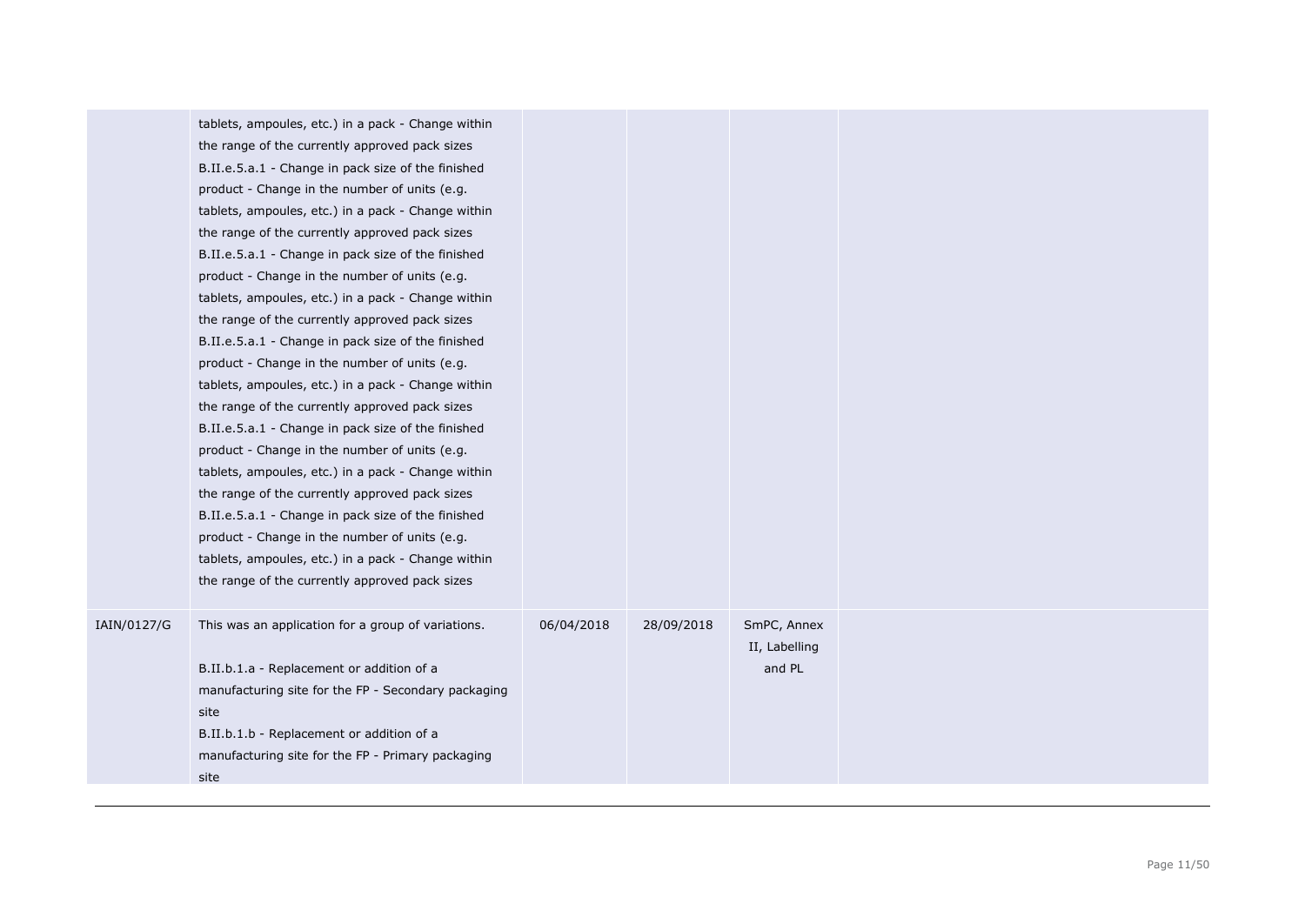|                       | B.II.b.2.c.2 - Change to importer, batch release<br>arrangements and quality control testing of the FP -<br>Including batch control/testing<br>B.II.e.1.a.1 - Change in immediate packaging of the<br>finished product - Qualitative and quantitative<br>composition - Solid pharmaceutical forms |            |            |             |                                   |
|-----------------------|---------------------------------------------------------------------------------------------------------------------------------------------------------------------------------------------------------------------------------------------------------------------------------------------------|------------|------------|-------------|-----------------------------------|
| IB/0126               | B.IV.z - Quality change - Change in Medical Devices -<br>Other variation                                                                                                                                                                                                                          | 05/10/2017 | n/a        |             |                                   |
| PSUSA/3127/<br>201702 | Periodic Safety Update EU Single assessment -<br>voriconazole                                                                                                                                                                                                                                     | 28/09/2017 | n/a        |             | PRAC Recommendation - maintenance |
| N/0125                | Minor change in labelling or package leaflet not<br>connected with the SPC (Art. 61.3 Notification)                                                                                                                                                                                               | 25/09/2017 | 19/02/2018 | Labelling   |                                   |
| IA/0124               | B.II.b.3.a - Change in the manufacturing process of<br>the finished or intermediate product - Minor change<br>in the manufacturing process                                                                                                                                                        | 20/09/2017 | n/a        |             |                                   |
| II/0121               | C.I.13 - Other variations not specifically covered<br>elsewhere in this Annex which involve the submission<br>of studies to the competent authority                                                                                                                                               | 26/01/2017 | 19/02/2018 | SmPC and PL |                                   |
| PSUSA/3127/<br>201602 | Periodic Safety Update EU Single assessment -<br>voriconazole                                                                                                                                                                                                                                     | 29/09/2016 | n/a        |             | PRAC Recommendation - maintenance |
| WS/0898/G             | This was an application for a group of variations<br>following a worksharing procedure according to<br>Article 20 of Commission Regulation (EC) No<br>1234/2008.                                                                                                                                  | 22/09/2016 | n/a        |             |                                   |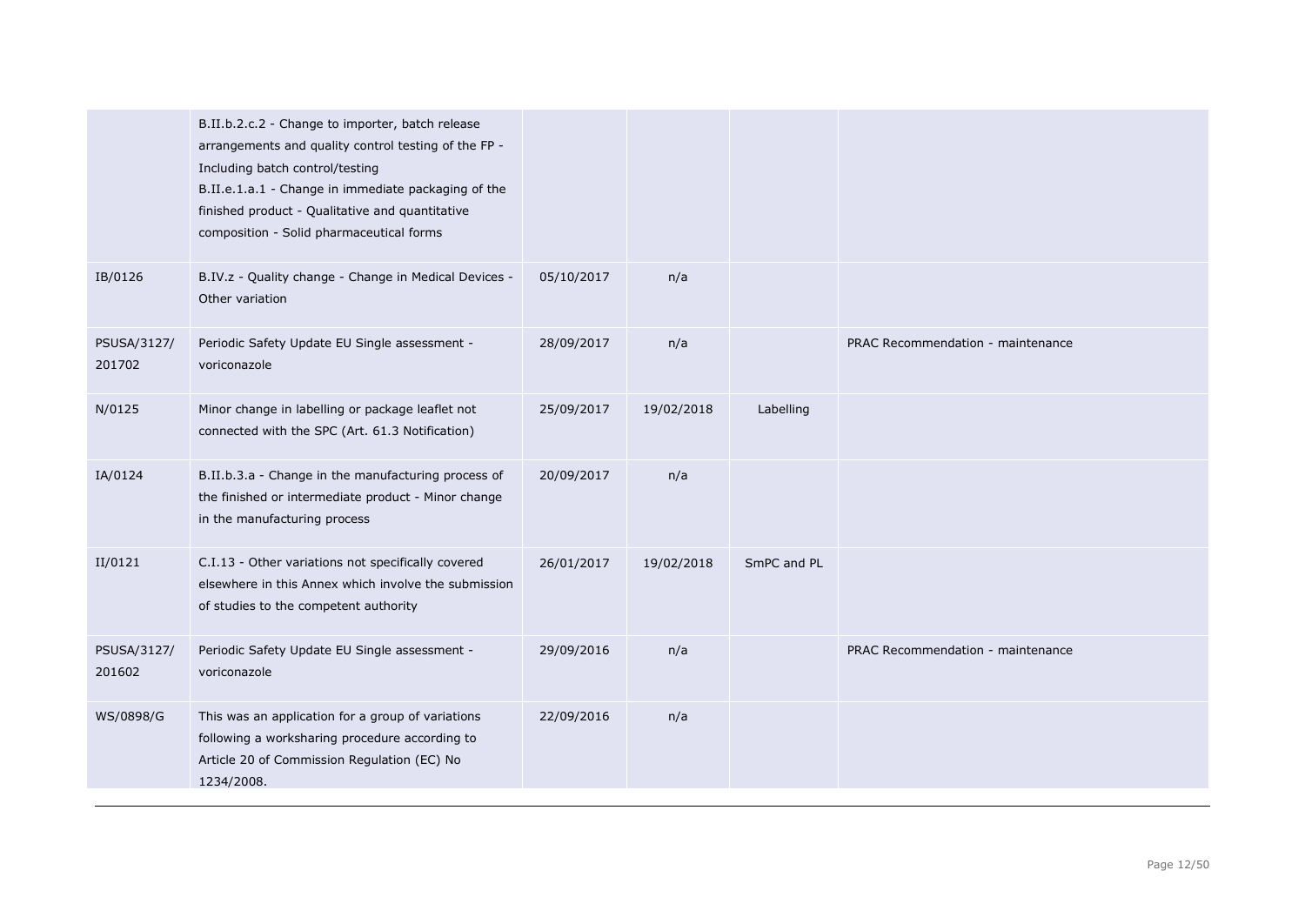B.I.a.2.b - Changes in the manufacturing process of the AS - Substantial change to the manufacturing process of the AS which may have a significant impact on the quality, safety or efficacy of the medicinal product B.I.b.1.c - Change in the specification parameters and/or limits of an AS, starting material/intermediate/reagent - Addition of a new specification parameter to the specification with its corresponding test method B.I.b.1.c - Change in the specification parameters and/or limits of an AS, starting material/intermediate/reagent - Addition of a new specification parameter to the specification with its corresponding test method B.I.b.1.c - Change in the specification parameters and/or limits of an AS, starting material/intermediate/reagent - Addition of a new specification parameter to the specification with its corresponding test method B.I.b.1.c - Change in the specification parameters and/or limits of an AS, starting material/intermediate/reagent - Addition of a new specification parameter to the specification with its corresponding test method B.I.b.1.c - Change in the specification parameters and/or limits of an AS, starting material/intermediate/reagent - Addition of a new specification parameter to the specification with its corresponding test method B.I.b.1.c - Change in the specification parameters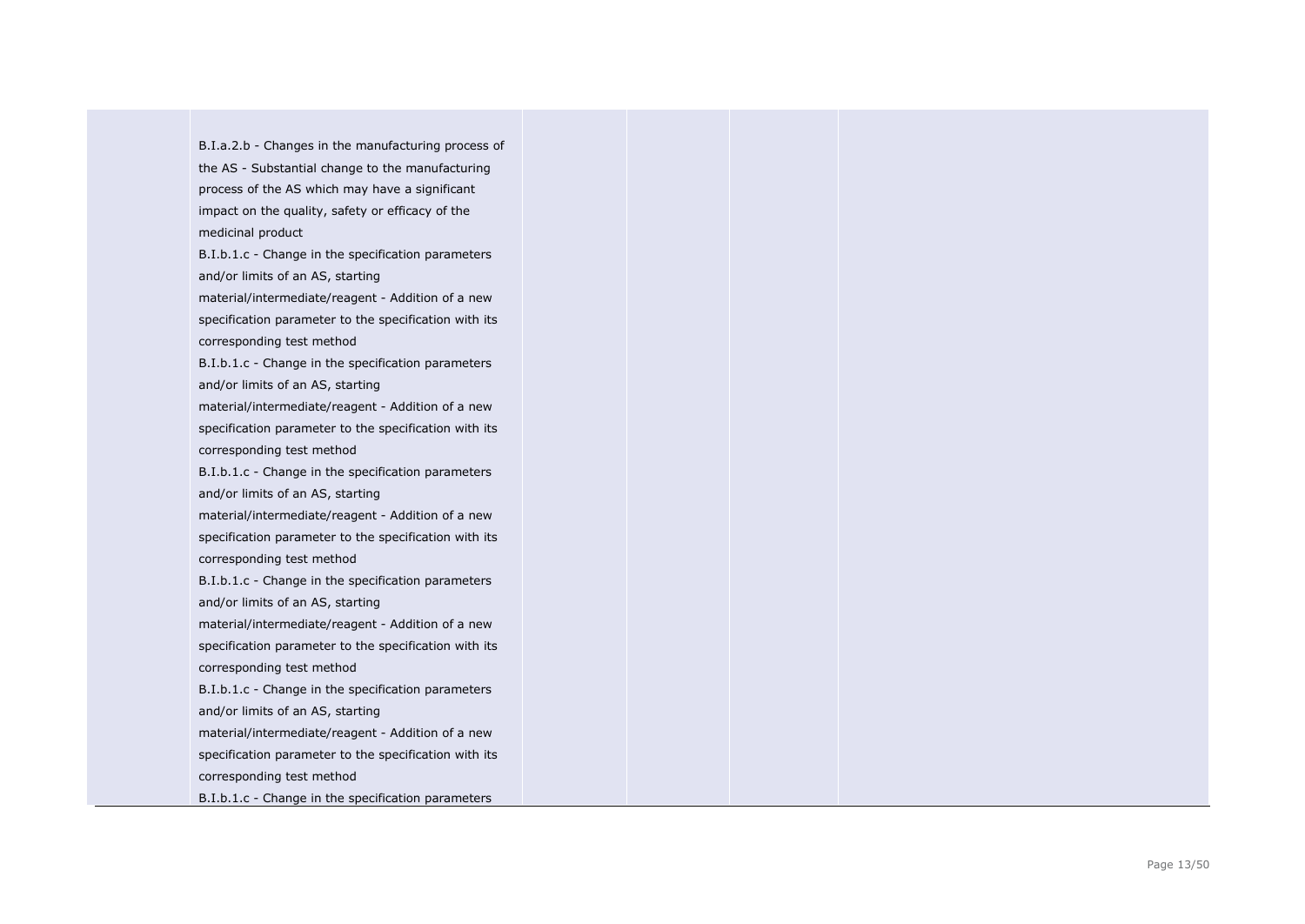and/or limits of an AS, starting material/intermediate/reagent - Addition of a new specification parameter to the specification with its corresponding test method B.I.b.1.c - Change in the specification parameters and/or limits of an AS, starting material/intermediate/reagent - Addition of a new specification parameter to the specification with its corresponding test method B.I.b.1.c - Change in the specification parameters and/or limits of an AS, starting material/intermediate/reagent - Addition of a new specification parameter to the specification with its corresponding test method B.I.b.1.c - Change in the specification parameters and/or limits of an AS, starting material/intermediate/reagent - Addition of a new specification parameter to the specification with its corresponding test method B.I.b.1.c - Change in the specification parameters and/or limits of an AS, starting material/intermediate/reagent - Addition of a new specification parameter to the specification with its corresponding test method B.I.b.1.d - Change in the specification parameters and/or limits of an AS, starting material/intermediate/reagent - Deletion of a non significant specification parameter (e.g. deletion of an obsolete parameter) B.I.b.1.z - Change in the specification parameters and/or limits of an AS, starting material/intermediate/reagent - Other variation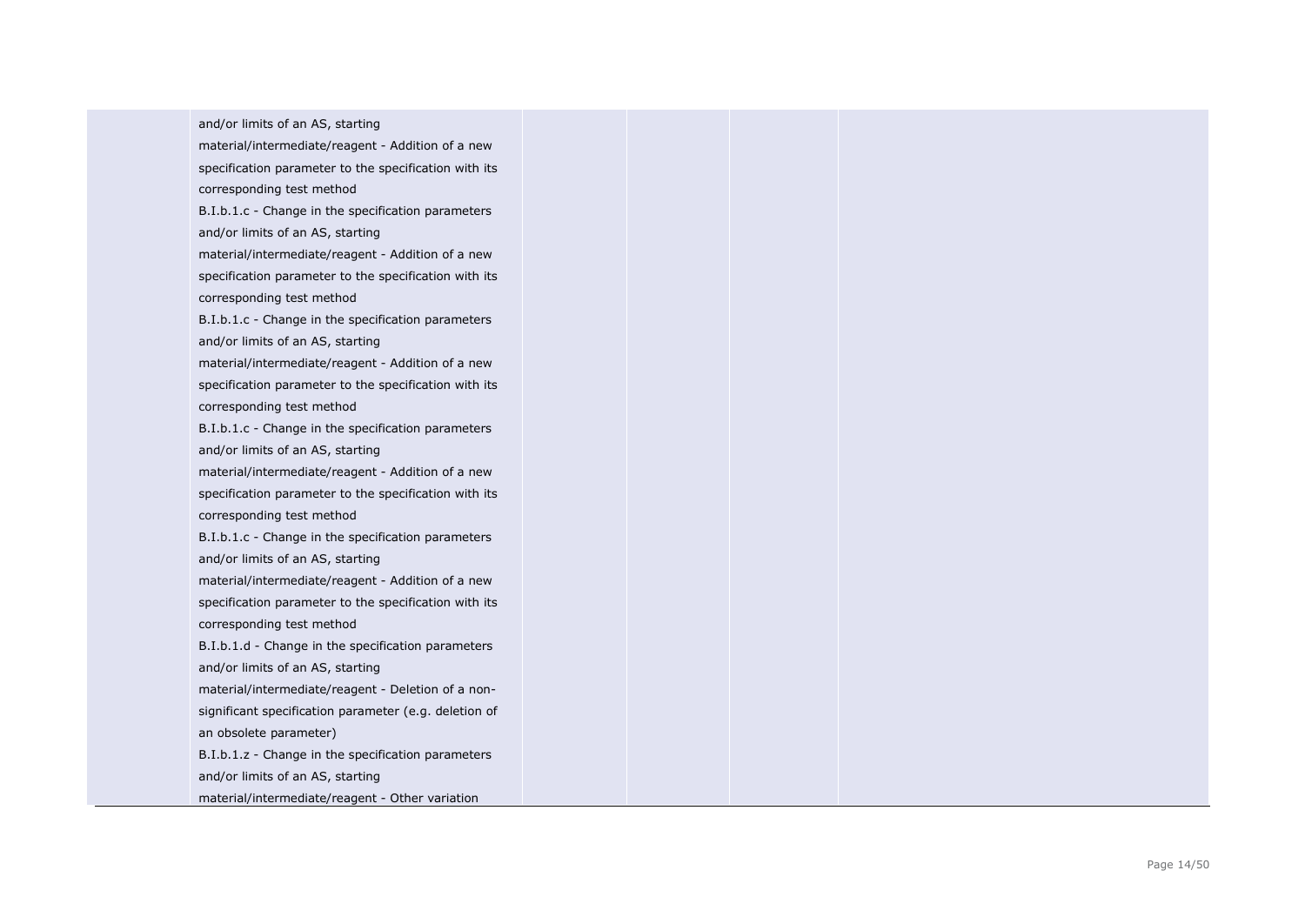B.I.b.2.e - Change in test procedure for AS or starting material/reagent/intermediate - Other changes to a test procedure (including replacement or addition) for the AS or a starting material/intermediate B.I.b.2.e - Change in test procedure for AS or starting material/reagent/intermediate - Other changes to a test procedure (including replacement or addition) for the AS or a starting material/intermediate B.I.b.2.e - Change in test procedure for AS or starting material/reagent/intermediate - Other changes to a test procedure (including replacement or addition) for the AS or a starting material/intermediate B.I.b.2.e - Change in test procedure for AS or starting material/reagent/intermediate - Other changes to a test procedure (including replacement or addition) for the AS or a starting material/intermediate B.I.b.2.e - Change in test procedure for AS or starting material/reagent/intermediate - Other changes to a test procedure (including replacement or addition) for the AS or a starting material/intermediate B.I.b.2.e - Change in test procedure for AS or starting material/reagent/intermediate - Other changes to a test procedure (including replacement or addition) for the AS or a starting material/intermediate B.I.b.2.e - Change in test procedure for AS or starting material/reagent/intermediate - Other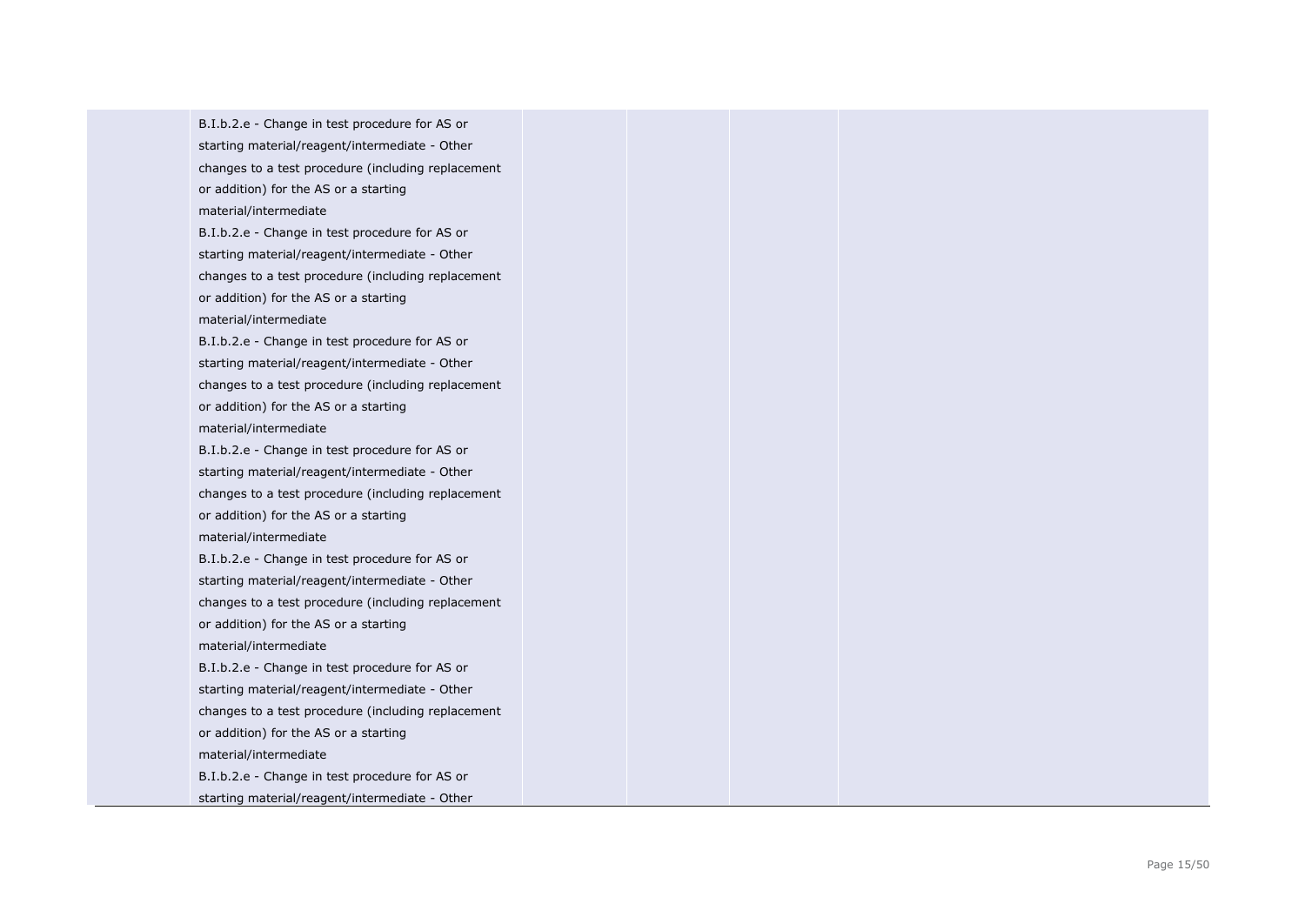changes to a test procedure (including replacement or addition) for the AS or a starting material/intermediate

B.I.b.2.e - Change in test procedure for AS or starting material/reagent/intermediate - Other changes to a test procedure (including replacement or addition) for the AS or a starting material/intermediate

B.I.b.2.e - Change in test procedure for AS or starting material/reagent/intermediate - Other changes to a test procedure (including replacement or addition) for the AS or a starting material/intermediate

B.I.b.2.e - Change in test procedure for AS or starting material/reagent/intermediate - Other changes to a test procedure (including replacement or addition) for the AS or a starting material/intermediate

B.I.b.2.e - Change in test procedure for AS or starting material/reagent/intermediate - Other changes to a test procedure (including replacement or addition) for the AS or a starting material/intermediate

B.I.b.2.e - Change in test procedure for AS or starting material/reagent/intermediate - Other changes to a test procedure (including replacement or addition) for the AS or a starting material/intermediate B.I.b.2.e - Change in test procedure for AS or starting material/reagent/intermediate - Other changes to a test procedure (including replacement

or addition) for the AS or a starting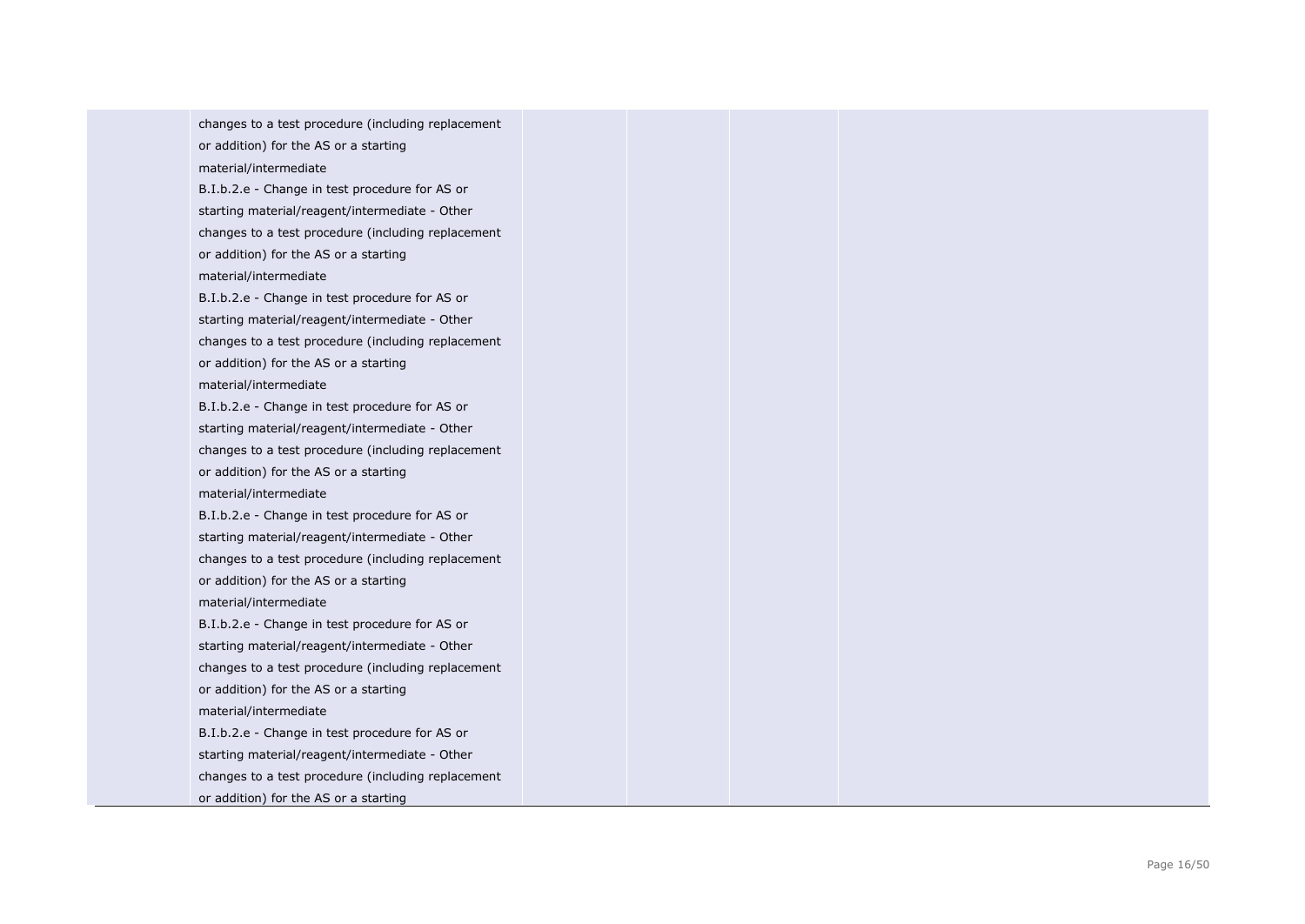|         | material/intermediate<br>B.I.b.2.e - Change in test procedure for AS or<br>starting material/reagent/intermediate - Other<br>changes to a test procedure (including replacement<br>or addition) for the AS or a starting<br>material/intermediate<br>B.I.b.2.e - Change in test procedure for AS or<br>starting material/reagent/intermediate - Other<br>changes to a test procedure (including replacement<br>or addition) for the AS or a starting<br>material/intermediate<br>B.III.2.b - Change to comply with Ph. Eur. or with a<br>national pharmacopoeia of a Member State - Change<br>to comply with an update of the relevant monograph<br>of the Ph. Eur. or national pharmacopoeia of a<br>Member State<br>B.III.2.b - Change to comply with Ph. Eur. or with a<br>national pharmacopoeia of a Member State - Change<br>to comply with an update of the relevant monograph<br>of the Ph. Eur. or national pharmacopoeia of a<br>Member State |            |            |    |  |
|---------|---------------------------------------------------------------------------------------------------------------------------------------------------------------------------------------------------------------------------------------------------------------------------------------------------------------------------------------------------------------------------------------------------------------------------------------------------------------------------------------------------------------------------------------------------------------------------------------------------------------------------------------------------------------------------------------------------------------------------------------------------------------------------------------------------------------------------------------------------------------------------------------------------------------------------------------------------------|------------|------------|----|--|
| N/0122  | Minor change in labelling or package leaflet not<br>connected with the SPC (Art. 61.3 Notification)                                                                                                                                                                                                                                                                                                                                                                                                                                                                                                                                                                                                                                                                                                                                                                                                                                                     | 17/06/2016 | 19/02/2018 | PL |  |
| II/0115 | Submission of the final study report for a Non-<br>Interventional Post Authorisation Safety Study<br>(PASS) A1501097 "Evaluation of the potential<br>association between voriconazole use and squamous<br>cell carcinoma (SCC) of the skin among patients with<br>lung or lung/heart transplants" (MEA/071.11);                                                                                                                                                                                                                                                                                                                                                                                                                                                                                                                                                                                                                                         | 26/05/2016 | n/a        |    |  |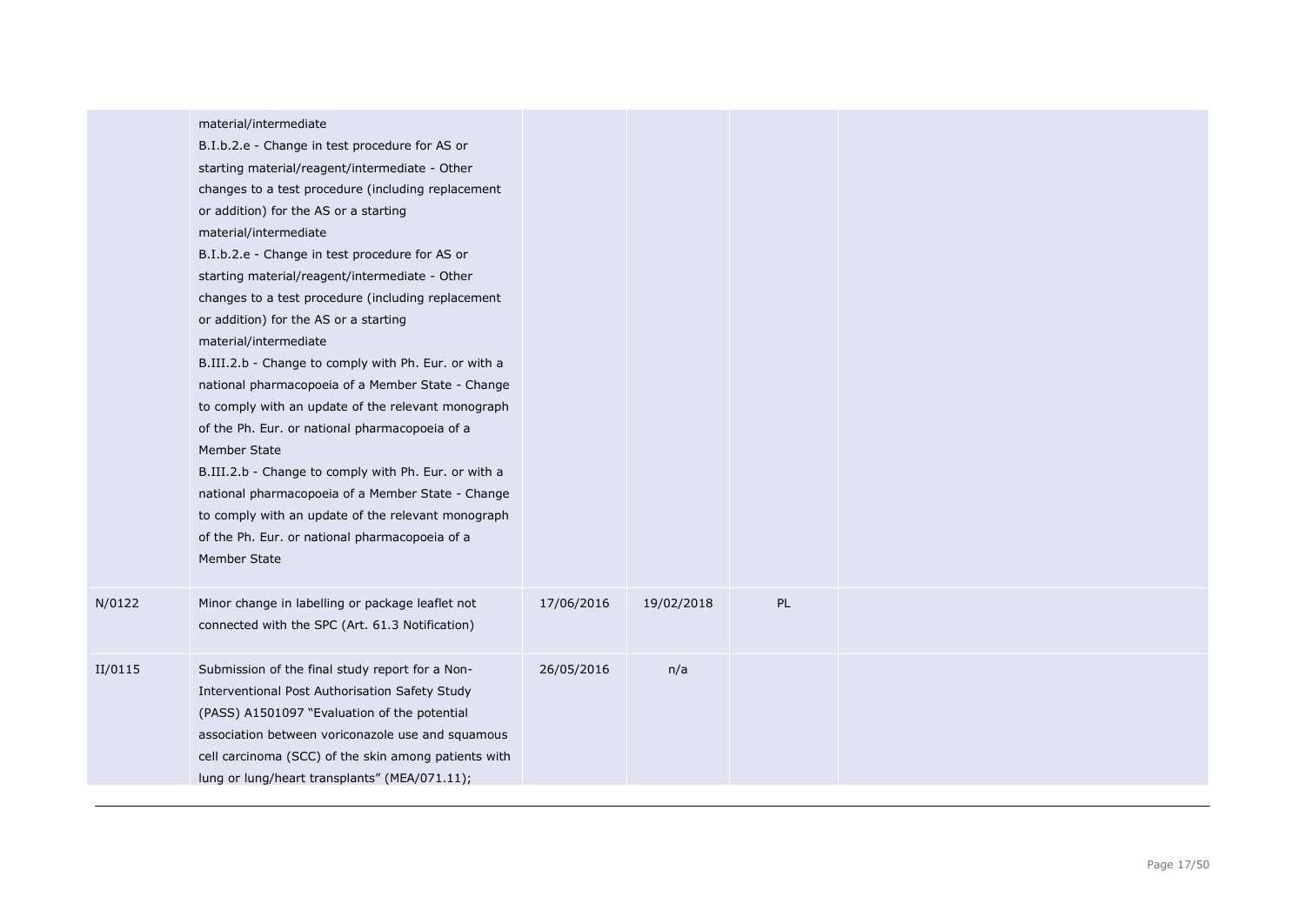|           | consequently, the RMP v.4.0 is agreed.<br>C.I.13 - Other variations not specifically covered<br>elsewhere in this Annex which involve the submission<br>of studies to the competent authority                                                                                                                                                                                                                                                                     |            |     |  |  |
|-----------|-------------------------------------------------------------------------------------------------------------------------------------------------------------------------------------------------------------------------------------------------------------------------------------------------------------------------------------------------------------------------------------------------------------------------------------------------------------------|------------|-----|--|--|
| IA/0118/G | This was an application for a group of variations.<br>B.II.e.7.a - Change in supplier of packaging<br>components or devices (when mentioned in the<br>dossier) - Deletion of a supplier<br>B.II.e.7.a - Change in supplier of packaging<br>components or devices (when mentioned in the<br>dossier) - Deletion of a supplier<br>B.II.e.7.a - Change in supplier of packaging<br>components or devices (when mentioned in the<br>dossier) - Deletion of a supplier | 16/05/2016 | n/a |  |  |
| IB/0117/G | This was an application for a group of variations.<br>A.7 - Administrative change - Deletion of<br>manufacturing sites<br>B.I.b.1.z - Change in the specification parameters<br>and/or limits of an AS, starting<br>material/intermediate/reagent - Other variation<br>B.I.b.2.z - Change in test procedure for AS or<br>starting material/reagent/intermediate - Other<br>variation                                                                              | 04/04/2016 | n/a |  |  |
| IA/0116   | B.II.d.2.f - Change in test procedure for the finished<br>product - To reflect compliance with the Ph. Eur. and                                                                                                                                                                                                                                                                                                                                                   | 17/02/2016 | n/a |  |  |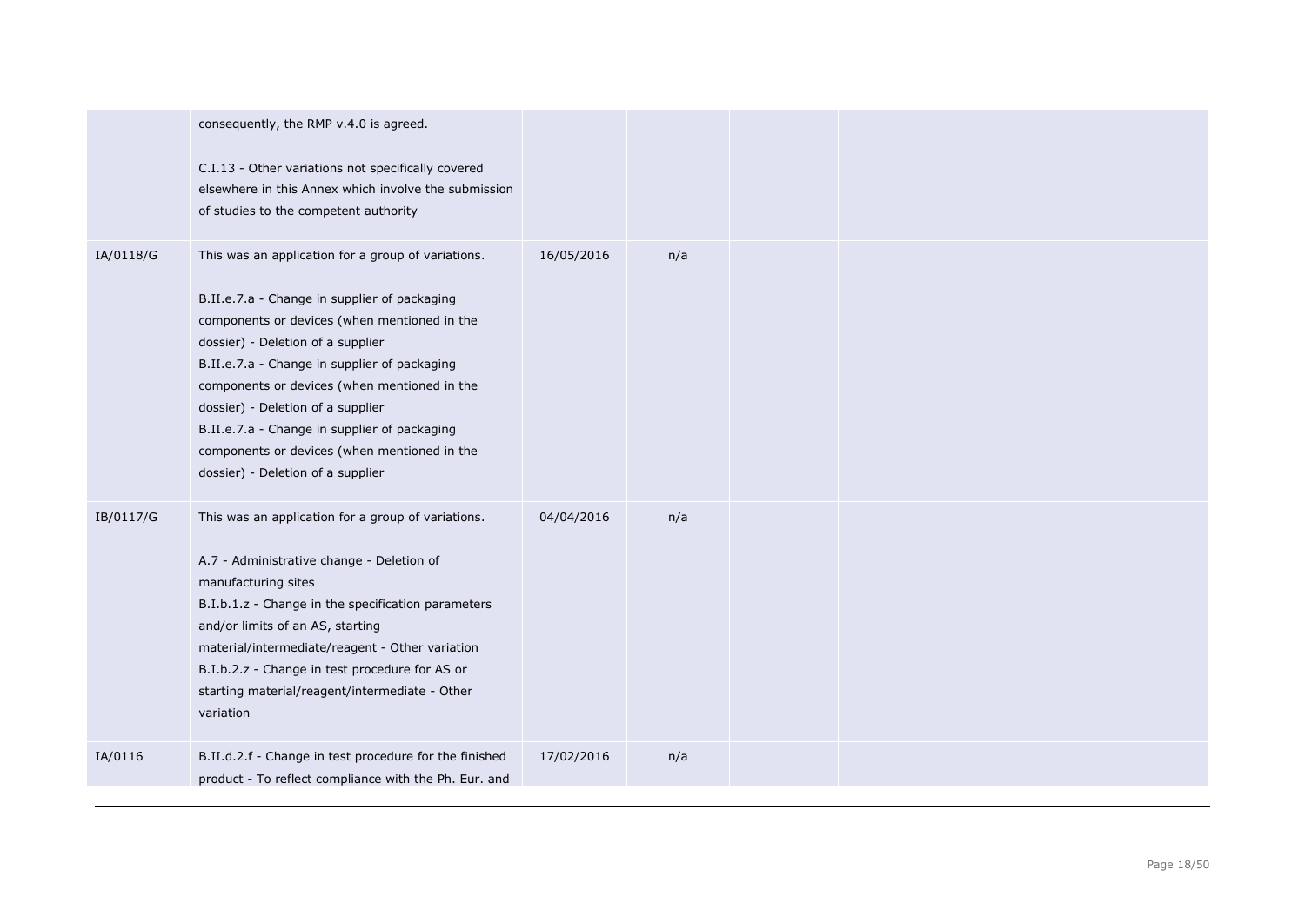|                       | remove reference to the outdated internal test<br>method and test method number                                                                                                                                                                                                                                                                                                                                                                                                                                                                                                                                                                          |            |            |             |                                                                                                                                                                                                                                                                                                                                                                                                                                                                                                                                                                                                                                                                                                                                                                                                                                                                                                                                    |
|-----------------------|----------------------------------------------------------------------------------------------------------------------------------------------------------------------------------------------------------------------------------------------------------------------------------------------------------------------------------------------------------------------------------------------------------------------------------------------------------------------------------------------------------------------------------------------------------------------------------------------------------------------------------------------------------|------------|------------|-------------|------------------------------------------------------------------------------------------------------------------------------------------------------------------------------------------------------------------------------------------------------------------------------------------------------------------------------------------------------------------------------------------------------------------------------------------------------------------------------------------------------------------------------------------------------------------------------------------------------------------------------------------------------------------------------------------------------------------------------------------------------------------------------------------------------------------------------------------------------------------------------------------------------------------------------------|
| PSUSA/3127/<br>201502 | Periodic Safety Update EU Single assessment -<br>voriconazole                                                                                                                                                                                                                                                                                                                                                                                                                                                                                                                                                                                            | 22/10/2015 | 16/12/2015 | SmPC and PL | Refer to Scientific conclusions and grounds recommending<br>the variation to terms of the Marketing Authorisation(s)' for<br>PSUSA/3127/201502.                                                                                                                                                                                                                                                                                                                                                                                                                                                                                                                                                                                                                                                                                                                                                                                    |
| IAIN/0114/G           | This was an application for a group of variations.<br>A.5.a - Administrative change - Change in the name<br>and/or address of a manufacturer/importer<br>responsible for batch release<br>A.5.b - Administrative change - Change in the name<br>and/or address of a manufacturer/importer of the<br>finished product, including quality control sites<br>(excluding manufacturer for batch release)                                                                                                                                                                                                                                                      | 09/12/2015 | n/a        |             |                                                                                                                                                                                                                                                                                                                                                                                                                                                                                                                                                                                                                                                                                                                                                                                                                                                                                                                                    |
| II/0110/G             | This was an application for a group of variations.<br>Update of the SmPC sections 4.4, 4.8 and 5.1 to<br>reflect the safety and efficacy data from studies in<br>paediatric population. The Package leaflet and RMP<br>have been revised accordingly. Furthermore, the PI<br>is brought in line with the latest QRD template<br>version 9.1.<br>C.I.3.b - Change(s) in the SPC, Labelling or PL<br>intended to implement the outcome of a procedure<br>concerning PSUR or PASS or the outcome of the<br>assessment done under A 45/46 - Change(s) with<br>new additional data submitted by the MAH<br>$C.I.11.z$ - Introduction of, or change(s) to, the | 22/10/2015 | 16/12/2015 | SmPC and PL | In this variation the MAH included data from two<br>prospective, open-label, non-comparative, multi-centre<br>clinical trials enrolling fifty-three paediatric patients aged 2<br>to <18 years with possible, proven or probable invasive<br>aspergillosis (IA) or invasive candidiasis including<br>candidaemia (ICC), and esophageal candidiasis (EC)<br>requiring either primary or salvage therapy. For patients<br>with IA the overall rates of global response at 6 weeks were<br>64.3% (9/14), the global response rate was $40\%$ (2/5) for<br>patients 2 to $<$ 12 years and 77.8% (7/9) for patients 12 to<br><18 years of age. For patients with ICC the global response<br>rate at EOT was 85.7% (6/7) and for patients with EC the<br>global response rate at EOT was 70% (7/10). The overall<br>rate of response (ICC and EC combined) was 88.9% (8/9)<br>for 2 to <12 years old and 62.5% (5/8) for 12 to <18 years |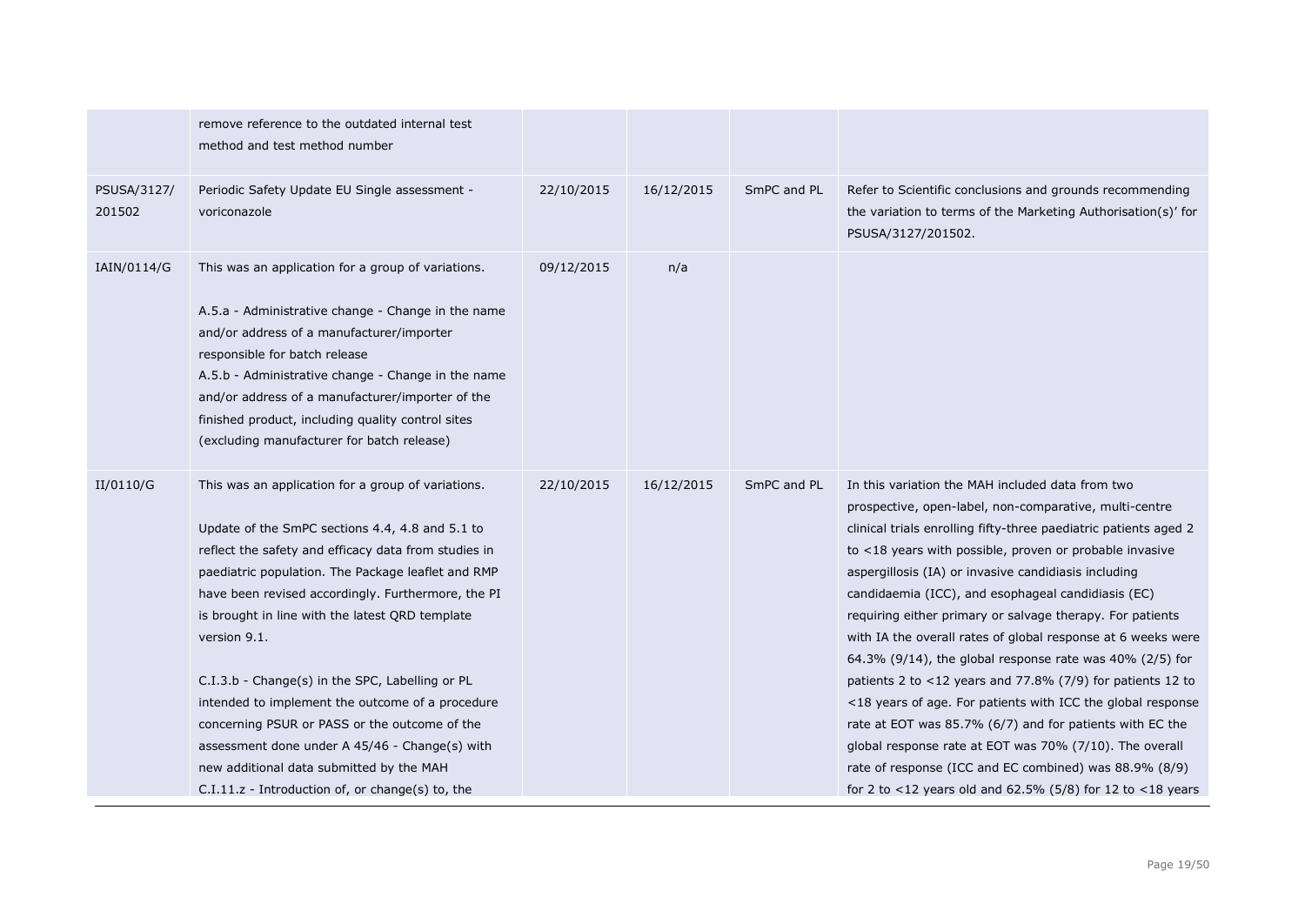|         | obligations and conditions of a marketing<br>authorisation, including the RMP - Other variation                                                                                                                                                                                                                                                                                        |            |            |             | old. Overall, the safety profile of voriconazole was similar to<br>that in adults; however a trend towards a higher frequency<br>of liver enzyme elevations, reported as adverse events in<br>clinical trials was observed in paediatric patients as<br>compared to adults (14.2% transaminases increased in<br>paediatrics compared to 5.3% in adults). |
|---------|----------------------------------------------------------------------------------------------------------------------------------------------------------------------------------------------------------------------------------------------------------------------------------------------------------------------------------------------------------------------------------------|------------|------------|-------------|----------------------------------------------------------------------------------------------------------------------------------------------------------------------------------------------------------------------------------------------------------------------------------------------------------------------------------------------------------|
| IB/0113 | C.I.z - Changes (Safety/Efficacy) of Human and<br>Veterinary Medicinal Products - Other variation                                                                                                                                                                                                                                                                                      | 18/08/2015 | 19/11/2015 | SmPC        |                                                                                                                                                                                                                                                                                                                                                          |
| II/0108 | Update of the section 6.6 of the SmPC 'Special<br>precautions for disposal and other handling' in order<br>to clarify the instructions for preparation of the oral<br>suspension as recommended by the CHMP. The<br>Package Leaflet is updated accordingly.<br>C.I.4 - Change(s) in the SPC, Labelling or PL due to<br>new quality, preclinical, clinical or pharmacovigilance<br>data | 30/07/2015 | 19/11/2015 | SmPC and PL | In this variation the MAH updated the instructions for the<br>preparation of the oral suspension by clarifying the amount<br>of water needed for reconstitution and the final volume of<br>the suspension in the product information.                                                                                                                    |
| IA/0111 | A.7 - Administrative change - Deletion of<br>manufacturing sites                                                                                                                                                                                                                                                                                                                       | 20/05/2015 | n/a        |             |                                                                                                                                                                                                                                                                                                                                                          |
| N/0109  | Minor change in labelling or package leaflet not<br>connected with the SPC (Art. 61.3 Notification)                                                                                                                                                                                                                                                                                    | 13/04/2015 | 19/11/2015 | PL          |                                                                                                                                                                                                                                                                                                                                                          |
| IA/0107 | A.5.b - Administrative change - Change in the name<br>and/or address of a manufacturer/importer of the<br>finished product, including quality control sites<br>(excluding manufacturer for batch release)                                                                                                                                                                              | 23/01/2015 | n/a        |             |                                                                                                                                                                                                                                                                                                                                                          |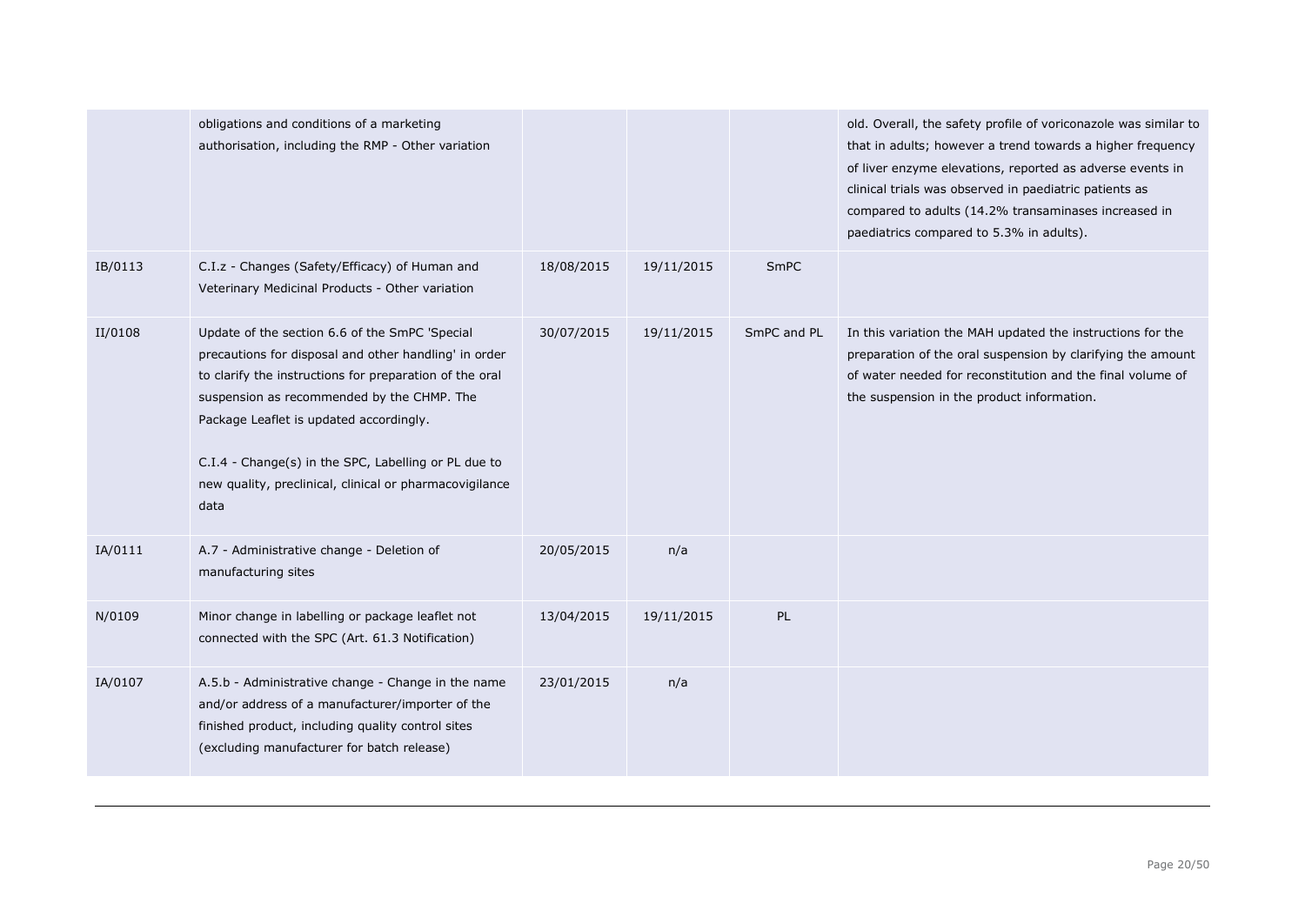| IAIN/0106             | A.5.a - Administrative change - Change in the name<br>and/or address of a manufacturer/importer<br>responsible for batch release                                                                                                                                                                                                                                                                                                                                                                                                                                                                                                                                                            | 11/11/2014 | 19/11/2015 | Annex II and<br>PL       |                                                                                             |
|-----------------------|---------------------------------------------------------------------------------------------------------------------------------------------------------------------------------------------------------------------------------------------------------------------------------------------------------------------------------------------------------------------------------------------------------------------------------------------------------------------------------------------------------------------------------------------------------------------------------------------------------------------------------------------------------------------------------------------|------------|------------|--------------------------|---------------------------------------------------------------------------------------------|
| IAIN/0105             | A.5.a - Administrative change - Change in the name<br>and/or address of a manufacturer/importer<br>responsible for batch release                                                                                                                                                                                                                                                                                                                                                                                                                                                                                                                                                            | 11/11/2014 | 19/11/2015 | Annex II and<br>PL       |                                                                                             |
| PSUSA/3127/<br>201402 | Periodic Safety Update EU Single assessment -<br>voriconazole                                                                                                                                                                                                                                                                                                                                                                                                                                                                                                                                                                                                                               | 09/10/2014 | n/a        |                          | PRAC Recommendation - maintenance                                                           |
| N/0104                | Minor change in labelling or package leaflet not<br>connected with the SPC (Art. 61.3 Notification)                                                                                                                                                                                                                                                                                                                                                                                                                                                                                                                                                                                         | 19/08/2014 | 19/11/2015 | PL                       |                                                                                             |
| II/0097               | Update of sections 4.1, 4.2, 4.4, 4.8 and 5.1 of the<br>Vfend SmPC to include information pertaining to the<br>proposed new indication in prophylaxis of invasive<br>fungal infections in high risk hematopoietic stem cell<br>transplant recipients. The Package Leaflet is updated<br>accordingly.<br>In addition, the MAH took the opportunity of this<br>variation to update the SmPC, Annex II and PL in line<br>with the latest QRD template. The contact details of<br>the Greek and Cyprus local representatives were<br>updated in the PL.<br>C.I.6.a - Change(s) to therapeutic indication(s) -<br>Addition of a new therapeutic indication or<br>modification of an approved one | 22/05/2014 | 23/06/2014 | SmPC, Annex<br>II and PL | Please refer to the scientific discussion of the Assessment<br>Report Vfend-H-387-II-97-AR. |
| II/0100               | Following the review with the MAH's voriconazole                                                                                                                                                                                                                                                                                                                                                                                                                                                                                                                                                                                                                                            | 23/01/2014 | 23/04/2014 | SmPC and PL              | The changes proposed by the MAH are to align the Vfend PI                                   |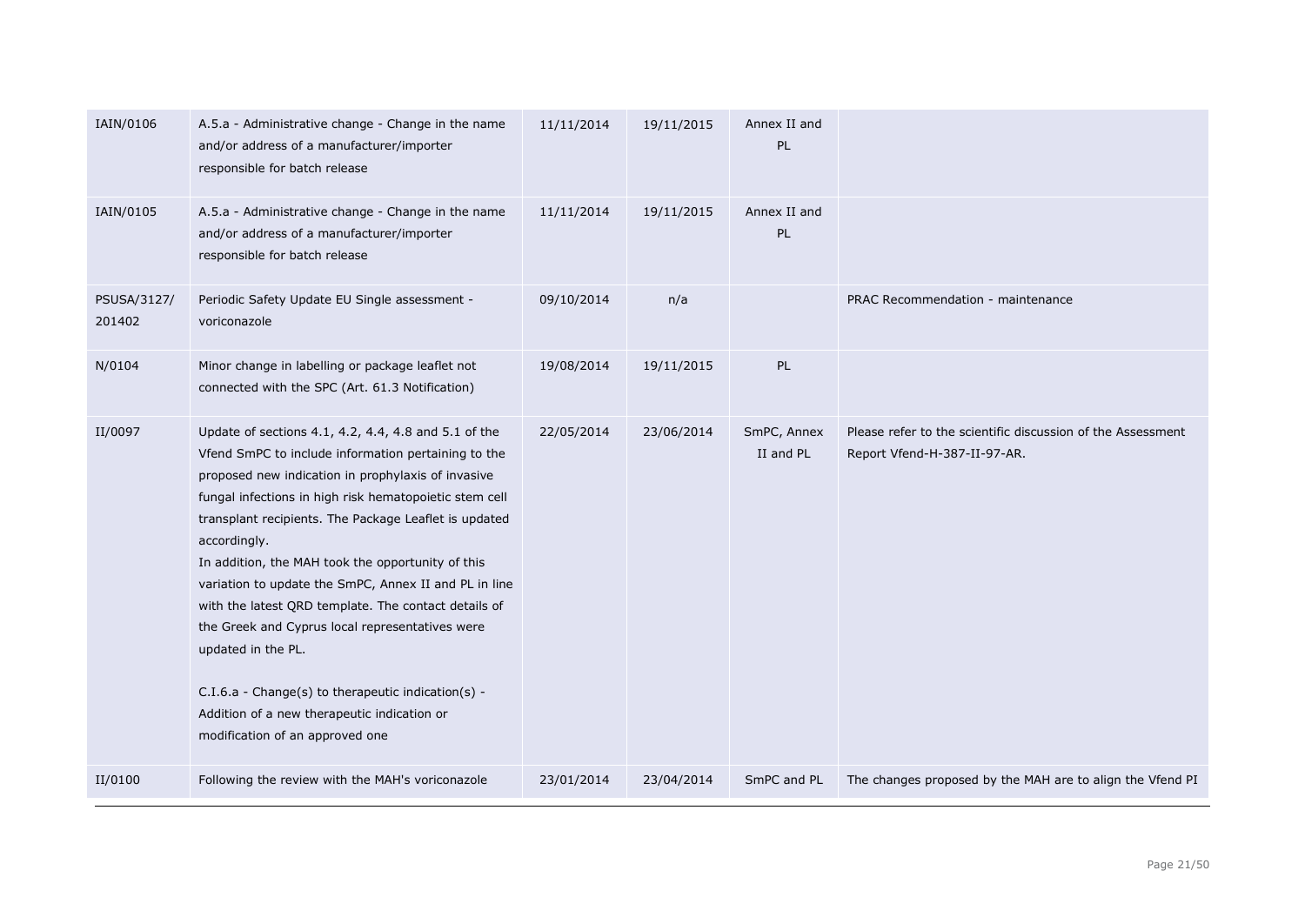|           | Core Data Sheet and the Vfend SmPC, update of<br>section 4.8 of SmPC to harmonise the safety<br>information including addition of adverse drug<br>reactions 'fixed drug eruption', 'eczema' and 'atrial<br>arrhythmia' with the frequency 'uncommon' and<br>update of estimated frequencies. The PL was updated<br>accordingly. In addition, the MAH took the<br>opportunity of this variation to implement editorial<br>changes throughout the SmPC and PL.<br>C.I.4 - Change(s) in the SPC, Labelling or PL due to<br>new quality, preclinical, clinical or pharmacovigilance<br>data                                                                                                                                      |            |     | with the most up-to-date reference safety information<br>available for this product. In particular, the adverse drug<br>reactions 'fixed drug eruption', 'eczema' and 'atrial<br>arrhythmia' with the frequency 'uncommon' were added<br>and the estimated frequencies of 'dysgeusia' and<br>'hypertonia' were updated from rare to uncommon. The<br>CHMP agreed that the proposed changes are relevant and<br>should be included in the Vfend PI. These changes do not<br>alter the overall benefit-risk profile of Vfend, which remains<br>favourable when used in accordance with the updated PI. |
|-----------|------------------------------------------------------------------------------------------------------------------------------------------------------------------------------------------------------------------------------------------------------------------------------------------------------------------------------------------------------------------------------------------------------------------------------------------------------------------------------------------------------------------------------------------------------------------------------------------------------------------------------------------------------------------------------------------------------------------------------|------------|-----|------------------------------------------------------------------------------------------------------------------------------------------------------------------------------------------------------------------------------------------------------------------------------------------------------------------------------------------------------------------------------------------------------------------------------------------------------------------------------------------------------------------------------------------------------------------------------------------------------|
| IB/0101/G | This was an application for a group of variations.<br>B.I.a.1.z - Change in the manufacturer of AS or of a<br>starting material/reagent/intermediate for AS - Other<br>variation<br>B.I.a.1.z - Change in the manufacturer of AS or of a<br>starting material/reagent/intermediate for AS - Other<br>variation<br>B.I.a.1.z - Change in the manufacturer of AS or of a<br>starting material/reagent/intermediate for AS - Other<br>variation<br>B.II.c.2.d - Change in test procedure for an excipient<br>- Other changes to a test procedure (including<br>replacement or addition)<br>B.II.c.2.d - Change in test procedure for an excipient<br>- Other changes to a test procedure (including<br>replacement or addition) | 21/01/2014 | n/a |                                                                                                                                                                                                                                                                                                                                                                                                                                                                                                                                                                                                      |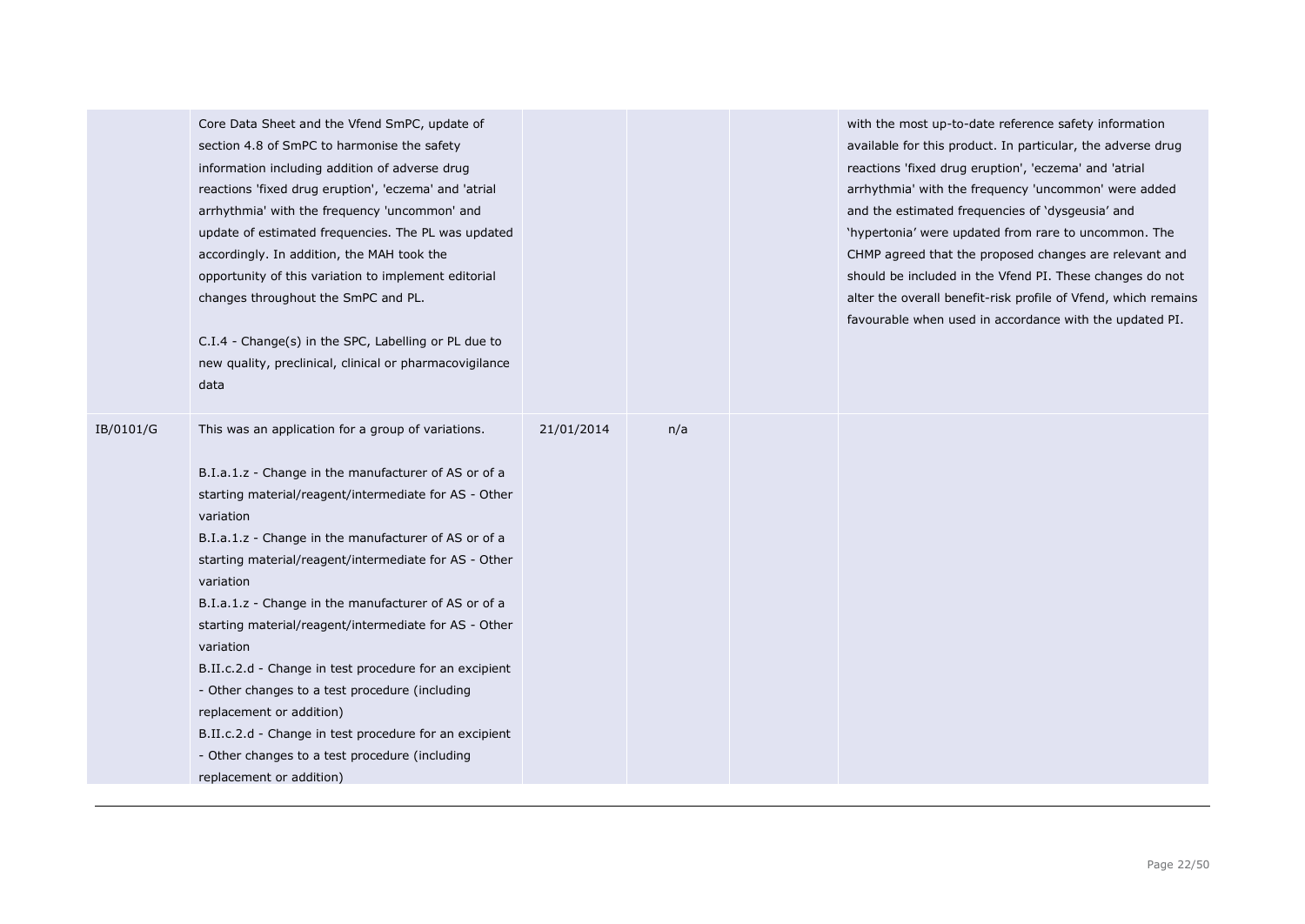|           | B.II.c.2.d - Change in test procedure for an excipient<br>- Other changes to a test procedure (including<br>replacement or addition)<br>B.II.c.1.b - Change in the specification parameters<br>and/or limits of an excipient - Addition of a new<br>specification parameter to the specification with its<br>corresponding test method<br>B.II.c.4.a - Change in synthesis or recovery of a non-<br>pharmacopoeial or novel excipient - Minor change<br>B.III.2.z - Change to comply with Ph. Eur. or with a<br>national pharmacopoeia of a Member State - Other<br>variation |            |            |    |  |
|-----------|-------------------------------------------------------------------------------------------------------------------------------------------------------------------------------------------------------------------------------------------------------------------------------------------------------------------------------------------------------------------------------------------------------------------------------------------------------------------------------------------------------------------------------------------------------------------------------|------------|------------|----|--|
| IB/0102/G | This was an application for a group of variations.<br>B.II.b.3.z - Change in the manufacturing process of<br>the finished or intermediate product - Other variation<br>B.II.d.2.a - Change in test procedure for the finished<br>product - Minor changes to an approved test<br>procedure<br>B.II.d.1.z - Change in the specification parameters<br>and/or limits of the finished product - Other variation<br>B.II.e.4.c - Change in shape or dimensions of the<br>container or closure (immediate packaging) - Sterile<br>medicinal products                                | 19/12/2013 | n/a        |    |  |
| N/0099    | Inclusion of additional local representative of the<br>marketing authorisation holder for the new member<br>state Croatia.<br>Minor change in labelling or package leaflet not                                                                                                                                                                                                                                                                                                                                                                                                | 27/10/2013 | 23/04/2014 | PL |  |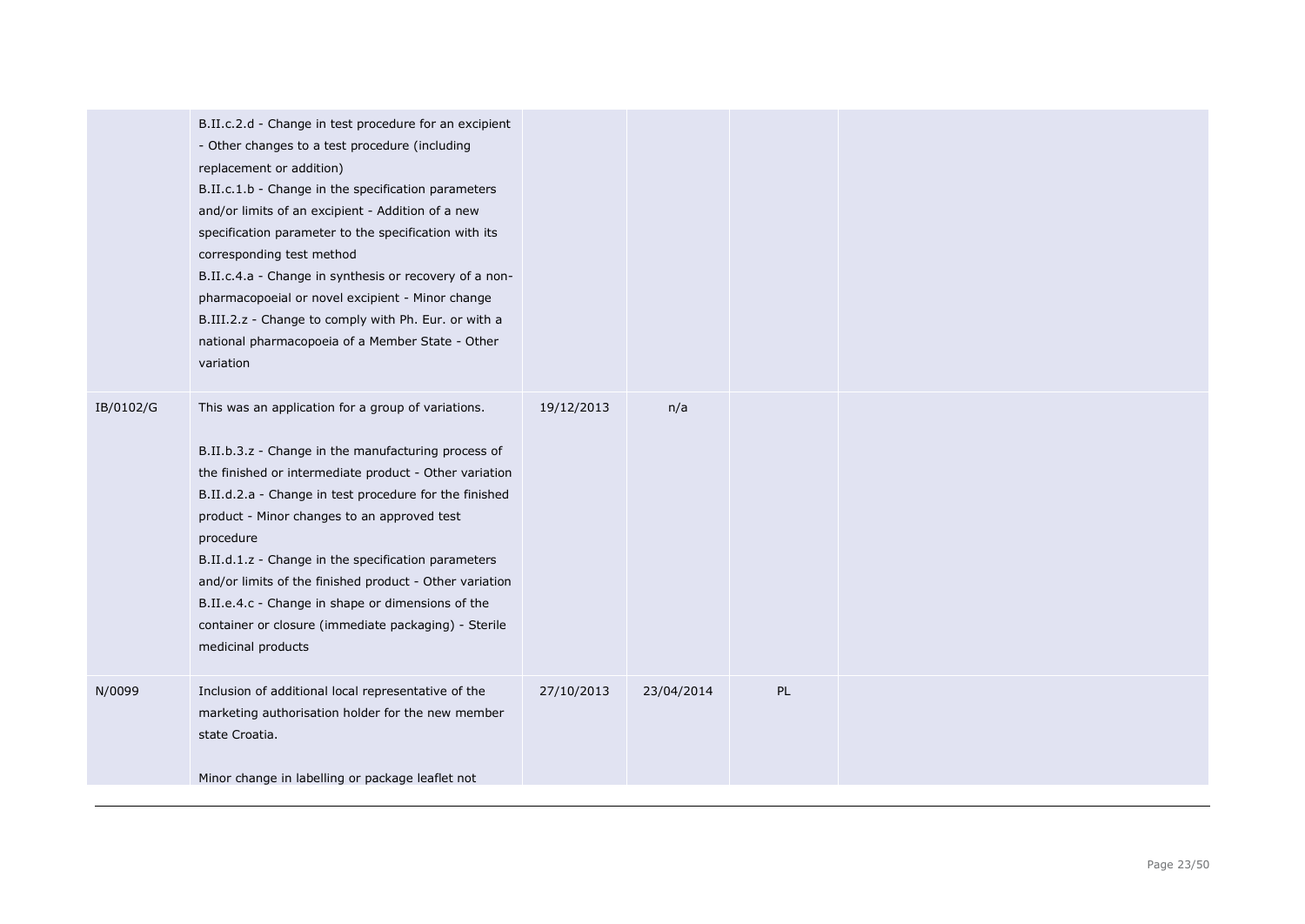|         | connected with the SPC (Art. 61.3 Notification)                                                                                                                                                                                                                                                                                                                                                                                                                                                                                                                                                                                                                          |            |            |             |                                                                                                                                                                                                                                                                                                                                                                                                                                                                                                                                                                                                                                                                                                                                                                                                                                                                                                                                                                                                                                                                                                                                                                  |
|---------|--------------------------------------------------------------------------------------------------------------------------------------------------------------------------------------------------------------------------------------------------------------------------------------------------------------------------------------------------------------------------------------------------------------------------------------------------------------------------------------------------------------------------------------------------------------------------------------------------------------------------------------------------------------------------|------------|------------|-------------|------------------------------------------------------------------------------------------------------------------------------------------------------------------------------------------------------------------------------------------------------------------------------------------------------------------------------------------------------------------------------------------------------------------------------------------------------------------------------------------------------------------------------------------------------------------------------------------------------------------------------------------------------------------------------------------------------------------------------------------------------------------------------------------------------------------------------------------------------------------------------------------------------------------------------------------------------------------------------------------------------------------------------------------------------------------------------------------------------------------------------------------------------------------|
| II/0098 | Following the MAH's review on post-marketing data<br>for hyponatremia, update of section 4.8 of the SmPC<br>with addition of the ADR 'Hyponatremia'. The<br>Package Leaflet is updated accordingly.<br>In addition, the MAH is taking the opportunity of this<br>variation to update the SmPC sections 4.3 and 4.5 to<br>clarify the wording regarding the contraindication of<br>voriconazole with efavirenz. Also, as requested by<br>the CHMP, the MAH takes the opportunity to clarify<br>the paediatric dosing text in SmPC Section 4.2.<br>C.I.4 - Change(s) in the SPC, Labelling or PL due to<br>new quality, preclinical, clinical or pharmacovigilance<br>data | 24/10/2013 | 23/04/2014 | SmPC and PL | Following the review of the post-marketing data for<br>hyponatremia and update of MAH's Core Data Sheet, the<br>MAH proposes in this variation application to update the<br>Vfend SmPC section 4.8 with addition of the adverse drug<br>reaction Hyponatremia.<br>Considering the temporal relation consistent with the<br>voriconazole treatment in the 3 reported cases, the<br>absence of confounding medications, the positive<br>dechallenge in 2 cases and also considering that adrenal<br>insufficiency, a listed Vfend ADR, may induce<br>hyponatremia, the CHMP acknowledges that there is a<br>reasonable possibility that this event is caused by<br>voriconazole and agrees to add hyponatremia in the SmPC<br>section 4.8, with the frequency uncommon. The Package<br>leaflet was updated accordingly.<br>In addition, the wording of SmPC sections 4.3 and 4.5<br>regarding the contraindication of voriconazole with<br>efavirenz was clarified, as well as the paediatric dosing text<br>in Section 4.2.<br>The addition of the adverse event hyponatremia to the list<br>of undesirable effects does not affect the benefit/risk of<br>Vfend. |
| II/0095 | As requested by the CHMP following the assessment<br>of the PSUR 11 and subsequent follow-up<br>information regarding the risk of squamous cell<br>carcinoma, update of sections 4.4 and 4.8 of the<br>SmPC regarding the risk of SCC, with reinforcement<br>of the warnings and precautions for use. The PL is<br>updated accordingly. In addition, the MAH took the                                                                                                                                                                                                                                                                                                    | 27/06/2013 | 23/04/2014 | SmPC and PL | The mechanism and factors involved in the relation<br>between the use of voriconazole and squamous cell<br>carcinoma remain unclear. Squamous cell carcinoma<br>following the use of voriconazole is atypical in behaviour,<br>possibly due to the immunological response in the presence<br>of immune suppression.<br>Photosensitivity reactions, whether drug-induced or purely                                                                                                                                                                                                                                                                                                                                                                                                                                                                                                                                                                                                                                                                                                                                                                                |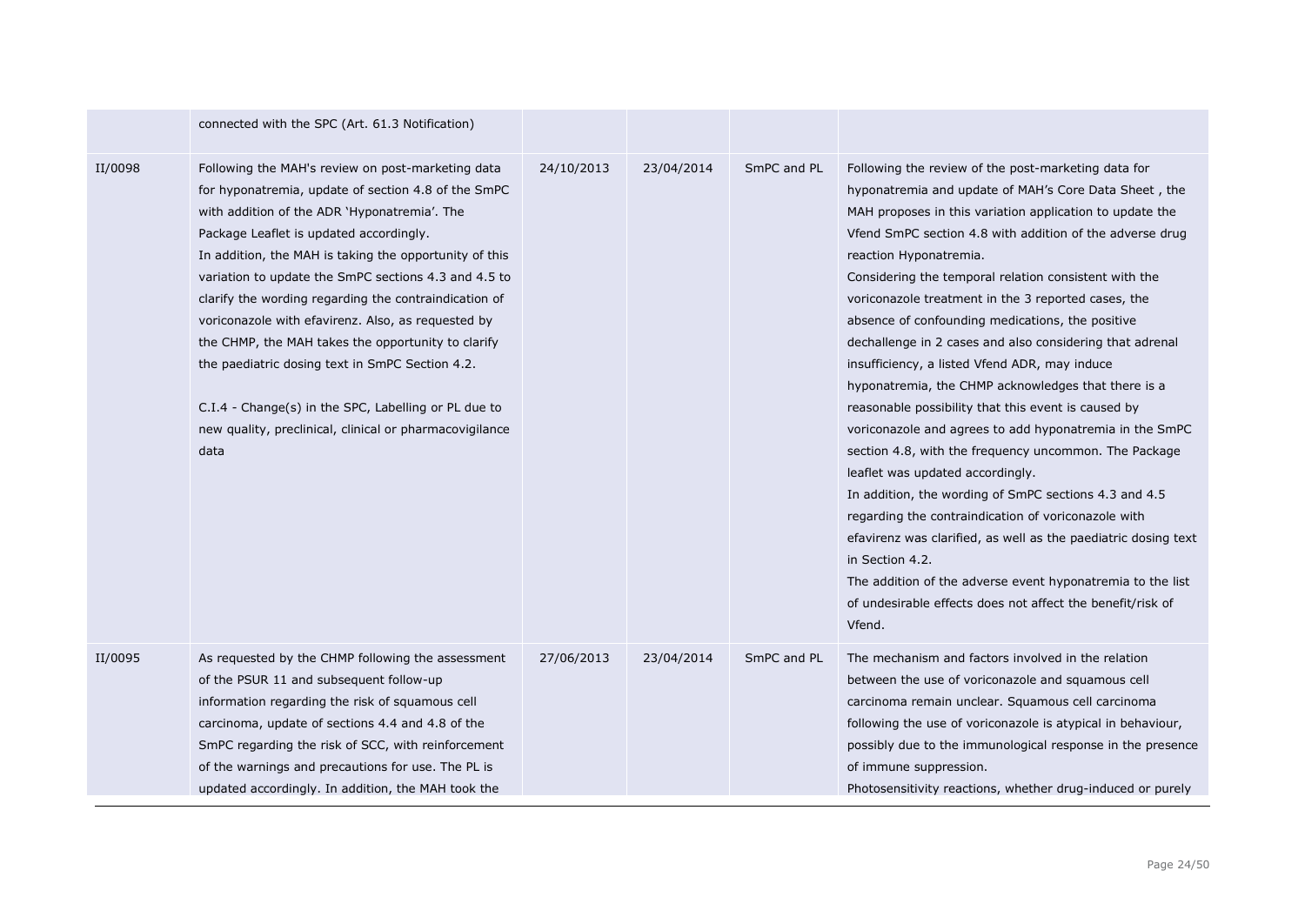opportunity of this variation to correct the German translation of the PL instructions for use of the Vfend powder and solvent kit.

C.I.3.b - Implementation of change(s) requested following the assessment of an USR, class labelling, a PSUR, RMP, FUM/SO, data submitted under Article 45/46, or amendments to reflect a Core SPC - Change(s) with new additional data submitted by the MAH

the result of environmental factors, can contribute to the cumulative effects of photo-ageing and possibly skin cancers especially in the presence of immunosuppressed conditions. However, review of currently available information reported to MAH's safety database does not provide sufficient evidence of a direct causal association between photo-ageing and SCC to treatment with voriconazole. As discussed, only 30 children and younger adults developed photo-ageing, only 6 of which reported SCC. All the patients reporting these events were either immunosuppressed or had conditions suggesting an immune-compromised status. The MAH will monitor these events closely and will re-evaluate its position as new information becomes available.

It is known that voriconazole can cause phototoxicity and, in the view of these cumulative review data, a higher reporting rate of phototoxicity reported in children compared to adults was reported. It was agreed that this should be reflected in the Vfend Product Information. The CHMP noted the on-going non-clinical investigational studies lead by an independent research team and review the preliminary in vitro data. It recognised that the MAH does not own the control of these studies and the resulting data, and noted the willingness of the MAH to provide the results to the CHMP once available. Following the review of the current and available body of evidence (signals, spontaneous reports, non-clinical and clinical study data) regarding the phototoxicity and voriconazole, including the risk of squamous cell carcinoma, the CHMP agreed that a causal relationship between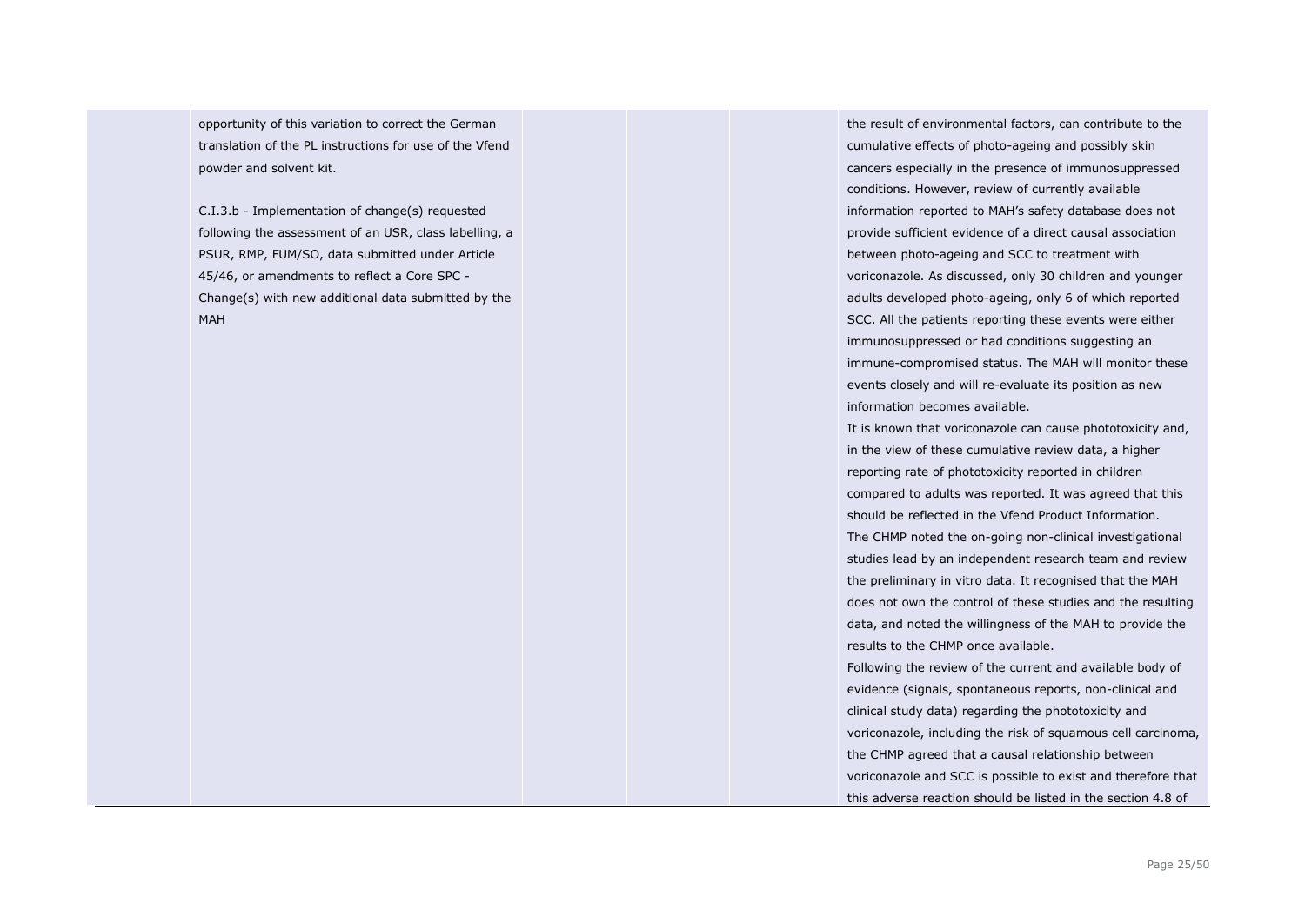|           |                                                                                                                                                                                                                                                                                                                                                                                           |            |            |             | the Vfend SmPC.<br>The CHMP also agreed that the special warnings and<br>precautions for use of Vfend should be updated with<br>reinforcement of the recommendations for sunscreen (high<br>sun protection factor) protection, especially in children, as<br>well as a systematic and regular dermatologic evaluation<br>whenever phototoxicity-related lesions occur and<br>discontinuation of Vfend if premalignant skin lesions or SCC<br>are identified.<br>The CHMP agreed in principle with the RMP measures<br>relating to the SCC safety concern, including Patient Alert<br>Card, HCP check list and Q&A. Readjustment of the<br>messages could be dealt with at national level.<br>Considering the Risk Management Measures put in place<br>and the updated Product Information, the CHMP was of the<br>opinion that the risk benefit balance of Vfend remains<br>positive. |
|-----------|-------------------------------------------------------------------------------------------------------------------------------------------------------------------------------------------------------------------------------------------------------------------------------------------------------------------------------------------------------------------------------------------|------------|------------|-------------|---------------------------------------------------------------------------------------------------------------------------------------------------------------------------------------------------------------------------------------------------------------------------------------------------------------------------------------------------------------------------------------------------------------------------------------------------------------------------------------------------------------------------------------------------------------------------------------------------------------------------------------------------------------------------------------------------------------------------------------------------------------------------------------------------------------------------------------------------------------------------------------|
| IAIN/0096 | B.III.2.a.1 - Change of specification('s) of a former<br>non Pharmacopoeial substance to comply with the<br>Ph. Eur. or with a national pharmacopoeia of a<br>Member State - AS                                                                                                                                                                                                           | 12/06/2013 | n/a        |             |                                                                                                                                                                                                                                                                                                                                                                                                                                                                                                                                                                                                                                                                                                                                                                                                                                                                                       |
| II/0094   | Update of sections 4.2 and 4.4 of the SmPC in order<br>to inform prescribers of the limited safety data in<br>patients with abnormal liver function tests and<br>redefine the monitoring of hepatic function, as<br>requested by the CHMP following the assessment of<br>the PSUR 11 and subsequent follow-up information.<br>In addition, minor corrections were made in section<br>4.8. | 25/04/2013 | 23/04/2014 | <b>SmPC</b> | Following the CHMP request to propose additional<br>pharmacovigilance and risk minimisation measures relating<br>to the hepatotoxicity concern of Vfend, the CHMP agreed<br>with the MAH's proposal to update sections 4.2 and 4.4 of<br>the SmPC in order to inform prescribers of the limited<br>safety data in patients with abnormal liver function tests<br>and re-define the monitoring of hepatic function. The<br>update describes in more details the liver function tests<br>monitoring to be performed for patients receiving Vfend                                                                                                                                                                                                                                                                                                                                        |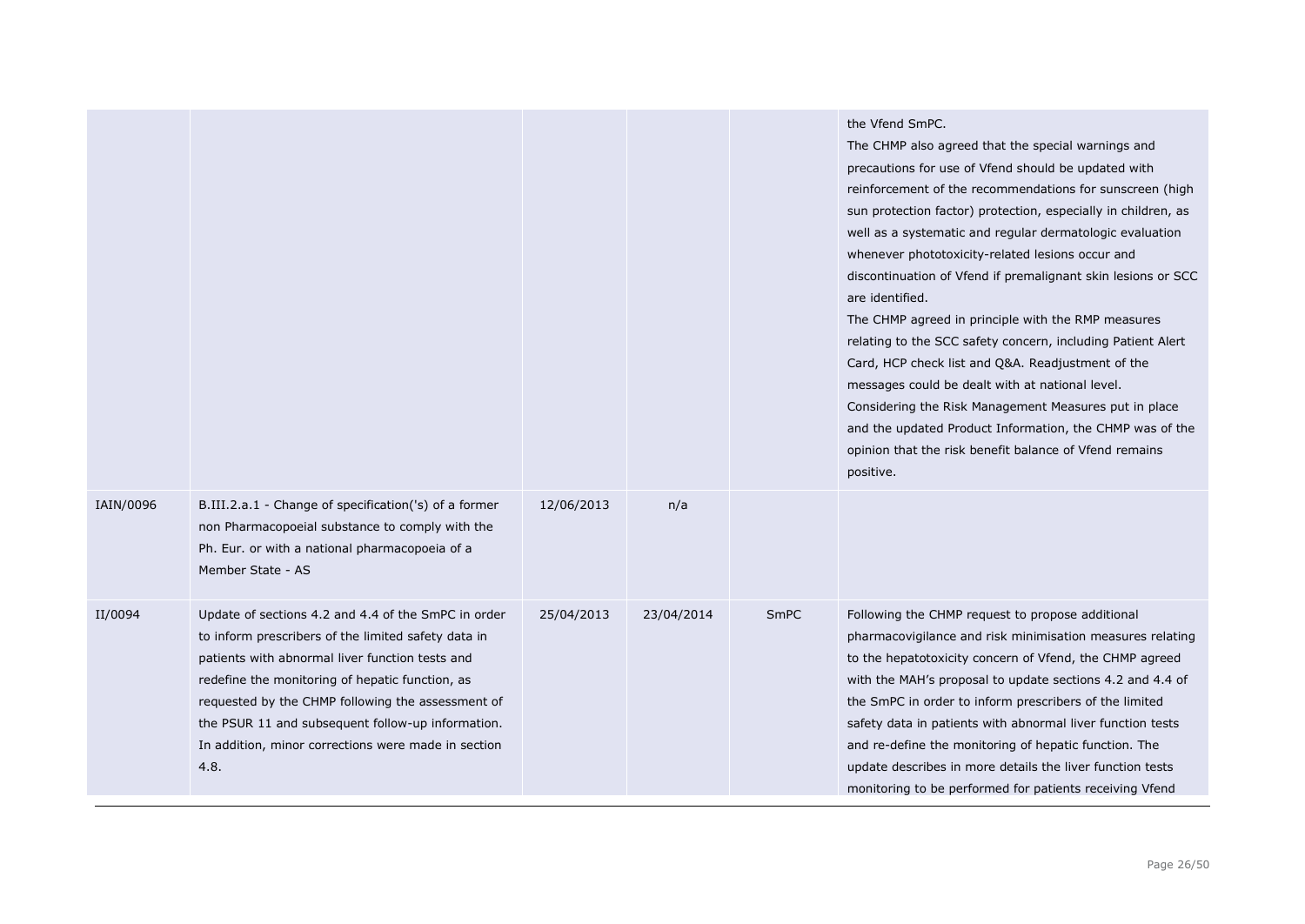|           | C.I.3.b - Implementation of change(s) requested<br>following the assessment of an USR, class labelling, a<br>PSUR, RMP, FUM/SO, data submitted under Article<br>45/46, or amendments to reflect a Core SPC -<br>Change(s) with new additional data submitted by the<br><b>MAH</b>                                                                                                                                                                     |            |            |             | and indicates that the period of treatment should be as<br>short as possible. The CHMP agreed that these updates are<br>an improvement and adequately address the safety<br>concerns on hepatotoxicity. The benefit/risk balance of<br>Vfend is not affected by these updates.                                                                                                                                                                                                                                                                                                                                                                                                                                                                                                                                                                                                                       |
|-----------|-------------------------------------------------------------------------------------------------------------------------------------------------------------------------------------------------------------------------------------------------------------------------------------------------------------------------------------------------------------------------------------------------------------------------------------------------------|------------|------------|-------------|------------------------------------------------------------------------------------------------------------------------------------------------------------------------------------------------------------------------------------------------------------------------------------------------------------------------------------------------------------------------------------------------------------------------------------------------------------------------------------------------------------------------------------------------------------------------------------------------------------------------------------------------------------------------------------------------------------------------------------------------------------------------------------------------------------------------------------------------------------------------------------------------------|
| IG/0236/G | This was an application for a group of variations.<br>C.I.z - Changes (Safety/Efficacy) of Human and<br>Veterinary Medicinal Products - Other variation<br>C.I.9.b - Changes to an existing pharmacovigilance<br>system as described in the DDPS - Change in the<br>contact details of the QPPV                                                                                                                                                       | 03/12/2012 | n/a        |             |                                                                                                                                                                                                                                                                                                                                                                                                                                                                                                                                                                                                                                                                                                                                                                                                                                                                                                      |
| II/0091   | Update of sections 4.4 and 4.8 of the SmPC with a<br>warning regarding periostitis following the CHMP<br>assessment of the PSUR 11 and subsequent follow-<br>up information. The PL is updated accordingly. In<br>addition, the MAH took the opportunity to update the<br>PL regarding the agreed contra-indication with high<br>dose efavirenz.<br>C.I.z - Changes (Safety/Efficacy) of Human and<br>Veterinary Medicinal Products - Other variation | 20/09/2012 | 29/10/2012 | SmPC and PL | Following a signal regarding long-term use of voriconazole<br>and periostitis, the cumulative review of the cases and the<br>literature led to the conclusion that there seems to be<br>evidence that long-term use of voriconazole is associated<br>with periostitis. Causality is expected on the basis of a<br>positive time-relationship and condition improvement upon<br>discontinuation in most patients, as well as a plausible<br>mechanism.<br>Consequently, the CHMP is of the opinion that the<br>relationship between long-term voriconazole use and<br>periostitis should be adequately reflected in the SmPC, both<br>in section 4.4 Special warnings and precautions for use and<br>in the section 4.8 Undesirable effects. The PL was updated<br>accordingly.<br>The new identified risk of periostitis does not affect<br>adversely the benefit/risk balance of Vfend. Periositis, |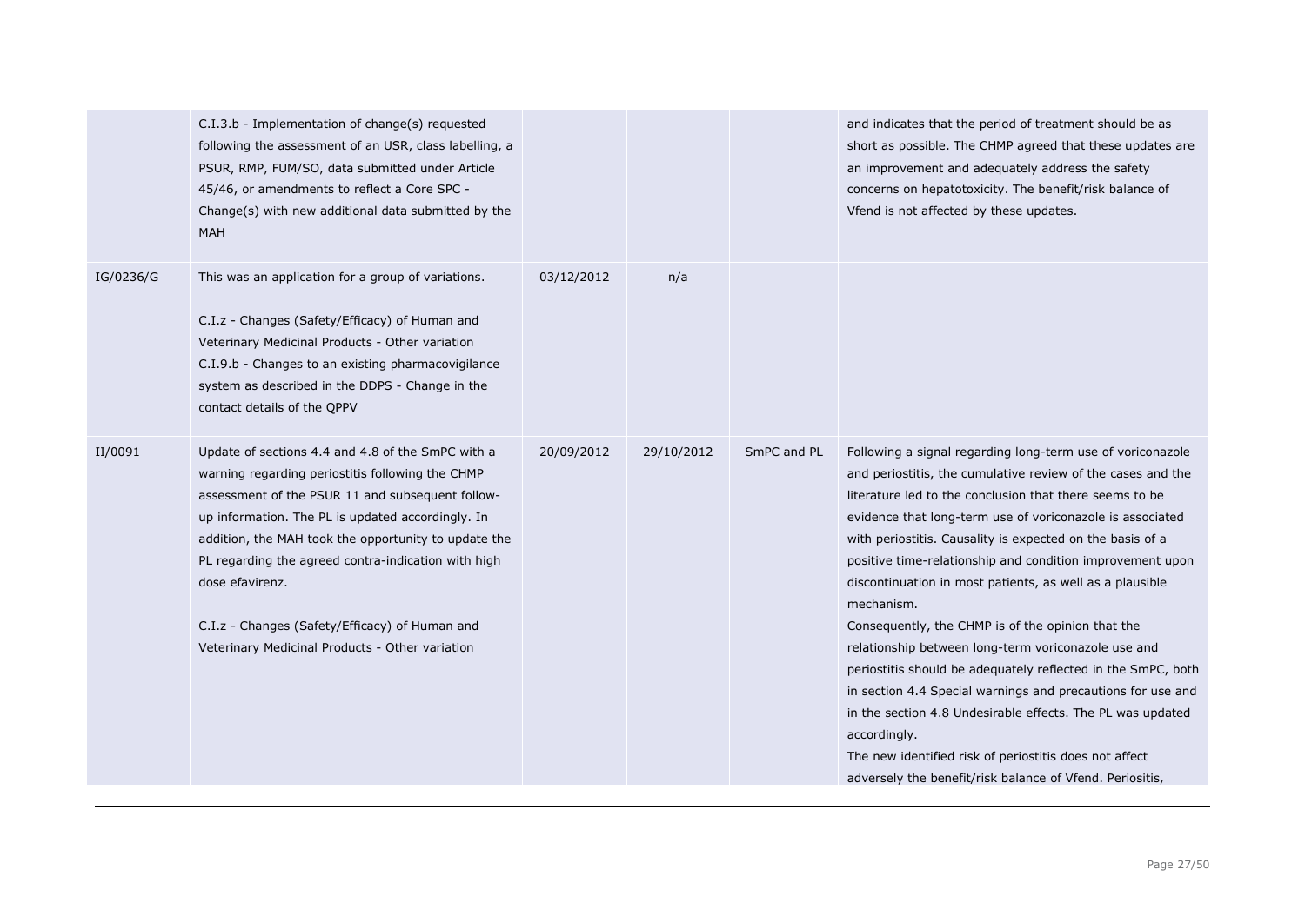|           |                                                                                                                                                                                                                                                                                                                                                                                                                                                                                                                                                                                                                                                                                                                                                                                                                                                                                                                                                                                                                                                                                                                                                    |            |            |                              | together with all bone disorders, will be closely monitored<br>by the MAH and reported to the CHMP through the PSURs. |
|-----------|----------------------------------------------------------------------------------------------------------------------------------------------------------------------------------------------------------------------------------------------------------------------------------------------------------------------------------------------------------------------------------------------------------------------------------------------------------------------------------------------------------------------------------------------------------------------------------------------------------------------------------------------------------------------------------------------------------------------------------------------------------------------------------------------------------------------------------------------------------------------------------------------------------------------------------------------------------------------------------------------------------------------------------------------------------------------------------------------------------------------------------------------------|------------|------------|------------------------------|-----------------------------------------------------------------------------------------------------------------------|
| II/0088/G | This was an application for a group of variations.<br>This was an application for a group of variations to<br>add Vfend powder and solvent for solution for<br>infusion as new presentation, which will be provided<br>as a complete injection kit, to register a new<br>manufacturing, primary packaging and QC testing<br>site for the new presentation and to register yet<br>another site as secondary packaging and QC testing<br>site for the new presentation.<br>B.II.a.z - Change in description and composition of<br>the Finished Product - Other variation<br>B.II.b.1.a - Replacement or addition of a<br>manufacturing site for the FP - Secondary packaging<br>site<br>B.II.b.1.z - Replacement or addition of a<br>manufacturing site for the FP - Other variation<br>B.II.b.2.a - Change to batch release arrangements<br>and quality control testing of the FP - Replacement<br>or addition of a site where batch control/testing<br>takes place<br>B.II.b.2.a - Change to batch release arrangements<br>and quality control testing of the FP - Replacement<br>or addition of a site where batch control/testing<br>takes place | 20/09/2012 | 29/10/2012 | SmPC,<br>Labelling and<br>PL |                                                                                                                       |
| II/0090   | Update of sections 4.6 and 5.3 of the SmPC to<br>include the results of the fertility study following the                                                                                                                                                                                                                                                                                                                                                                                                                                                                                                                                                                                                                                                                                                                                                                                                                                                                                                                                                                                                                                          | 19/07/2012 | 23/08/2012 | SmPC                         | The rat fertility study showed that at doses up to 50<br>mg/kg/day, no impairment of fertility was seen in male or    |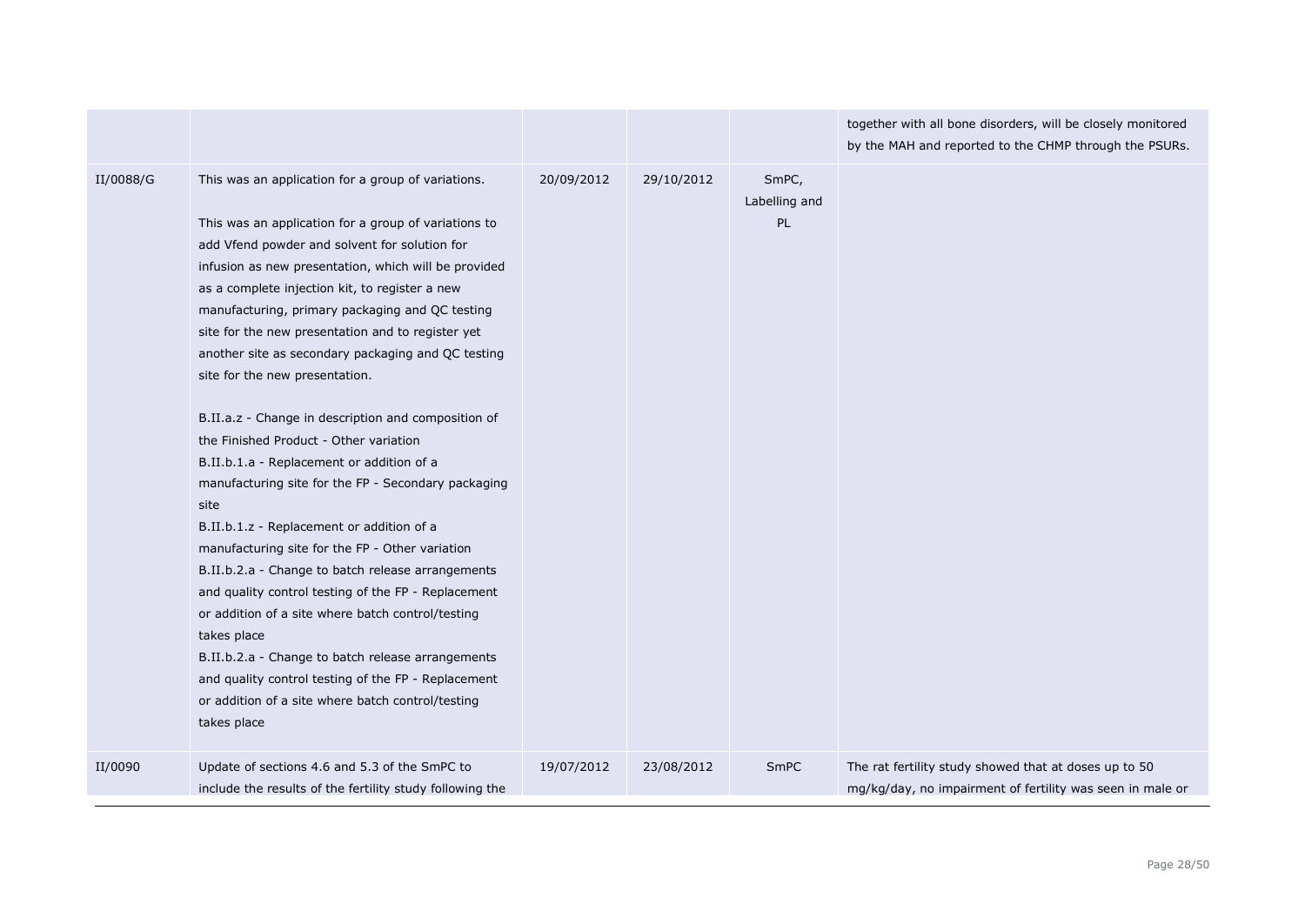|           | renewal assessment of Vfend.<br>C.I.4 - Variations related to significant modifications<br>of the SPC due in particular to new quality, pre-<br>clinical, clinical or pharmacovigilance data                                                                                                                                                                                                                                                                                                                                                                                                                                                   |            |            |                       | female rats. The observed foetal development toxicity is an<br>expected effect as developmental toxicity was seen in<br>previous studies. Likewise, for the single malformed foetus,<br>a treatment-related effect cannot be completely ruled out,<br>as voriconazole has been shown to be teratogenic in rats.<br>Based on these results, the Vfend SmPC sections 4.6 and<br>5.3 were updated to reflect that, in an animal study, no<br>impairment of fertility was demonstrated in male and<br>female rats.                                                                                                            |
|-----------|------------------------------------------------------------------------------------------------------------------------------------------------------------------------------------------------------------------------------------------------------------------------------------------------------------------------------------------------------------------------------------------------------------------------------------------------------------------------------------------------------------------------------------------------------------------------------------------------------------------------------------------------|------------|------------|-----------------------|---------------------------------------------------------------------------------------------------------------------------------------------------------------------------------------------------------------------------------------------------------------------------------------------------------------------------------------------------------------------------------------------------------------------------------------------------------------------------------------------------------------------------------------------------------------------------------------------------------------------------|
| II/0089   | In line with the current efavirenz interaction<br>mentioned in section 4.5, update of SmPC section<br>4.3 to add contraindication of coadministration with<br>high dose efavirenz. Section 4.4 was updated<br>accordingly and section 4.5 clarified. In addition, the<br>MAH took the opportunity to clarify section 4.2.<br>Furthermore, following discussions with the Agency<br>and considering that Vfend IV is only administered<br>by healthcare professionals, the MAH proposes to<br>delete the Braille statement from Labelling.<br>C.I.z - Changes (Safety/Efficacy) of Human and<br>Veterinary Medicinal Products - Other variation | 19/07/2012 | 23/08/2012 | SmPC and<br>Labelling | The CHMP agreed with the MAH's proposal to clarify the<br>section 4.2 - dosing recommendations for adults and<br>adolescents by adding a statement that the cut-off for<br>patients less than 40 kg is applicable to patients aged 15<br>years and older. The CHMP, consistently with the current<br>cross-reference in section 4.5 to section 4.3, agreed with<br>the addition of the contra-indication of voriconazole with<br>high dose efavirenz in section 4.3. In addition, considering<br>the Vfend IV is only administered by healthcare<br>professionals, the Braille statement in the labelling was<br>deleted. |
| IB/0087/G | This was an application for a group of variations.<br>B.II.b.1.f - Replacement or addition of a<br>manufacturing site for part or all of the<br>manufacturing process of the FP - Site where any<br>manufacturing operation(s) take place, except batch<br>release, batch control, and secondary packaging, for<br>sterile medicinal products (including those that are                                                                                                                                                                                                                                                                        | 19/07/2012 | n/a        |                       |                                                                                                                                                                                                                                                                                                                                                                                                                                                                                                                                                                                                                           |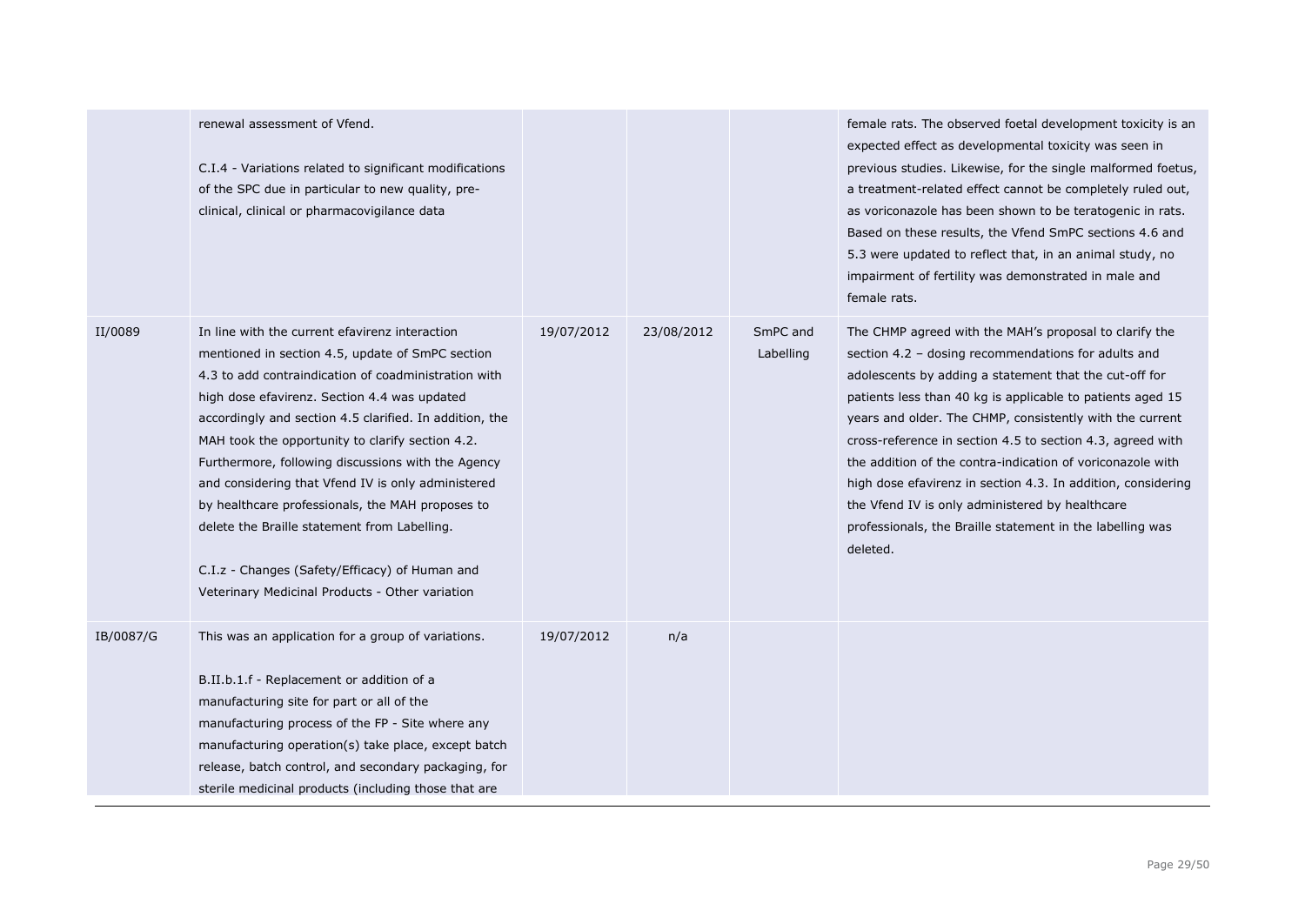|           | aseptically manufactured) excluding biological/<br>immunological medicinal products<br>B.II.b.4.z - Change in the batch size (including batch<br>size ranges) of the finished product - Other variation                                                                                                                                                                                                                                                                                                                                   |            |            |             |                                                                                                                                                                                                                                                                                                      |
|-----------|-------------------------------------------------------------------------------------------------------------------------------------------------------------------------------------------------------------------------------------------------------------------------------------------------------------------------------------------------------------------------------------------------------------------------------------------------------------------------------------------------------------------------------------------|------------|------------|-------------|------------------------------------------------------------------------------------------------------------------------------------------------------------------------------------------------------------------------------------------------------------------------------------------------------|
| II/0086   | Submission of the first Vfend RMP and update of<br>Annex IIC condition to submit a RMP properly<br>reflecting the safety profile of Vfend to replace it with<br>the standard QRD statement.<br>C.I.z - Changes (Safety/Efficacy) of Human and<br>Veterinary Medicinal Products - Other variation                                                                                                                                                                                                                                          | 24/05/2012 | 28/06/2012 | Annex II    | The CHMP endorsed the RMP version 1.2 and considered<br>the Vfend condition set in Annex II to submit a RMP<br>properly reflecting the safety profile of Vfend appropriately<br>fulfilled.                                                                                                           |
| IG/0169/G | This was an application for a group of variations.<br>C.I.9.e - Changes to an existing pharmacovigilance<br>system as described in the DDPS - Changes in the<br>major contractual arrangements with other persons<br>or organisations involved in the fulfilment of<br>pharmacovigilance obligations and described in the<br><b>DD</b><br>C.I.9.h - Changes to an existing pharmacovigilance<br>system as described in the DDPS - Other change(s)<br>to the DDPS that does not impact on the operation of<br>the pharmacovigilance system | 08/06/2012 | n/a        |             |                                                                                                                                                                                                                                                                                                      |
| II/0084   | Update of sections 4.2, 5.1 and 5.2 of the SmPC in<br>order to increase the clarity regarding the exposure<br>equivalence between intravenous (IV) and oral<br>dosing and regarding the appropriate duration of IV<br>and oral therapy. In addition, the MAH took the                                                                                                                                                                                                                                                                     | 15/03/2012 | 20/04/2012 | SmPC and PL | Based on study data already submitted and assessed by<br>the CHMP for the initial Vfend Marketing Authorisation<br>(pivotal aspergillosis study 150-307/602), in order to<br>ensure that prescribers maintain patients appropriately on<br>iv voriconazole or the oral dose, the need to clarify the |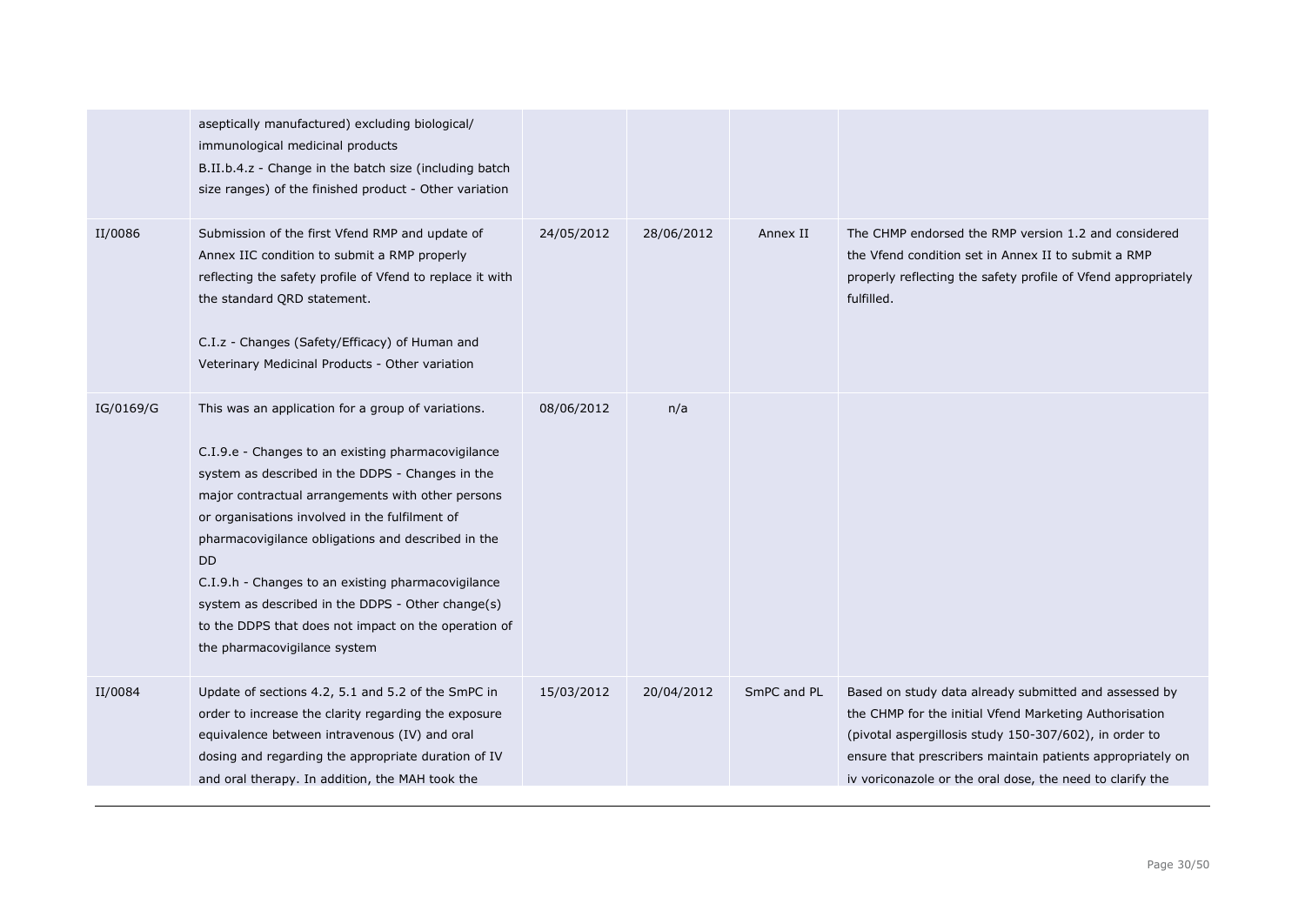|           | opportunity to correct the erroneous number of vials<br>to be used for dilution in the SmPC and PL of the<br>powder for solution for infusion formulation.<br>C.I.4 - Variations related to significant modifications<br>of the SPC due in particular to new quality, pre-<br>clinical, clinical or pharmacovigilance data                                                                                                                                                                  |            |            |                                        | exposure equivalence between intravenous and oral dosing<br>and reflect the duration of IV and oral therapy in the clinical<br>study was discussed. Considering that no new data were<br>submitted and that the current dosing recommendations<br>have been appropriately supported by efficacy and safety<br>data in the approved indications for Vfend, the CHMP<br>agreed that the dose recommendations should remain<br>unchanged. However, in order to provide further clarity on<br>the exposure equivalence and treatment durations, the<br>CHMP agreed that further clinical data on the treatment<br>durations in the Aspergillos study should be included in<br>section 5.1 and that exposure equivalence between iv and<br>oral dosing should be included in section 5.2. This<br>additional updates do not impact on the benefit/risk<br>balance of Vfend. |
|-----------|---------------------------------------------------------------------------------------------------------------------------------------------------------------------------------------------------------------------------------------------------------------------------------------------------------------------------------------------------------------------------------------------------------------------------------------------------------------------------------------------|------------|------------|----------------------------------------|------------------------------------------------------------------------------------------------------------------------------------------------------------------------------------------------------------------------------------------------------------------------------------------------------------------------------------------------------------------------------------------------------------------------------------------------------------------------------------------------------------------------------------------------------------------------------------------------------------------------------------------------------------------------------------------------------------------------------------------------------------------------------------------------------------------------------------------------------------------------|
| IB/0085/G | This was an application for a group of variations.<br>B.II.b.1.e - Replacement or addition of a<br>manufacturing site for the FP - Site where any<br>manufacturing operation(s) take place, except batch-<br>release, batch control, primary and secondary<br>packaging, for non-sterile medicinal products<br>B.II.b.2.a - Change to batch release arrangements<br>and quality control testing of the FP - Replacement<br>or addition of a site where batch control/testing<br>takes place | 02/03/2012 | n/a        |                                        |                                                                                                                                                                                                                                                                                                                                                                                                                                                                                                                                                                                                                                                                                                                                                                                                                                                                        |
| R/0082    | Renewal of the marketing authorisation.                                                                                                                                                                                                                                                                                                                                                                                                                                                     | 15/12/2011 | 21/02/2012 | SmPC, Annex<br>II, Labelling<br>and PL | Based on the CHMP review of data on quality, safety and<br>efficacy, including all variations introduced since the<br>marketing authorisation was granted, the CHMP considers<br>that the risk-benefit balance of Vfend in the treatment of                                                                                                                                                                                                                                                                                                                                                                                                                                                                                                                                                                                                                            |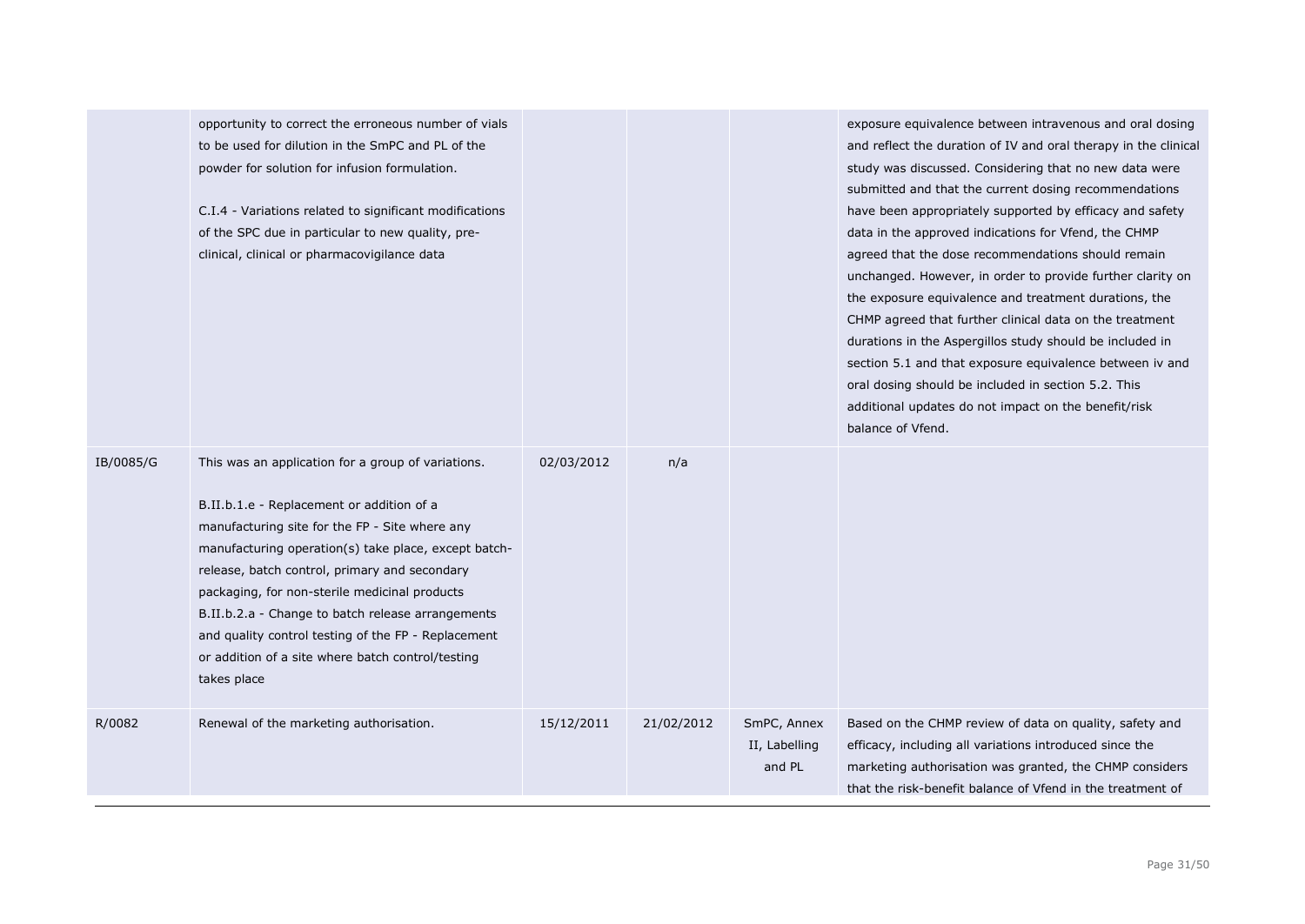|         |                                                                                                                                                                                                                                                                                                                                                                                                                                                                                                                                                                                                                                                                                                                                                                                                                                                                                                                                                                                                                  |            |            |             | invasive aspergillosis, of candidemia in non-neutropenic<br>patients, of fluconazole-resistant serious invasive Candida<br>infections (including C. krusei) and treatment of serious<br>fungal infections caused by Scedosporium spp. and<br>Fusarium spp. remains favourable and therefore<br>recommends the renewal of the marketing authorisation.                                                                                                                                                                                                                                                                                                                                                                                                                                                                                                                                                                                                                                                                                                                                                            |
|---------|------------------------------------------------------------------------------------------------------------------------------------------------------------------------------------------------------------------------------------------------------------------------------------------------------------------------------------------------------------------------------------------------------------------------------------------------------------------------------------------------------------------------------------------------------------------------------------------------------------------------------------------------------------------------------------------------------------------------------------------------------------------------------------------------------------------------------------------------------------------------------------------------------------------------------------------------------------------------------------------------------------------|------------|------------|-------------|------------------------------------------------------------------------------------------------------------------------------------------------------------------------------------------------------------------------------------------------------------------------------------------------------------------------------------------------------------------------------------------------------------------------------------------------------------------------------------------------------------------------------------------------------------------------------------------------------------------------------------------------------------------------------------------------------------------------------------------------------------------------------------------------------------------------------------------------------------------------------------------------------------------------------------------------------------------------------------------------------------------------------------------------------------------------------------------------------------------|
| II/0079 | Update of section 4.2 of the SmPC in order to clarify<br>in the dose adjustment that the concomitant use of<br>voriconazole with rifabutin should be avoided except<br>if strictly needed. Section 4.4 was updated to<br>rearrange the order of the text. In addition, as<br>requested by the CHMP, the MAH has revised the<br>presentation of the information on drug-drug<br>interactions in section 4.5 in a table view. As<br>requested by the CHMP, the MAH also took the<br>opportunity to reformat the section 5.1 according to<br>the Guideline on the clinical evaluation of antifungal<br>agents for the treatment and prophylaxis of invasive<br>fungal disease. This reformatting also affected<br>section 5.2.<br>C.I.3.b - Implementation of change(s) requested<br>following the assessment of an USR, class labelling, a<br>PSUR, RMP, FUM/SO, data submitted under Article<br>45/46, or amendments to reflect a Core SPC -<br>Change(s) with new additional data submitted by the<br><b>MAH</b> | 15/12/2011 | 21/02/2012 | SmPC and PL | The interaction between voriconazole and rifabutin, a<br>potent CYP450 inducer, is complex. Although a<br>contraindication could be considered, the CHMP was of the<br>opinion that it would hamper physicians in the<br>management of some critical clinical situations, when the<br>concomitant use of voriconazole and rifabutin could be<br>managed with dosage adjustments of both drugs and<br>careful therapeutic drug monitoring. It was agreed to<br>maintain but clarify the current dose adjustments in the<br>Vfend SmPC when voriconazole is co-administered with<br>rifabutin, as well as the recommendations for careful<br>monitoring of adverse events. As requested by the CHMP,<br>the drug-drug interactions part in section 4.5 was<br>reformatted with a more user-friendly table view and the<br>section 5.2 reworded in compliance with the Guideline on<br>the clinical evaluation of antifungal agents for the<br>treatment and prophylaxis of invasive fungal disease<br>(CHMP/EWP/1343/01 Rev. I, 22 April 2010). The updates<br>do not change the benefit/risk assessment of Vfend. |
| II/0083 | Update of sections 4.2, 4.8, 5.2 and 6.6 of the SmPC<br>in order to reflect the updated information on<br>paediatric dosing, following the submission of                                                                                                                                                                                                                                                                                                                                                                                                                                                                                                                                                                                                                                                                                                                                                                                                                                                         | 17/11/2011 | 14/12/2011 | SmPC and PL | In accordance with Article 46 of Regulation 1901/2006, the<br>MAH submitted information about paediatric studies,<br>including two pharmacokinetic studies (one children aged 2                                                                                                                                                                                                                                                                                                                                                                                                                                                                                                                                                                                                                                                                                                                                                                                                                                                                                                                                  |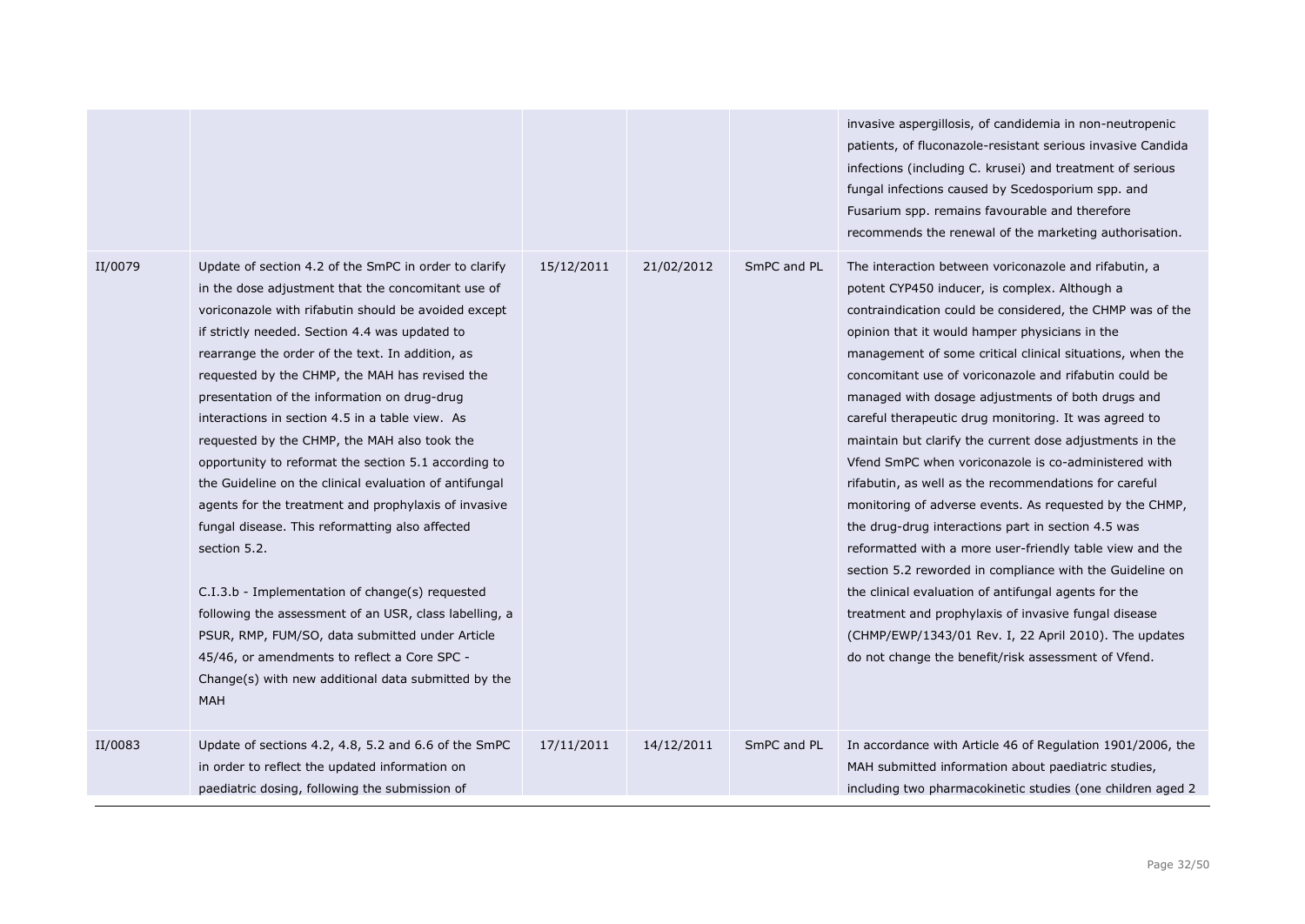|         | paediatric studies under Article 46 (P46-069 and<br>P46-070 and follow-up FU2 069.1 and FU2 069.2).<br>The PL is updated in accordance. In addition, the<br>MAH took the opportunity to clarify the section 1 of<br>the PL.<br>C.I.3.b - Implementation of change(s) requested<br>following the assessment of an USR, class labelling, a<br>PSUR, RMP, FUM/SO, data submitted under Article<br>45/46, or amendments to reflect a Core SPC -<br>Change(s) with new additional data submitted by the<br>MAH |            |            |             | to $<$ 12 years and one in children aged 12 to $<$ 17 years).<br>These data were then completed by an integrated<br>population pharmacokinetic analysis based on data from 5<br>studies. The assessment of these pharmacokinetic<br>paediatric data suggested that the current SmPC paediatric<br>dosing information could be optimised to achieve a better<br>exposure comparable to that in adults. Based on these<br>results and conclusions, it appeared that - in children<br>between 2 and <12 years and in young adolescents (12 to<br>14 years and $<$ 50kg) - a dose of 9 mg/kg q12h at day 1,<br>followed by an i.v. maintenance dose of 8 mg/kg i.v. q12h<br>or a maintenance oral dose 9 mg/kg q12h would result in a<br>comparable exposure to that in adults receiving a loading<br>dose of 6 mg/kg, an iv maintenance dose of 4 mg/kg i.v.<br>q12h or a maintenance oral dose 200 mg/kg q12h. In<br>addition, analyses show that Vfend use in all adolescents<br>between 12 to 14 years and $\geq$ 50 kg and 15 to 16 years<br>regardless of body weight of age should be dosed as adults.<br>The Vfend Product Information was updated to reflect these<br>optimised paediatric dosing information and the studies<br>results. The CHMP endorsed these updates. |
|---------|-----------------------------------------------------------------------------------------------------------------------------------------------------------------------------------------------------------------------------------------------------------------------------------------------------------------------------------------------------------------------------------------------------------------------------------------------------------------------------------------------------------|------------|------------|-------------|---------------------------------------------------------------------------------------------------------------------------------------------------------------------------------------------------------------------------------------------------------------------------------------------------------------------------------------------------------------------------------------------------------------------------------------------------------------------------------------------------------------------------------------------------------------------------------------------------------------------------------------------------------------------------------------------------------------------------------------------------------------------------------------------------------------------------------------------------------------------------------------------------------------------------------------------------------------------------------------------------------------------------------------------------------------------------------------------------------------------------------------------------------------------------------------------------------------------------------------------------------------------------------|
| II/0080 | to add 0.9% sodium chloride (NaCl) as an alternate<br>reconstitution agent for voriconazole powder for<br>solution for infusion.<br>B.II.a.z - Change in description and composition of<br>the Finished Product - Other variation                                                                                                                                                                                                                                                                         | 22/09/2011 | 10/11/2011 | SmPC and PL |                                                                                                                                                                                                                                                                                                                                                                                                                                                                                                                                                                                                                                                                                                                                                                                                                                                                                                                                                                                                                                                                                                                                                                                                                                                                                 |
| II/0078 | Following the signal detection interaction with<br>everolimus (FUM 079), update of sections 4.4 and<br>4.5 of the SmPC. The PL is updated accordingly.                                                                                                                                                                                                                                                                                                                                                    | 21/07/2011 | 24/08/2011 | SmPC and PL | The co-administration of everolimus, a CYP3A4 substrate,<br>with potent CYP3A4 inhibitors such as voriconazole, is<br>currently not recommended in the everolimus SmPCs due                                                                                                                                                                                                                                                                                                                                                                                                                                                                                                                                                                                                                                                                                                                                                                                                                                                                                                                                                                                                                                                                                                     |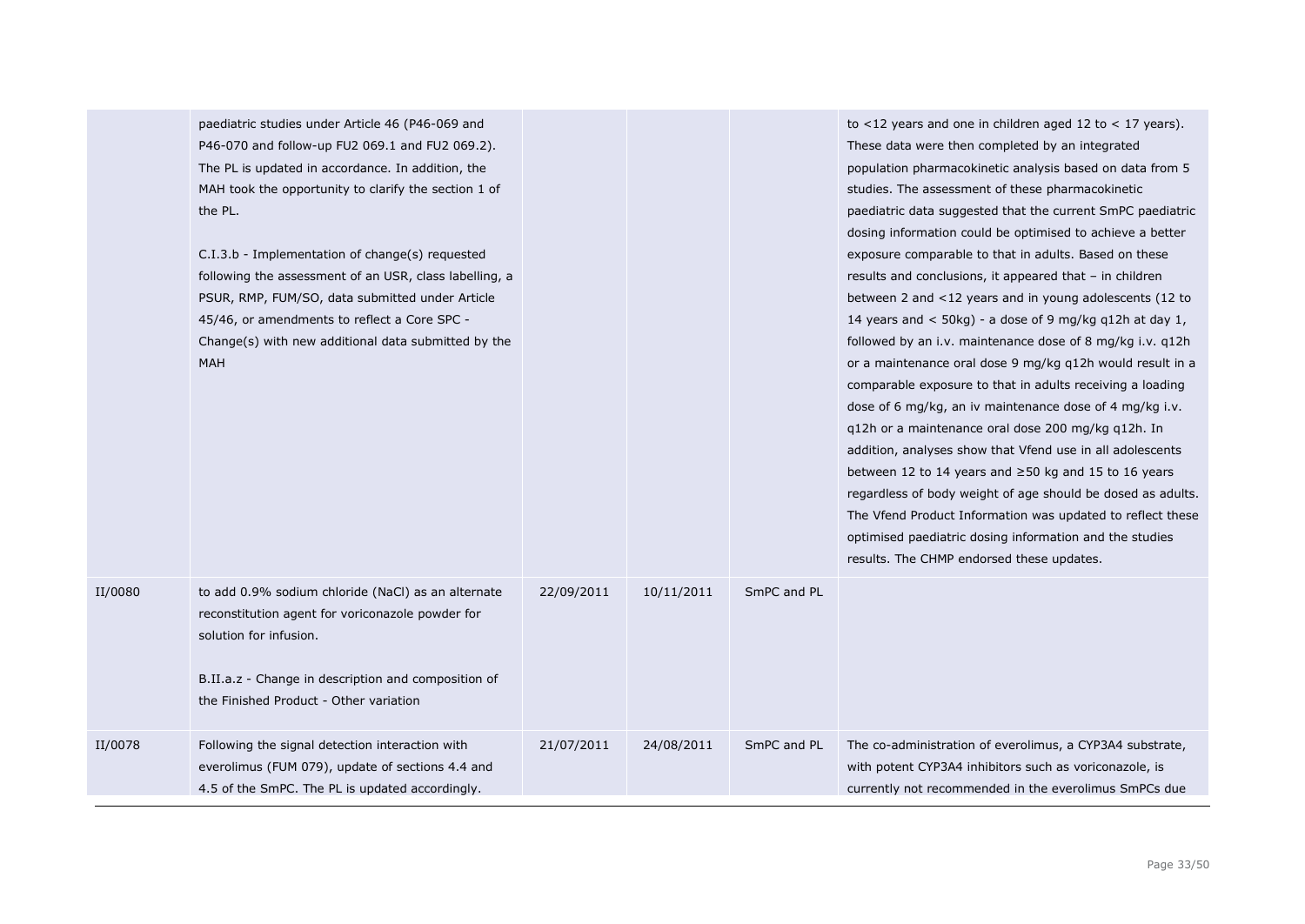|         | C.I.z - Changes (Safety/Efficacy) of Human and<br>Veterinary Medicinal Products - Other variation                                                                                                                                                                                                                                                                                                                                                                       |            |            |             | to expected large increases in everolimus plasma<br>concentrations which could potentially lead to exacerbation<br>of toxicity or over-immunosuppression.<br>A signal detection from the Eudravigilance database shows<br>that 5 cases of suspected interaction between voriconazole<br>and everolimus were retrieved. In addition, a further case<br>was retrieved in the literature.<br>This interaction does not affect the benefit/risk of Vfend.<br>The CHMP agreed that sections 4.4 and 4.5 of the SmPC<br>should be updated with a warning that the coadministration<br>of everolimus and voriconazole is not recommended. The<br>Package Leaflet was updated accordingly.                     |
|---------|-------------------------------------------------------------------------------------------------------------------------------------------------------------------------------------------------------------------------------------------------------------------------------------------------------------------------------------------------------------------------------------------------------------------------------------------------------------------------|------------|------------|-------------|--------------------------------------------------------------------------------------------------------------------------------------------------------------------------------------------------------------------------------------------------------------------------------------------------------------------------------------------------------------------------------------------------------------------------------------------------------------------------------------------------------------------------------------------------------------------------------------------------------------------------------------------------------------------------------------------------------|
| IA/0081 | A.5.b - Administrative change - Change in the name<br>and/or address of a manufacturer of the finished<br>product, including quality control sites (excluding<br>manufacturer for batch release)                                                                                                                                                                                                                                                                        | 19/08/2011 | n/a        |             |                                                                                                                                                                                                                                                                                                                                                                                                                                                                                                                                                                                                                                                                                                        |
| II/0075 | Update of Summary of Product Characteristics and<br>Package Leaflet<br>Update of sections 4.4 and 4.5 of the SmPC to<br>include the potential for drug interactions with<br>concomitant use of voriconazole with fentanyl,<br>oxycodone or fluconazole. The Package Leaflet was<br>amended accordingly.<br>C.I.4 - Variations related to significant modifications<br>of the SPC due in particular to new quality, pre-<br>clinical, clinical or pharmacovigilance data | 18/11/2010 | 20/12/2010 | SmPC and PL | Voriconazole is metabolized by and is also an inhibitor of<br>the CYP P450 isozymes, CYP3A4, CYP2C19, and CYP2C9.<br>Considering that fentanyl and oxycodone are substrate for<br>CYP3A4 and that fluconazole is an inhibitor of CYP2C19 and<br>2C9, the results of these pharmacokinetic interactions<br>studies in healthy volunteers are expected.<br>Voriconazole decreased fentanyl clearance by 25%,<br>resulting in increased exposure by 34%. Moreover, the AUC<br>of the metabolite norfentanyl decreased by about 60%.<br>Administered with voriconazole, AUC of oxycodone<br>increased by about 2.6 fold, Cmax by about 1.7-fold and<br>t1/2 by about 2-fold. As a results of the decreased |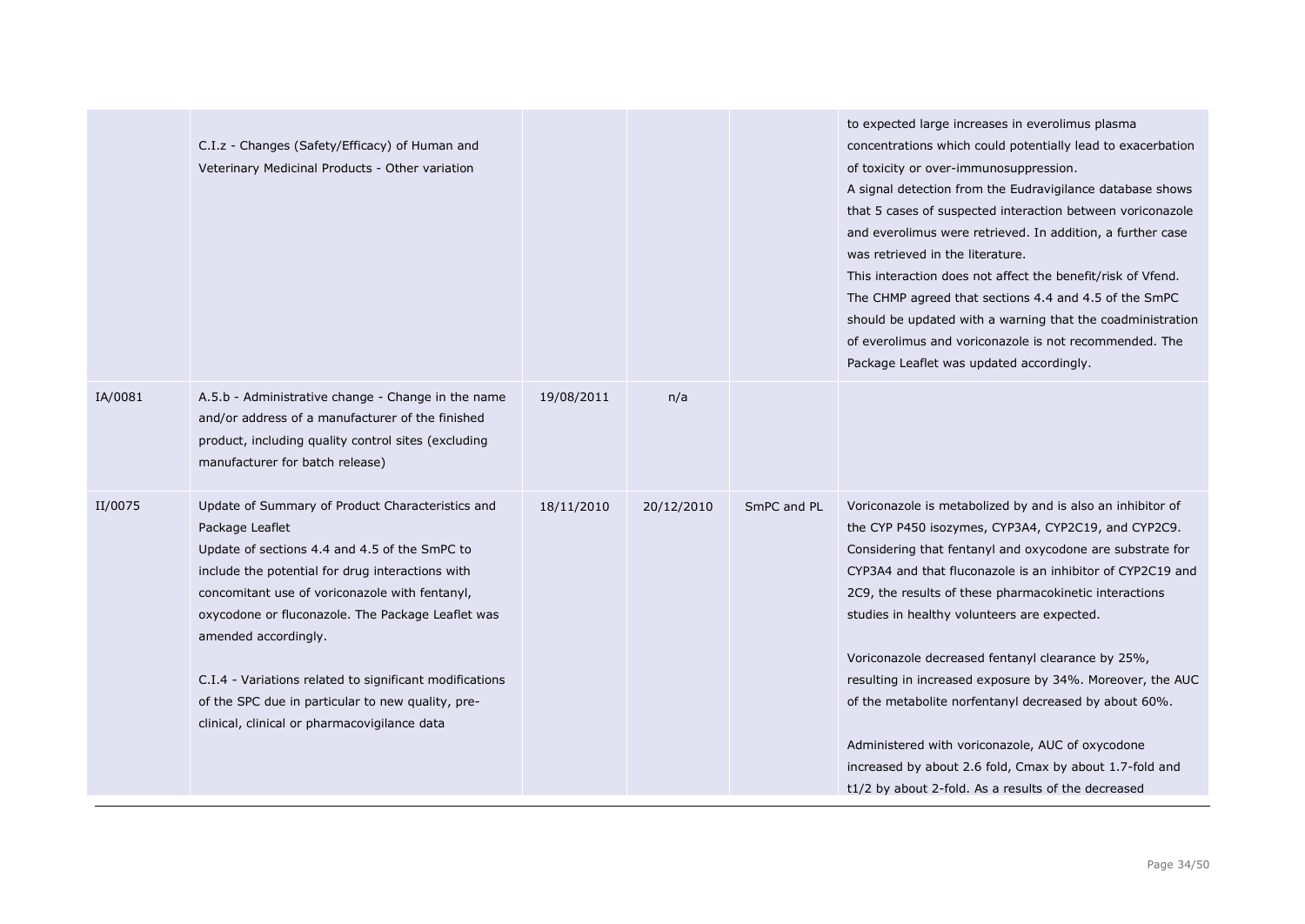|         |                                                                                                                                                                                                                                                                                                                                                                                                                                                                                                                              |            |            |             | metabolism to noroxycodone, AUC levels of oxycodone<br>decreased by 67%. Furthermore, oxymorphone metabolism<br>into noroxymorphone is decreased resulting in about 6.3-<br>fold higher AUC levels for oxymorphone and -53%<br>decreased AUC levels for noroxymorphone.<br>With fluconazole, voriconazole AUCtau and Cmax levels in<br>extensive metabolisers increased statistically significant<br>with 1.8-fold and 1.6-fold respectively.<br>The sections 4.4 and 4.5 of the SmPC have been updated<br>with this new information and the PL was amended<br>accordingly. |
|---------|------------------------------------------------------------------------------------------------------------------------------------------------------------------------------------------------------------------------------------------------------------------------------------------------------------------------------------------------------------------------------------------------------------------------------------------------------------------------------------------------------------------------------|------------|------------|-------------|-----------------------------------------------------------------------------------------------------------------------------------------------------------------------------------------------------------------------------------------------------------------------------------------------------------------------------------------------------------------------------------------------------------------------------------------------------------------------------------------------------------------------------------------------------------------------------|
| II/0074 | Update of Summary of Product Characteristics<br>Following the assessment of follow-up measures 24.2<br>and 24.3, update of section 5.1 of the SmPC to<br>include the finalized EUCAST MIC breakpoints for<br>voriconazole for Candida species.<br>C.I.3.b - Implementation of change(s) requested<br>following the assessment of an USR, class labelling, a<br>PSUR, RMP, FUM/SO, data submitted under Article<br>45/46, or amendments to reflect a Core SPC -<br>Change(s) with new additional data submitted by the<br>MAH | 21/10/2010 | 29/11/2010 | <b>SmPC</b> | The results of the comparative study for testing triazoles<br>(including voriconazole) MICs for Candida spp using both<br>the CLSI method (24h and 48h endpoints) and the EUCAST<br>method were provided and showed agreement between<br>both methods.<br>The section 5.1 of the SmPC was updated with the final<br>EUCAST data for the sensitivity of Candida species for<br>voriconazole, including breakpoints for C. albicans, C.<br>parapsilosis and C. tropicalis.                                                                                                    |
| IB/0077 | B.I.b.2.e - Change in test procedure for AS or<br>starting material/reagent/intermediate - Other<br>changes to a test procedure (including replacement<br>or addition) for the AS or a starting<br>material/intermediate                                                                                                                                                                                                                                                                                                     | 22/09/2010 | n/a        |             |                                                                                                                                                                                                                                                                                                                                                                                                                                                                                                                                                                             |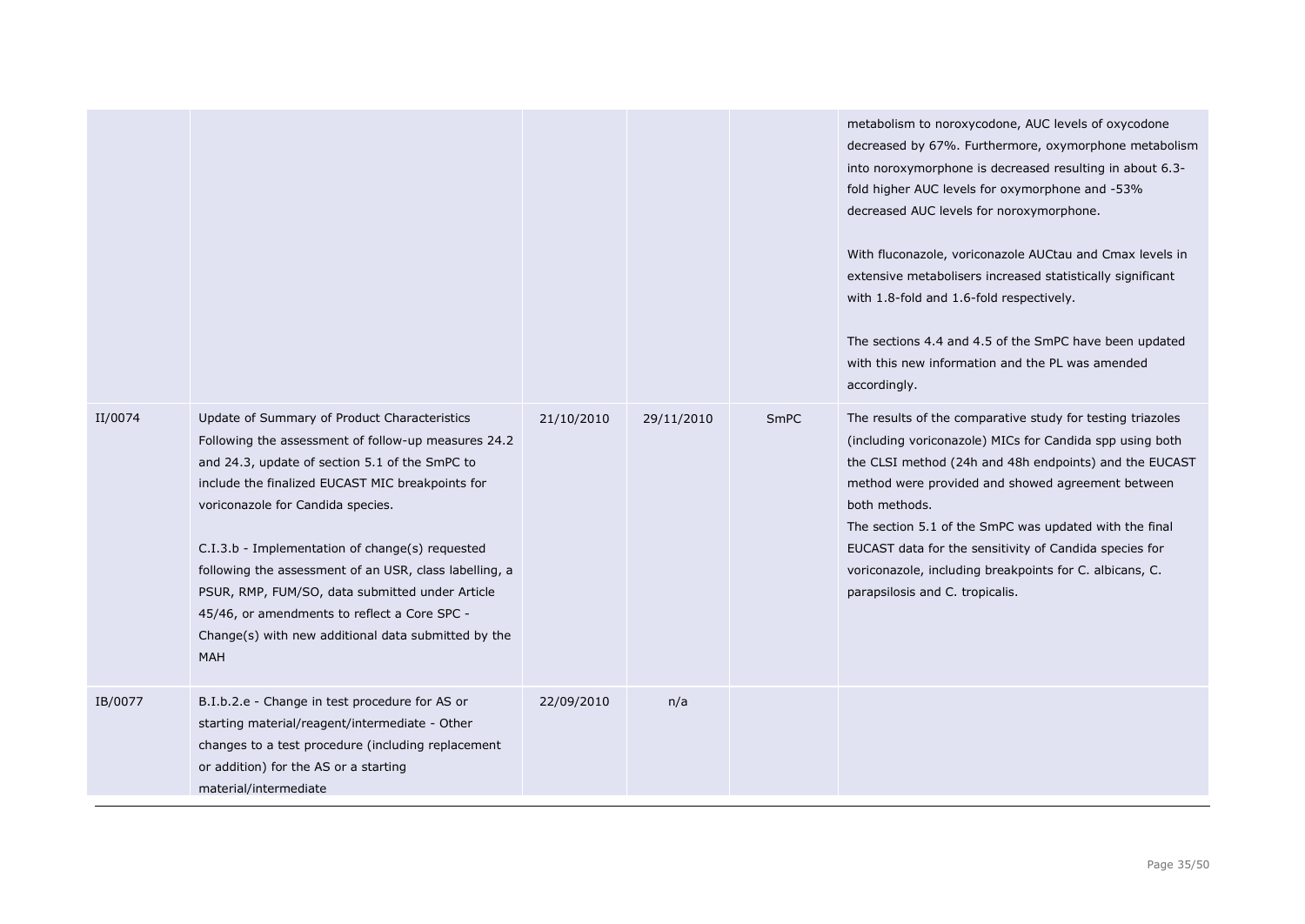| IA/0076/G | This was an application for a group of variations.<br>B.II.d.1.a - Change in the specification parameters<br>and/or limits of the finished product - Tightening of<br>specification limits<br>B.II.d.1.d - Change in the specification parameters<br>and/or limits of the finished product - Deletion of a<br>non-significant specification parameter (e.g. deletion<br>of an obsolete parameter<br>B.III.2.b - Change to comply with Ph. Eur. or with a<br>national pharmacopoeia of a Member State - Change<br>to comply with an update of the relevant monograph<br>of the Ph. Eur. or national pharmacopoeia of a<br>Member State | 17/09/2010 | n/a        | SmPC and PL |                                                                                                                         |
|-----------|---------------------------------------------------------------------------------------------------------------------------------------------------------------------------------------------------------------------------------------------------------------------------------------------------------------------------------------------------------------------------------------------------------------------------------------------------------------------------------------------------------------------------------------------------------------------------------------------------------------------------------------|------------|------------|-------------|-------------------------------------------------------------------------------------------------------------------------|
| II/0073   | C.I.3.b - Implementation of change(s) requested<br>following the assessment of an USR, class labelling, a<br>PSUR, RMP, FUM/SO, data submitted under Article<br>45/46, or amendments to reflect a Core SPC -<br>Change(s) with new additional data submitted by the<br><b>MAH</b>                                                                                                                                                                                                                                                                                                                                                     | 22/07/2010 | 01/09/2010 | <b>SmPC</b> |                                                                                                                         |
| IB/0072   | IB_10_Minor change in the manufacturing process of<br>the active substance                                                                                                                                                                                                                                                                                                                                                                                                                                                                                                                                                            | 05/02/2010 | n/a        |             |                                                                                                                         |
| IB/0071   | IB_10_Minor change in the manufacturing process of<br>the active substance                                                                                                                                                                                                                                                                                                                                                                                                                                                                                                                                                            | 05/02/2010 | n/a        |             |                                                                                                                         |
| II/0063   | Update of section 4.8 of the SPC following the<br>assessment of a pharmacovigilance follow-up                                                                                                                                                                                                                                                                                                                                                                                                                                                                                                                                         | 23/07/2009 | 27/08/2009 | SmPC        | As part of the fulfilment of the pharmacovigilance follow-up<br>measure, the MAH provided a cumulative review including |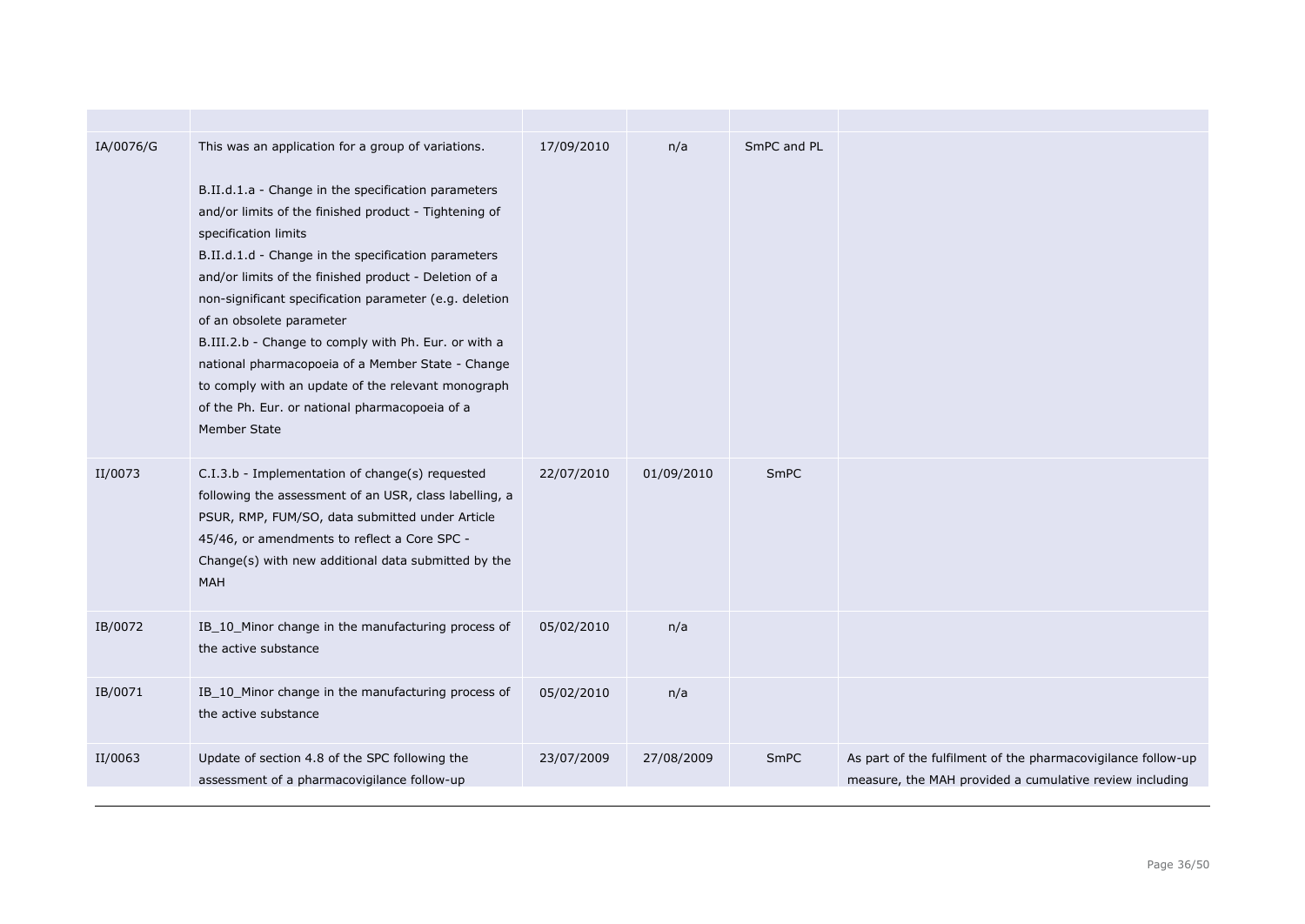|         | measure on the higher incidence of skin reactions in<br>children compared to those in adults.<br>Update of Summary of Product Characteristics                                                                                                                                                                         |            |            | all case narratives of cases under SOC "skin and<br>subcutaneous disorders" in children. Further to the<br>assessment, a substantial higher rate of ADR reports of<br>skin reactions, especially erythema, in the paediatric<br>population compared to adults became obvious. It should<br>be noted that frequencies of skin reactions in children and<br>in adults remain within the range already described in the<br>frequency groups in the Product Information. |
|---------|-----------------------------------------------------------------------------------------------------------------------------------------------------------------------------------------------------------------------------------------------------------------------------------------------------------------------|------------|------------|----------------------------------------------------------------------------------------------------------------------------------------------------------------------------------------------------------------------------------------------------------------------------------------------------------------------------------------------------------------------------------------------------------------------------------------------------------------------|
| II/0064 | To add an alternate aseptic manufacturing facility<br>within an existing site. As a result, a new batch size<br>has been introduced for Voriconazole Powder for<br>Solution for Infusion and other minor changes to the<br>manufacturing process in relation to updated and<br>improved equipment.<br>Quality changes | 23/07/2009 | 18/08/2009 |                                                                                                                                                                                                                                                                                                                                                                                                                                                                      |
| IB/0065 | IB_14_b_Change in manuf. of active substance<br>without Ph. Eur. certificate - new manufacturer                                                                                                                                                                                                                       | 13/08/2009 | n/a        |                                                                                                                                                                                                                                                                                                                                                                                                                                                                      |
| IA/0070 | IA_29_b_Change in qual./quant. composition of<br>immediate packaging - all other pharm. forms                                                                                                                                                                                                                         | 12/08/2009 | n/a        |                                                                                                                                                                                                                                                                                                                                                                                                                                                                      |
| IA/0069 | IA_04_Change in name and/or address of a manuf.<br>of the active substance (no Ph. Eur. cert. avail.)                                                                                                                                                                                                                 | 12/08/2009 | n/a        |                                                                                                                                                                                                                                                                                                                                                                                                                                                                      |
| IA/0068 | IA_38_a_Change in test procedure of finished<br>product - minor change to approved test procedure                                                                                                                                                                                                                     | 12/08/2009 | n/a        |                                                                                                                                                                                                                                                                                                                                                                                                                                                                      |
| IB/0067 | IB_13_b_Change in test proc. for active substance -<br>other changes (replacement/addition)                                                                                                                                                                                                                           | 24/07/2009 | n/a        |                                                                                                                                                                                                                                                                                                                                                                                                                                                                      |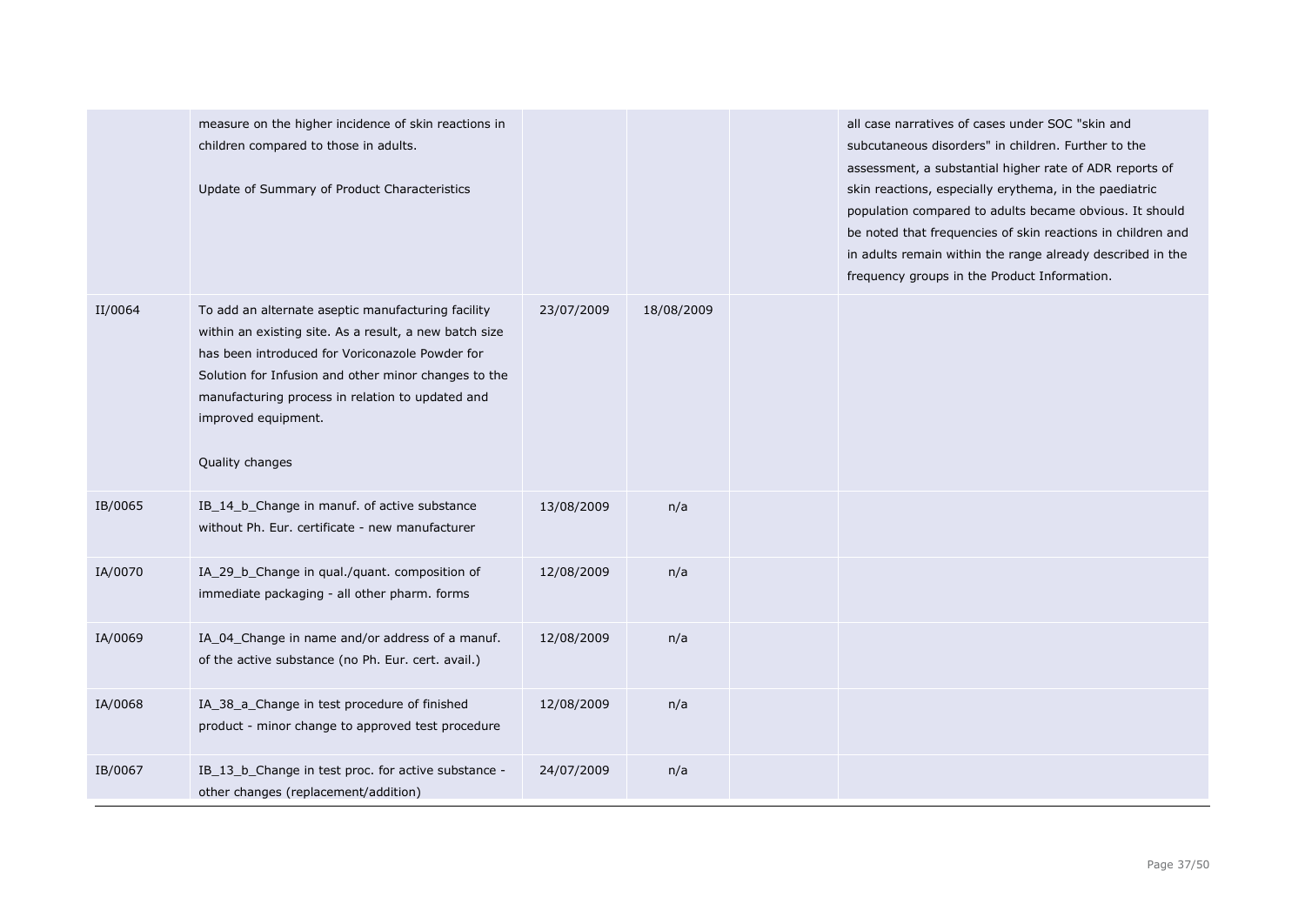| IB/0066 | IB_13_b_Change in test proc. for active substance -<br>other changes (replacement/addition)                                                                                                                                                                                                                                                                                                    | 21/07/2009 | n/a        |                           |                                                                                                                                                                                                                                                                                                                                                                                                                                                                                                                                                                                                                                                                                                                                                                                                                                                                                                                                                                                                                                                                                                                                                            |
|---------|------------------------------------------------------------------------------------------------------------------------------------------------------------------------------------------------------------------------------------------------------------------------------------------------------------------------------------------------------------------------------------------------|------------|------------|---------------------------|------------------------------------------------------------------------------------------------------------------------------------------------------------------------------------------------------------------------------------------------------------------------------------------------------------------------------------------------------------------------------------------------------------------------------------------------------------------------------------------------------------------------------------------------------------------------------------------------------------------------------------------------------------------------------------------------------------------------------------------------------------------------------------------------------------------------------------------------------------------------------------------------------------------------------------------------------------------------------------------------------------------------------------------------------------------------------------------------------------------------------------------------------------|
| IB/0062 | IB 33 Minor change in the manufacture of the<br>finished product                                                                                                                                                                                                                                                                                                                               | 20/05/2009 | n/a        |                           |                                                                                                                                                                                                                                                                                                                                                                                                                                                                                                                                                                                                                                                                                                                                                                                                                                                                                                                                                                                                                                                                                                                                                            |
| II/0061 | Update of section 4.5 of the SPC to add information<br>on interaction between Voriconazole and non-<br>steroidal anti-inflammatory drugs (NSAIDs). Section<br>2 of the PL was updated accordingly. The MAH took<br>the opportunity to update the contact details and to<br>introduce corrections in the PL for Germany.<br>Update of Summary of Product Characteristics and<br>Package Leaflet | 18/12/2008 | 02/02/2009 | SmPC and PL               | Following the assessment of PSUR 8 covering the period<br>from 1 March 2007 to 29 February 2008, the CHMP<br>requested to update the section 4.5 of the SPC to include<br>the interaction between voriconazole and diclofenac based<br>on the results of the study of Hynninen et al. (2006)<br>showing that the AUC (Area under the Curve) and Cmax<br>(Concentration maximum) of diclofenac increased by 78<br>and 114% respectively, due to concomitant administration<br>with voriconazole.<br>The MAH submitted a variation with information on<br>interaction of voriconazole with diclofenac and also<br>ibuprofen. The data from Hynninen et al. (2007) explained<br>that Voriconazole increased the AUC and Cmax of $S-(+)$<br>ibuprofen by about 100 and 20%, respectively, due to<br>concomitant administration with voriconazole.<br>Therefore, the monitoring of adverse events and toxicity<br>related to non steroidal anti-inflammatory drugs (NSAIDs)<br>when administered with Voriconazole is recommended<br>together with dosage adjustments. The product Information<br>of Vfend has been modified to include this<br>recommendation. |
| IA/0060 | IA 05 Change in the name and/or address of a<br>manufacturer of the finished product                                                                                                                                                                                                                                                                                                           | 14/10/2008 | n/a        | Annex II and<br><b>PL</b> |                                                                                                                                                                                                                                                                                                                                                                                                                                                                                                                                                                                                                                                                                                                                                                                                                                                                                                                                                                                                                                                                                                                                                            |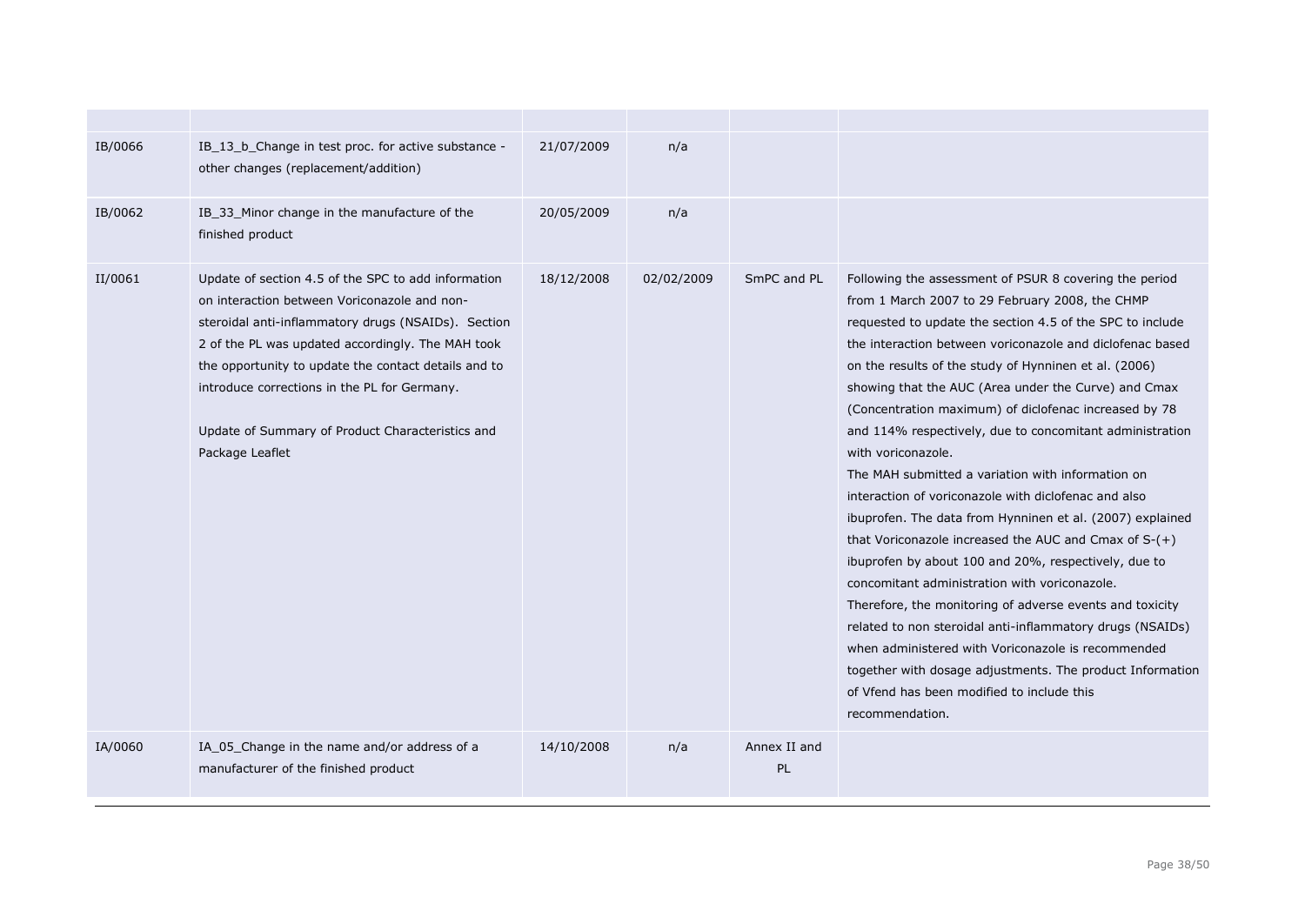| II/0056 | Update of section 4.4 and 4.8 of the SPC to add<br>information on serious visual adverse events<br>following the assessment of a clinical follow-up<br>measure.<br>Update of Summary of Product Characteristics                                                                                                                                                                                                                                                                                                                                                                                                                                     | 24/04/2008 | 20/06/2008 | SmPC        | Further to the assessment of PSUR 6 covering the period<br>from 1 March 2005 to 28 February 2006, an consequential<br>clinical follow-up measures, the SPC of Vfend has been<br>amended to add prolonged visual adverse events including<br>blurred vision, optic neuritis and papilloedema in section<br>4.4 and section 4.8. The CHMP concluded that the PL did<br>not need to be amended at this stage.                                                                                                                                                                                                                                                                                                                                                                                                                                                                                                                                                                                                                                                                                                        |
|---------|-----------------------------------------------------------------------------------------------------------------------------------------------------------------------------------------------------------------------------------------------------------------------------------------------------------------------------------------------------------------------------------------------------------------------------------------------------------------------------------------------------------------------------------------------------------------------------------------------------------------------------------------------------|------------|------------|-------------|-------------------------------------------------------------------------------------------------------------------------------------------------------------------------------------------------------------------------------------------------------------------------------------------------------------------------------------------------------------------------------------------------------------------------------------------------------------------------------------------------------------------------------------------------------------------------------------------------------------------------------------------------------------------------------------------------------------------------------------------------------------------------------------------------------------------------------------------------------------------------------------------------------------------------------------------------------------------------------------------------------------------------------------------------------------------------------------------------------------------|
| IA/0059 | IA_38_a_Change in test procedure of finished<br>product - minor change to approved test procedure                                                                                                                                                                                                                                                                                                                                                                                                                                                                                                                                                   | 03/03/2008 | n/a        |             |                                                                                                                                                                                                                                                                                                                                                                                                                                                                                                                                                                                                                                                                                                                                                                                                                                                                                                                                                                                                                                                                                                                   |
| IA/0058 | IA_05_Change in the name and/or address of a<br>manufacturer of the finished product                                                                                                                                                                                                                                                                                                                                                                                                                                                                                                                                                                | 14/02/2008 | n/a        |             |                                                                                                                                                                                                                                                                                                                                                                                                                                                                                                                                                                                                                                                                                                                                                                                                                                                                                                                                                                                                                                                                                                                   |
| II/0054 | Update of sections 4.4 and 4.5 of the SPC with<br>information pertaining to the co-administration of<br>voriconazole and alfentanil based on relevant<br>literature data. The MAH also took the opportunity of<br>this variation to update sections 4.2, 4.3, 4.4 and<br>4.5 of the SPC with information regarding dose<br>adjustment for efavirenz and voriconazole when co-<br>administration is deemed necessary in line with<br>recommendations agreed by the CHMP in May 2007<br>for the efavirenz product information. Section 2 of<br>the PL was updated accordingly.<br>Update of Summary of Product Characteristics and<br>Package Leaflet | 13/12/2007 | 28/01/2008 | SmPC and PL | Alfentanil is a short-acting synthetic opioid analgesic, which<br>is extensively metabolised, mainly by hepatic cytochrome<br>(CYP) P450 3A enzymes. Voriconazole is metabolized by<br>and is also an inhibitor of the CYP P450 isozymes, CYP3A4,<br>CYP2C19, and CYP2C9. Therefore, there is a theoretical<br>concern that concomitantly administered alfentanil and<br>CYP3A inhibitors may exhibit clinically important drug<br>interactions. Within the dossier submitted to support this<br>Type II variation II/54, the MAH submitted data on the<br>pharmacokinetics of oral voriconazole and alfentanil from a<br>randomised, controlled, open-label, 3-way crossover clinical<br>study of 12 healthy subjects published in the literature<br>(Saari et al. 2006). The data from Saari et al. show that co-<br>administration of voriconazole markedly inhibits the<br>metabolism of alfentanil. Although the study only<br>investigated alfentanil, other data show that clinically<br>relevant pharmacokinetic interaction between voriconazole<br>and fentanyl can occur. Therefore physicians are now |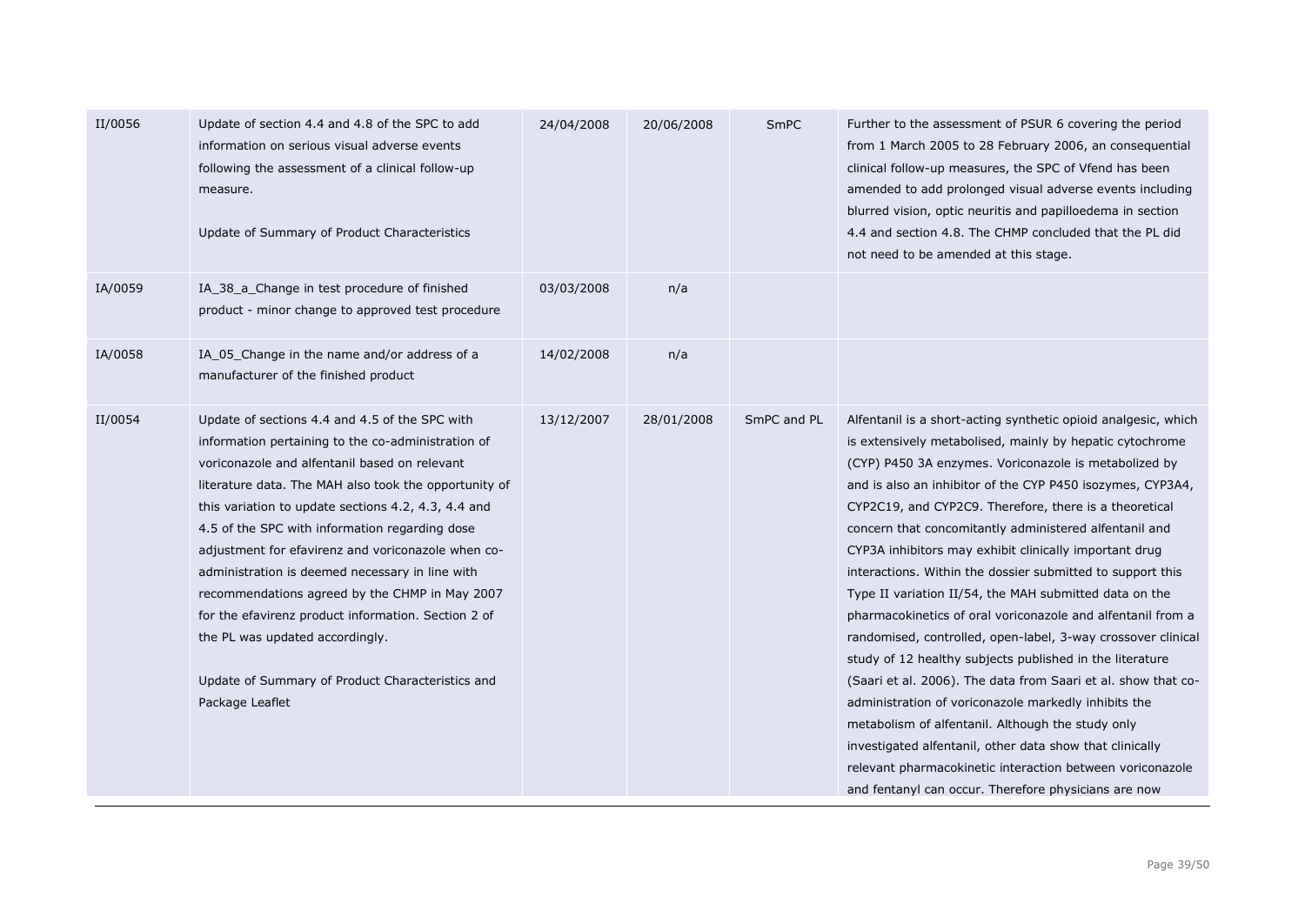|         |                                                                                                     |            |            |                     | warned in section 4.4 of Vfend SPC of the co-administration<br>of voriconazole with other short acting opiates similar in<br>structure to alfentanil and metabolised by CYP3A4, such as<br>fentanil and sufentanil. |
|---------|-----------------------------------------------------------------------------------------------------|------------|------------|---------------------|---------------------------------------------------------------------------------------------------------------------------------------------------------------------------------------------------------------------|
| IB/0055 | IB_10_Minor change in the manufacturing process of<br>the active substance                          | 13/11/2007 | n/a        |                     |                                                                                                                                                                                                                     |
| N/0053  | Minor change in labelling or package leaflet not<br>connected with the SPC (Art. 61.3 Notification) | 30/08/2007 | n/a        | Labelling           |                                                                                                                                                                                                                     |
| N/0052  | Minor change in labelling or package leaflet not<br>connected with the SPC (Art. 61.3 Notification) | 09/07/2007 | n/a        | Labelling and<br>PL |                                                                                                                                                                                                                     |
| N/0051  | Minor change in labelling or package leaflet not<br>connected with the SPC (Art. 61.3 Notification) | 09/07/2007 | n/a        | PL                  |                                                                                                                                                                                                                     |
| II/0046 | Update of Summary of Product Characteristics                                                        | 24/05/2007 | 09/07/2007 | SmPC                |                                                                                                                                                                                                                     |
| II/0045 | Update of Summary of Product Characteristics and<br>Package Leaflet                                 | 24/05/2007 | 09/07/2007 | SmPC and PL         |                                                                                                                                                                                                                     |
| II/0047 | Quality changes                                                                                     | 24/05/2007 | 06/06/2007 |                     |                                                                                                                                                                                                                     |
| IB/0048 | IB_17_a_Change in re-test period of the active<br>substance                                         | 08/05/2007 | n/a        |                     |                                                                                                                                                                                                                     |
| R/0042  | Renewal of the marketing authorisation.                                                             | 26/02/2008 | 02/05/2007 |                     |                                                                                                                                                                                                                     |
| IA/0050 | IA_36_ b_Change in shape or dimensions of the<br>container/closure - other pharm. forms             | 16/04/2007 | n/a        |                     |                                                                                                                                                                                                                     |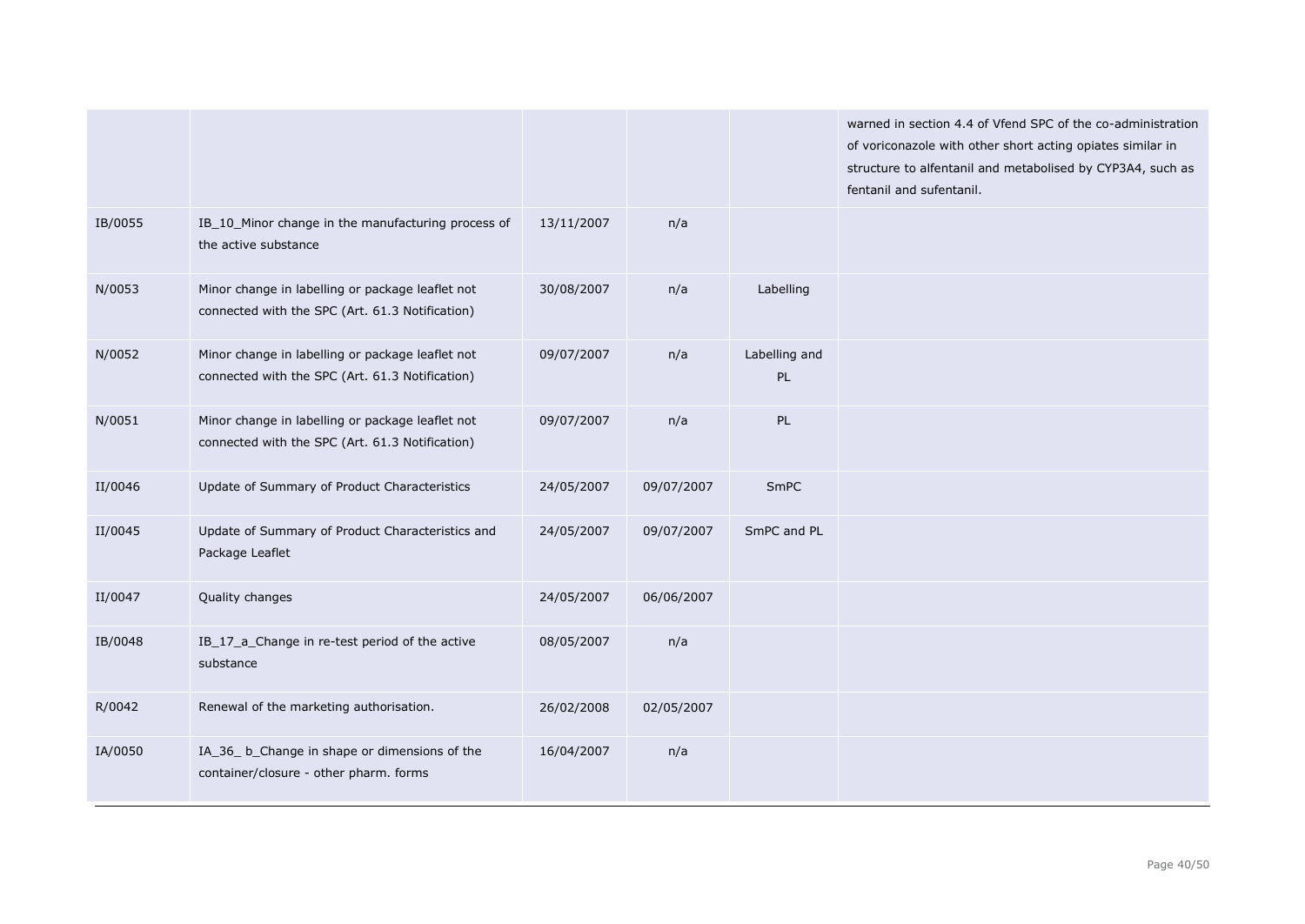| IA/0049 | IA_13_a_Change in test proc. for active substance -<br>minor change                                                                                                                                                                                                                                                                                                                                                                                                                                                                                                                                                    | 16/04/2007 | n/a        |             |                                                                                                                                                                                                                                                                                                                                                                                                                |
|---------|------------------------------------------------------------------------------------------------------------------------------------------------------------------------------------------------------------------------------------------------------------------------------------------------------------------------------------------------------------------------------------------------------------------------------------------------------------------------------------------------------------------------------------------------------------------------------------------------------------------------|------------|------------|-------------|----------------------------------------------------------------------------------------------------------------------------------------------------------------------------------------------------------------------------------------------------------------------------------------------------------------------------------------------------------------------------------------------------------------|
| N/0044  | Minor change in labelling or package leaflet not<br>connected with the SPC (Art. 61.3 Notification)                                                                                                                                                                                                                                                                                                                                                                                                                                                                                                                    | 29/01/2007 | n/a        | PL          |                                                                                                                                                                                                                                                                                                                                                                                                                |
| IA/0043 | IA_09_Deletion of manufacturing site                                                                                                                                                                                                                                                                                                                                                                                                                                                                                                                                                                                   | 30/11/2006 | n/a        |             |                                                                                                                                                                                                                                                                                                                                                                                                                |
| II/0039 | Update of Section 4.3, 4.4 and 4.5, to support<br>adjusted dose of voriconazole when administered in<br>conjunction with efavirenz.<br>Section 2 of the Package Leaflet has been updated<br>accordingly.<br>In addition, the Swedish telephone number in<br>Section 6 of the PL has been updated.<br>The MAH took also opportunity to amend Part 1A to<br>include updated contact details under 2.4.3 for the<br>person authorised for communication; amend 2.4.4<br>to add a Deputy Qualified Person and update contact<br>numbers for the QP.<br>Update of Summary of Product Characteristics and<br>Package Leaflet | 21/09/2006 | 26/10/2006 | SmPC and PL |                                                                                                                                                                                                                                                                                                                                                                                                                |
| II/0038 | Update of Section 4.8 of the SPC according to<br>MedDRA System Organ Class following the CHMP<br>assessment of PSUR5 (covering the period 01/03/04-<br>28/02/05). The MAH took the opportunity of this<br>variation to update the contact details of Sweden in<br>the section 6 of the PL.                                                                                                                                                                                                                                                                                                                             | 27/07/2006 | 28/08/2006 | SmPC and PL | During the assessment of the PSUR covering the period<br>from 1 March 2004 to 28 February 2005, the CHMP<br>highlighted that the tables and line listings were listed by<br>MedDRA System Organ Class while the SPC was listed<br>according to WHO-ART. Therefore, the MAH was requested<br>to update the section 4.8 "Undesirable effects" of the SPC<br>according to MedDRA System Organ Class. This Type II |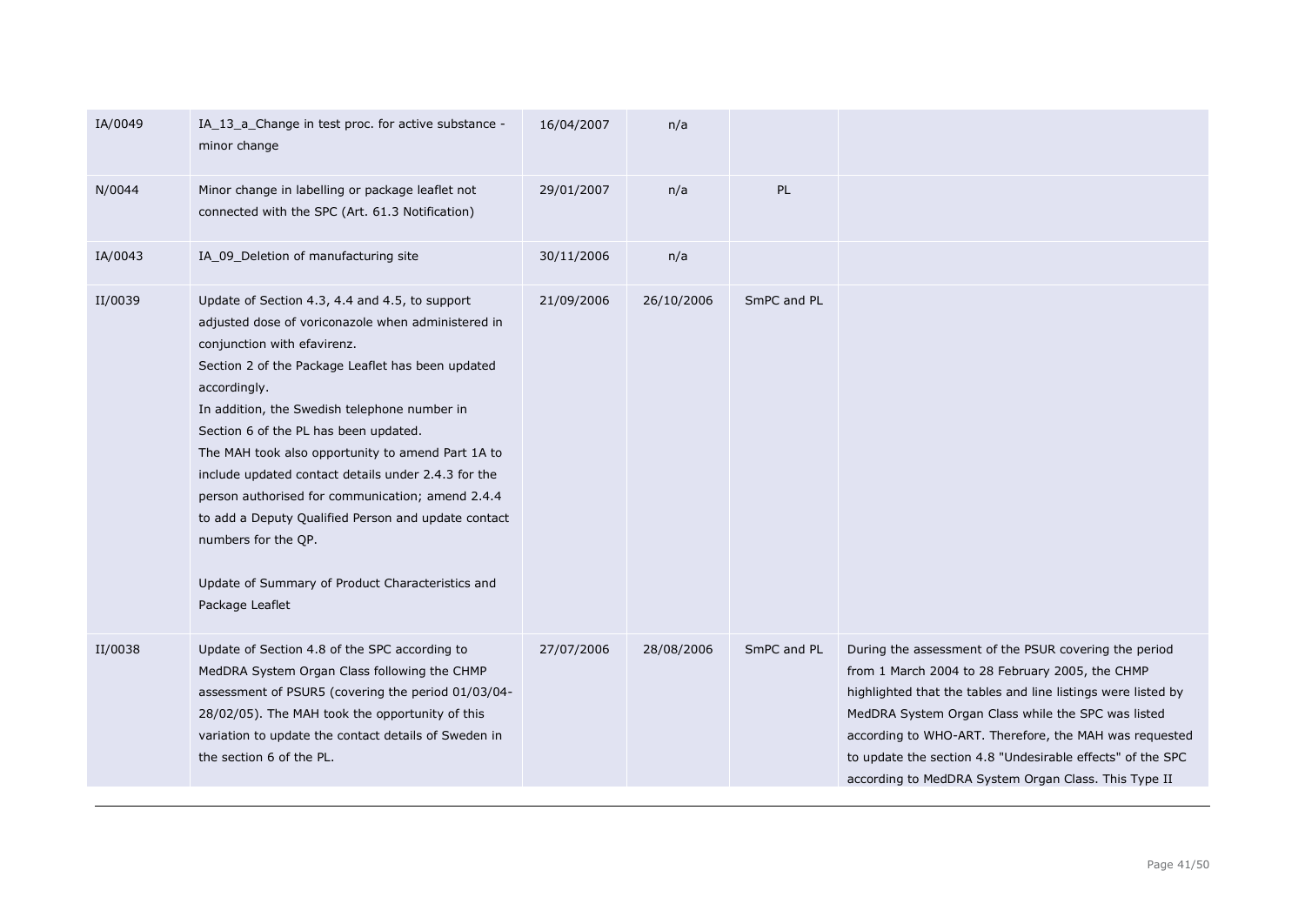|         | Update of Summary of Product Characteristics and<br>Package Leaflet                                                                                                                                                                                                                                                                                                                                                                                                                                                                                                                                                                                                                                                                                                                                                                                                                            |            |            |             | variation was submitted in May 2006 in order to answer to<br>this request.                                                                                                                                                                                                                                                                                                                                                                                                                                                                                                                                                                                                                                                                                                                                                                                                                                                                                                                                                                                                                                                                                                                                                                                                                                                                                                                                                                                                              |
|---------|------------------------------------------------------------------------------------------------------------------------------------------------------------------------------------------------------------------------------------------------------------------------------------------------------------------------------------------------------------------------------------------------------------------------------------------------------------------------------------------------------------------------------------------------------------------------------------------------------------------------------------------------------------------------------------------------------------------------------------------------------------------------------------------------------------------------------------------------------------------------------------------------|------------|------------|-------------|-----------------------------------------------------------------------------------------------------------------------------------------------------------------------------------------------------------------------------------------------------------------------------------------------------------------------------------------------------------------------------------------------------------------------------------------------------------------------------------------------------------------------------------------------------------------------------------------------------------------------------------------------------------------------------------------------------------------------------------------------------------------------------------------------------------------------------------------------------------------------------------------------------------------------------------------------------------------------------------------------------------------------------------------------------------------------------------------------------------------------------------------------------------------------------------------------------------------------------------------------------------------------------------------------------------------------------------------------------------------------------------------------------------------------------------------------------------------------------------------|
| II/0041 | Update of or change(s) to the pharmaceutical<br>documentation                                                                                                                                                                                                                                                                                                                                                                                                                                                                                                                                                                                                                                                                                                                                                                                                                                  | 27/07/2006 | 03/08/2006 |             |                                                                                                                                                                                                                                                                                                                                                                                                                                                                                                                                                                                                                                                                                                                                                                                                                                                                                                                                                                                                                                                                                                                                                                                                                                                                                                                                                                                                                                                                                         |
| II/0036 | Update of Section 4.5 of the SPC to include<br>information from the results from an Open Label,<br>Fixed Sequence Oral Multiple Dose Study to assess<br>the Pharmacokinetics, Tolerability and Safety of<br>Voriconazole and an Oral Contraceptive Co-<br>Administered at Steady State in healthy Female<br>Subjects.<br>Section 2 of the Package Leaflet has been updated<br>accordingly.<br>In addition, minor corrections have been made to<br>Section 4.5 (ciclosporin instead of cyclosporin+ order<br>of interactions have been revised) of the SPC.<br>The MAH took the opportunity to delete somnolence<br>during infusion from section 4.8 of the SPC and<br>feeling sleepy during infusion from the PL for the<br>tablets and the powder for oral suspension as it does<br>only apply for the IV formulation.<br>Update of Summary of Product Characteristics and<br>Package Leaflet | 27/04/2006 | 31/05/2006 | SmPC and PL | This variation relates to an open-label, 3 periods, fixed<br>sequence clinical study, in which each treatment period was<br>separated by a minimum of 7 days. Sixteen healthy pre-<br>menopausal females between 18 and 40 years of age, who<br>were naïve to oral contraceptive usage or who had stopped<br>using oral contraceptives at least three months prior to the<br>study, participated in this study conducted between April<br>and December 2004.<br>The results of this clinical study showed that both<br>voriconazole and oral contraceptives (made of estrogen and<br>progestagen) levels increased significantly at co-<br>administration of both products.<br>Considering the possible concomitant use and need for<br>adequate contraception during voriconazole treatment (e.g.<br>with an oral contraceptives), it is important that this<br>interaction is included in section 4.5 "Interaction with other<br>medicinal products and other forms of interaction" of the<br>SPC and in the Package Leaflet of Vfend. Prescribers should<br>also be warned in the SPC that voriconazole levels will be<br>more variable when co-administered with cyclic oral<br>contraceptives due to the pill-free week. Furthermore,<br>despite no increase of the incidence of hormonal related<br>adverse events was observed in this study, it can not be<br>excluded that, due to the concomitant use, higher estrogen<br>and progestagen levels may cause notably nausea and |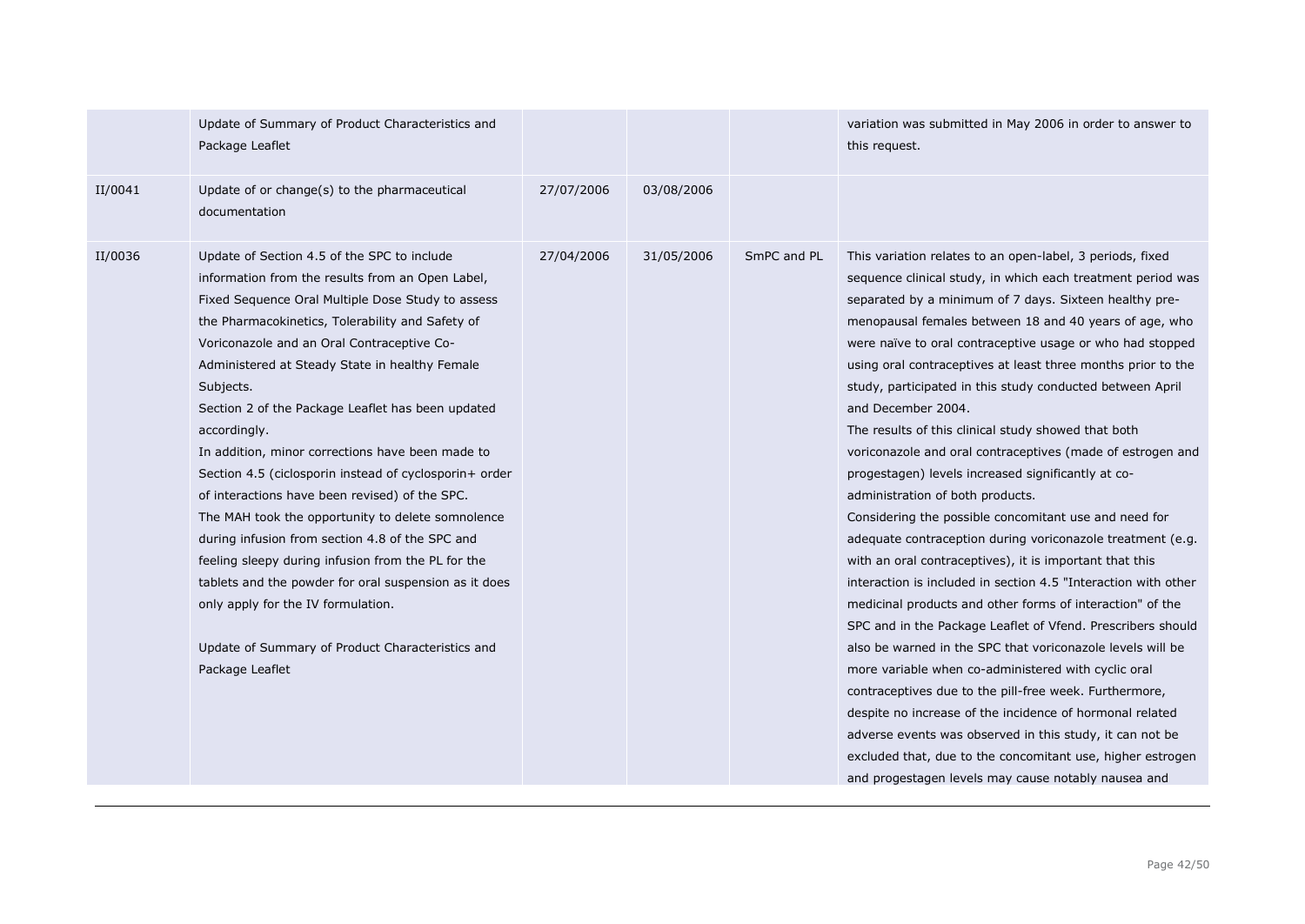|         |                                                                                                                                                                                                                                                                                                                                                                        |            |            |             | menstrual disorders.                                                                                                                                                                                                                                                                                                                                                                                                                                                                                                                                                                                                                                                                                                                                                                                                                                                                                                                                                       |
|---------|------------------------------------------------------------------------------------------------------------------------------------------------------------------------------------------------------------------------------------------------------------------------------------------------------------------------------------------------------------------------|------------|------------|-------------|----------------------------------------------------------------------------------------------------------------------------------------------------------------------------------------------------------------------------------------------------------------------------------------------------------------------------------------------------------------------------------------------------------------------------------------------------------------------------------------------------------------------------------------------------------------------------------------------------------------------------------------------------------------------------------------------------------------------------------------------------------------------------------------------------------------------------------------------------------------------------------------------------------------------------------------------------------------------------|
| II/0035 | Update of sections 4.2 and 4.4 of the SPC, to avoid<br>the use of voriconazole in children less than 2 year-<br>old as requested by the CHMP following the<br>assessment of post-marketing data.<br>Addition of convulsion in section 4.8 as requested by<br>the CHMP following the assessment of variation II-<br>26.<br>Update of Summary of Product Characteristics | 14/12/2005 | 31/01/2006 | SmPC        | Although, in the clinical programme children under 2 years<br>of age were excluded, 22 patients less than 2 year-old with<br>life-threatening fungal infections were treated in<br>compassionate use programmes. Furthermore post-<br>marketing data reported that 3 children under 2 year-old<br>received voriconazole. The CHMP requested the MAH to<br>propose measures to avoid the use of voriconazole in<br>children less than 2 years of age. Sections 4.2 and 4.4 of<br>the SPC were updated accordingly and references to<br>section 4.8 were added.<br>The CHMP agreed to add convulsion to section 4.8 as a rare<br>event and the Package Leaflet has been updated<br>accordingly.                                                                                                                                                                                                                                                                              |
| II/0034 | Update of sections 4.4 and 4.5 of the SPC, following<br>an interaction study with low dose ritonavir.<br>Update of Summary of Product Characteristics and<br>Package Leaflet                                                                                                                                                                                           | 14/12/2005 | 31/01/2006 | SmPC and PL | Low dose ritonavir (100 mg q 12 hr) when co-administered<br>with therapeutic dose of voriconazole (200 mg q 12 hr)<br>reduced voriconazole AUC0-Tau by approximately 40% and<br>Cmax by approximately 25%, under steady-state<br>conditions. The N-oxide metabolite (UK-121,265) mean<br>steady-state AUC0-Tau and Cmax values increased by 23%<br>and 28%, respectively, indicating that enzyme induction<br>had occurred after the introduction of ritonavir. Low dose<br>ritonavir had a less marked effect on voriconazole<br>pharmacokinetics than previously seen with higher doses of<br>ritonavir (400 mg q 12 hr). Therefore the current strict<br>contraindication for concomitant use of voriconazole and<br>high doses of ritonavir is not warranted for low "booster"<br>doses of ritonavir and the section 4.4 "Special warnings and<br>special precautions for use" of Vfend SPC was updated with<br>the relative contraindication for the use of low doses |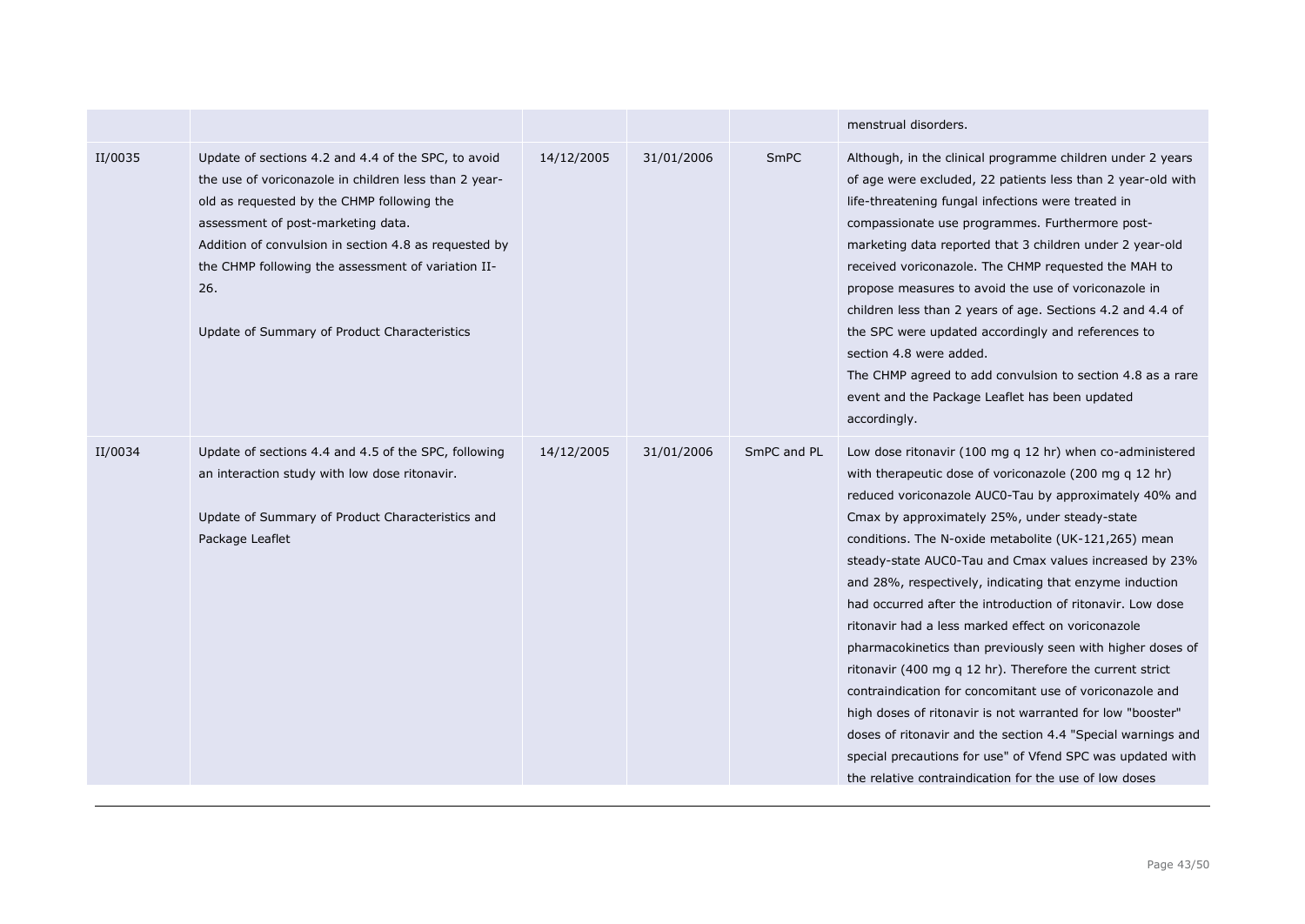|         |                                                                                                                                                                                                                                                                                                                                                                                                                                                                                                                                                                                                                                                                          |            |            |             | ritonavir in voriconazole treatment ("Coadministration of<br>voriconazole and low dose ritonavir (100mg twice daily)<br>should be avoided unless an assessment of the benefit/risk<br>justifies the use of voriconazole."). The section 4.5<br>"Interaction with other medicinal product and other forms<br>of interaction" was also updated to includ the results of the<br>new interaction study.<br>The Package Leaflet was updated accordingly in section 2.                                                                                                                                                                                                                                                                                                                                                                                                                                                                                                                                                                                                                                                          |
|---------|--------------------------------------------------------------------------------------------------------------------------------------------------------------------------------------------------------------------------------------------------------------------------------------------------------------------------------------------------------------------------------------------------------------------------------------------------------------------------------------------------------------------------------------------------------------------------------------------------------------------------------------------------------------------------|------------|------------|-------------|---------------------------------------------------------------------------------------------------------------------------------------------------------------------------------------------------------------------------------------------------------------------------------------------------------------------------------------------------------------------------------------------------------------------------------------------------------------------------------------------------------------------------------------------------------------------------------------------------------------------------------------------------------------------------------------------------------------------------------------------------------------------------------------------------------------------------------------------------------------------------------------------------------------------------------------------------------------------------------------------------------------------------------------------------------------------------------------------------------------------------|
| IB/0033 | IB 14 b Change in manuf. of active substance<br>without Ph. Eur. certificate - new manufacturer                                                                                                                                                                                                                                                                                                                                                                                                                                                                                                                                                                          | 10/11/2005 | n/a        |             |                                                                                                                                                                                                                                                                                                                                                                                                                                                                                                                                                                                                                                                                                                                                                                                                                                                                                                                                                                                                                                                                                                                           |
| II/0026 | Update of the section 4.2, 4.4, 4.8, 5.1 and 5.2 of<br>the SPC, to include dosing recommendations for<br>children aged 2 to <12 years, following the results of<br>previously reported pharmacokinetic studies,<br>compassionate use programmes and a clinical<br>pharmacokinetic study recently conducted to<br>investigate the pharmacokinetics, tolerability and<br>safety of higher doses of voriconazole in hospitalised<br>children (2 to $<$ 12 years of age) requiring treatment<br>for the prevention of systemic fungal infection.<br>The Package Leaflet has been amended accordingly.<br>Update of Summary of Product Characteristics and<br>Package Leaflet | 15/09/2005 | 27/10/2005 | SmPC and PL | Following the results of pharmacokinetic studies,<br>compassionate use programmes and a clinical pk study<br>conducted to investigate the pharmacokinetics, tolerability<br>and safety of higher doses of voriconazole in hospitalised<br>children (2 to $<$ 12 years of age) requiring treatment for the<br>prevention of systemic fungal infection, the SPC was<br>updated to include dosing recommendations for children<br>aged 2 to $<$ 12 years.<br>The updated sections are:<br>- 4.2 "Posology and method of administration", to adjust<br>the pediatric voriconazole doses to 7 mg/kg intravenously<br>and 200 mg orally,<br>- 4.4 "Special warnings and special precautions for use", to<br>include that liver function tests should be closely monitored<br>in pediatric patients (as in adults) and that clinicians should<br>consider the likely impact of malabsorption and body<br>weight on oral voriconazole exposure.<br>- 4.8 "Undesirable effects", to mention that safety of<br>voriconazole was investigated in 245 paediatric patients<br>aged 2 to <12 years who presented similar safety profile |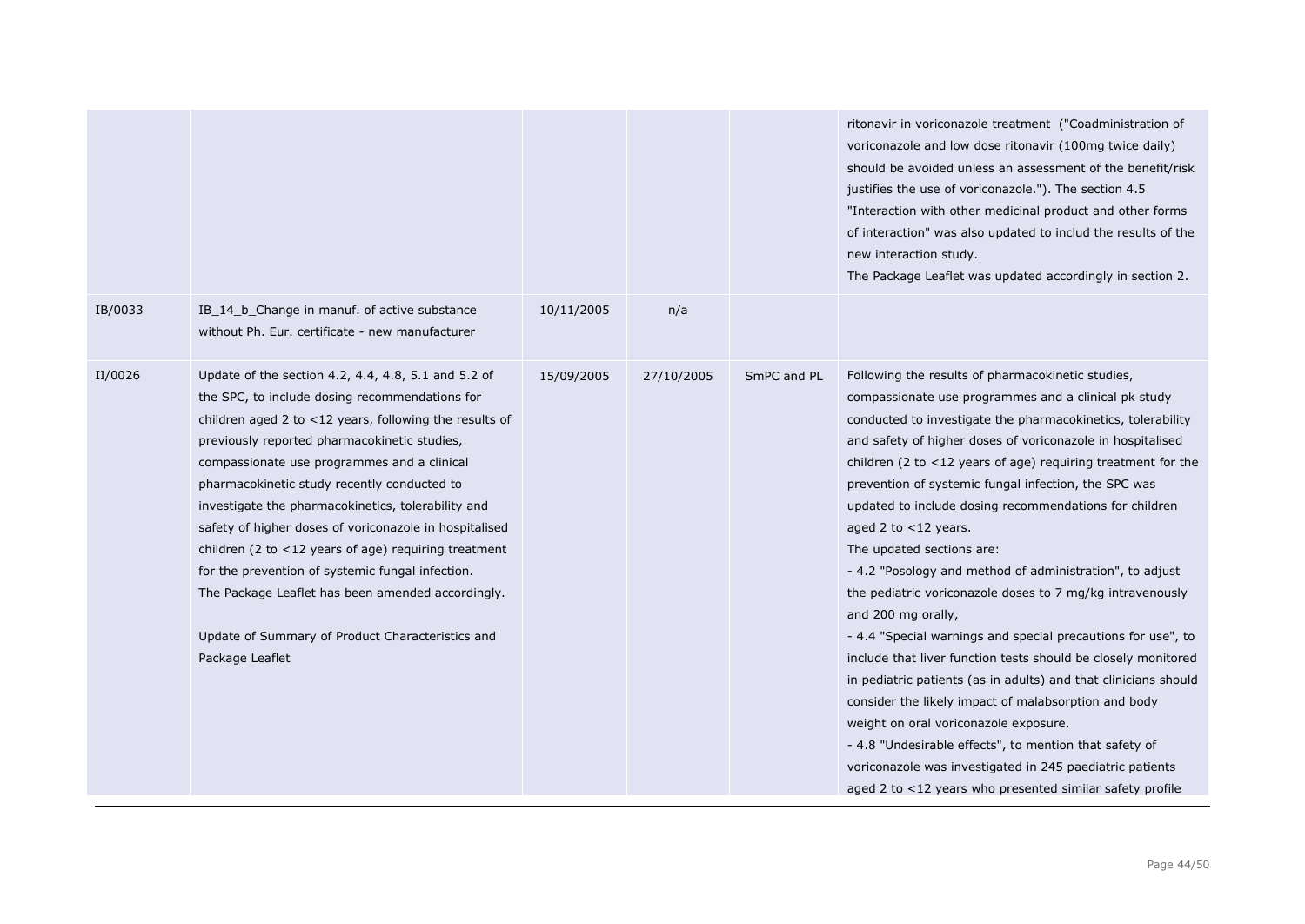|         |                                                                                                                                                                                             |            |            |                          | that in adults.<br>- 5.1 "Pharmacodynamic properties", to delete that there<br>was no data in children below the age of 12 years treated<br>for the indication Candidaemia in non-neutropenic patients.<br>- and 5.2 "Pharmacokinetic properties", to add more<br>information on the findings of the above-mentioned<br>studies.<br>Furthermore, for the dosage form 200 mg Powder for<br>Solution for Infusion, the section 6.6 of the SPC<br>"Instructions for use and handling" was updated. |
|---------|---------------------------------------------------------------------------------------------------------------------------------------------------------------------------------------------|------------|------------|--------------------------|-------------------------------------------------------------------------------------------------------------------------------------------------------------------------------------------------------------------------------------------------------------------------------------------------------------------------------------------------------------------------------------------------------------------------------------------------------------------------------------------------|
| IB/0032 | IB_42_a_01_Change in shelf-life of finished product<br>- as packaged for sale                                                                                                               | 01/09/2005 | n/a        | SmPC                     |                                                                                                                                                                                                                                                                                                                                                                                                                                                                                                 |
| IB/0031 | IB_37_b_Change in the specification of the finished<br>product - add. of new test parameter<br>IB_38_c_Change in test procedure of finished<br>product - other changes                      | 07/06/2005 | n/a        |                          |                                                                                                                                                                                                                                                                                                                                                                                                                                                                                                 |
| IA/0029 | IA_31_a_Change to in-process tests/limits during<br>manufacture - tightening of in-process limits                                                                                           | 20/04/2005 | n/a        |                          |                                                                                                                                                                                                                                                                                                                                                                                                                                                                                                 |
| IA/0028 | IA_38_a_Change in test procedure of finished<br>product - minor change to approved test procedure                                                                                           | 20/04/2005 | n/a        |                          |                                                                                                                                                                                                                                                                                                                                                                                                                                                                                                 |
| II/0025 | Further to findings on methadone co-administration<br>with voriconazole from a placebo-controlled clinical<br>study.<br>Update of Summary of Product Characteristics and<br>Package Leaflet | 17/02/2005 | 29/03/2005 | SmPC, Annex<br>II and PL | The SPC has been updated in its sections 4.4 "Special<br>warnings and special precautions for use" and 4.5<br>"Interaction with other medicinal products and other forms<br>of interaction" further to results from a clinical study<br>conducted to assess the effects of voriconazole on the<br>pharmacokinetics, tolerability and safety of methadone co-                                                                                                                                    |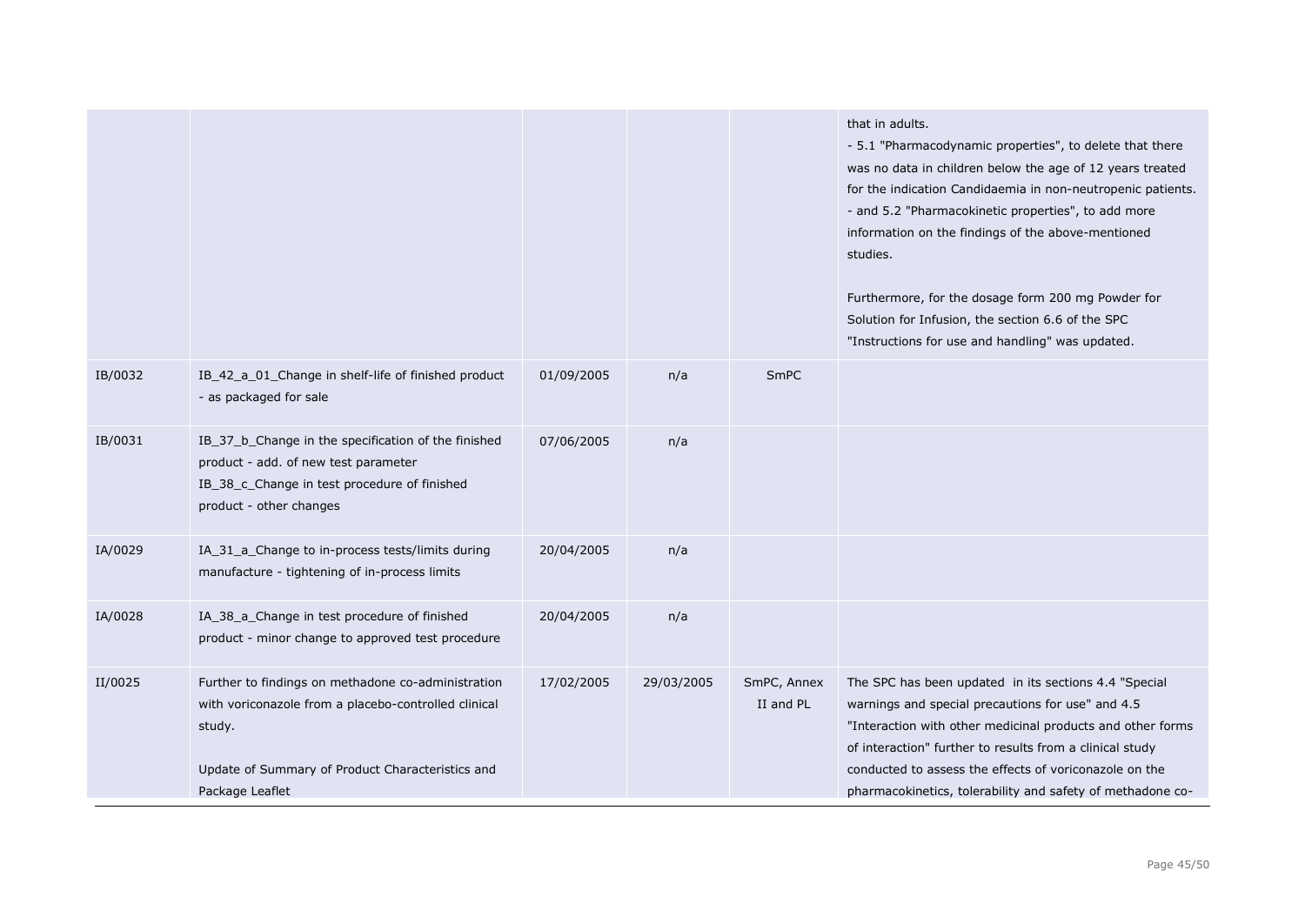administered at a steady state in methadone patients.

The results showed that in subjects receiving a methadone maintenance dose (32-100mg once daily), coadministration of oral voriconazole (400mg twice daily for 1 day, then 200mg twice daily for four days) increased the Cmax and AUCt of pharmacologically active R-methadone by 31% and 47%, respectively, whereas the Cmax and AUCt of the Senantiomer increased by approximately 65% and 103%, respectively. Comparison with historical data showed that voriconazole plasma concentrations during coadministration of methadone were comparable to voriconazole levels in

|         |                                                                                     |            |     | voriconazole plasma concentrations during coadministratio<br>of methadone were comparable to voriconazole levels in<br>healthy subjects without any comedication.<br>The mean QTc interval was similar in both the Methadone -<br>Placebo and Methadone + Voriconazole groups. It might<br>therefore be concluded that administration of the standard<br>therapeutic voriconazole doses did not lead to serious QTc<br>prolongation in patients treated with methadone dosages of<br>32-100 mg. Furthermore, relevant QTc prolongation is not<br>expected at regular voriconazole dosages of 200 mg.<br>However, it should be noticed that the power of this study<br>is very low and sensitivity can be doubted, hence frequent<br>monitoring for adverse events and toxicity related to<br>increased plasma concentrations of methadone, including<br>QT prolongation, is recommended during coadministration.<br>Dose reduction of methadone may be needed. |
|---------|-------------------------------------------------------------------------------------|------------|-----|----------------------------------------------------------------------------------------------------------------------------------------------------------------------------------------------------------------------------------------------------------------------------------------------------------------------------------------------------------------------------------------------------------------------------------------------------------------------------------------------------------------------------------------------------------------------------------------------------------------------------------------------------------------------------------------------------------------------------------------------------------------------------------------------------------------------------------------------------------------------------------------------------------------------------------------------------------------|
| IA/0027 | IA_11_a_Change in batch size of active substance or<br>intermediate - up to 10-fold | 26/01/2005 | n/a |                                                                                                                                                                                                                                                                                                                                                                                                                                                                                                                                                                                                                                                                                                                                                                                                                                                                                                                                                                |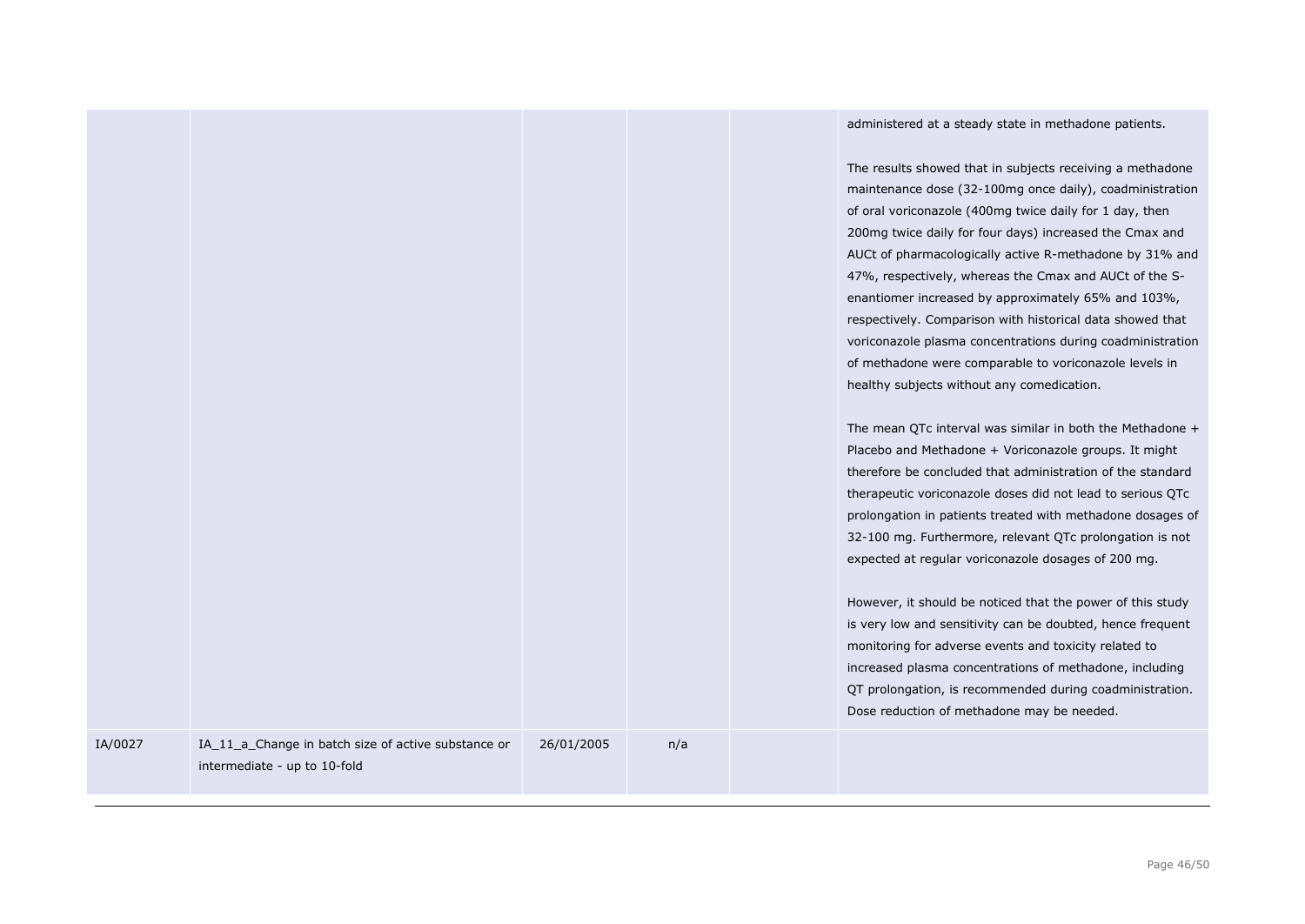| II/0020 | to include "treatment of serious Candida infection".<br><b>Extension of Indication</b>                                     | 18/11/2004 | 10/01/2005 | SmPC and PL              | Please refer to the Scientific discussion: Vfend-H-387-II-<br>$20 - AR$                                                                                                                                                                                                                                                                                                                                                                                                                              |
|---------|----------------------------------------------------------------------------------------------------------------------------|------------|------------|--------------------------|------------------------------------------------------------------------------------------------------------------------------------------------------------------------------------------------------------------------------------------------------------------------------------------------------------------------------------------------------------------------------------------------------------------------------------------------------------------------------------------------------|
| II/0024 | Further to post-marketing surveillance.<br>Update of Summary of Product Characteristics and<br>Package Leaflet             | 16/09/2004 | 09/11/2004 | SmPC and PL              | The SPC has been updated in its sections:<br>- 4.8 "Undesirable effects" to include "Ventricular<br>tachicardia" as rare adverse event as requested further to<br>the assessment of PSUR4 covering the period 01.09.2003 -<br>29.02.2004,<br>- and 6.1 "the powder for solution for injection " of the<br>powder for solution for injection SPC by deleting "Water for<br>injections", which is not part of the finished product.                                                                    |
| II/0021 | Further to the results of a Phase I Clinical study.<br>Update of Summary of Product Characteristics and<br>Package Leaflet | 23/06/2004 | 11/08/2004 | SmPC and PL              | The SPC has been updated in its sections 4.3<br>"Contraindications" and 4.5 "Interaction with other<br>medicinal products and other forms of interaction" to<br>include the contraindication with efavirenz following results<br>of a Phase I, single blind, randomised, placebo-controlled,<br>parallel group, oral multiple-dose study to assess the<br>pharmacokinetics, tolerability and safety of voriconazole<br>and efavirenz co-administered at steady state in healthy<br>subjects.         |
| II/0019 | Further to the results of a Phase I clinical study.<br>Update of Summary of Product Characteristics and<br>Package Leaflet | 22/04/2004 | 09/06/2004 | SmPC, Annex<br>II and PL | The SPC has been updated in its sections 4.3<br>"Contraindications" and 4.5 "Interaction with other<br>medicinal products and others forms of interactions" to<br>include a contraindication with ritonavir 400mg following<br>results of a a phase I, single blind, randomised, placebo-<br>controlled, parallel group, oral multiple dose study to<br>assess the pharmacokinetics, tolerability and safety of<br>voriconazole and ritanovir co-administered at steady state<br>in healthy subjects |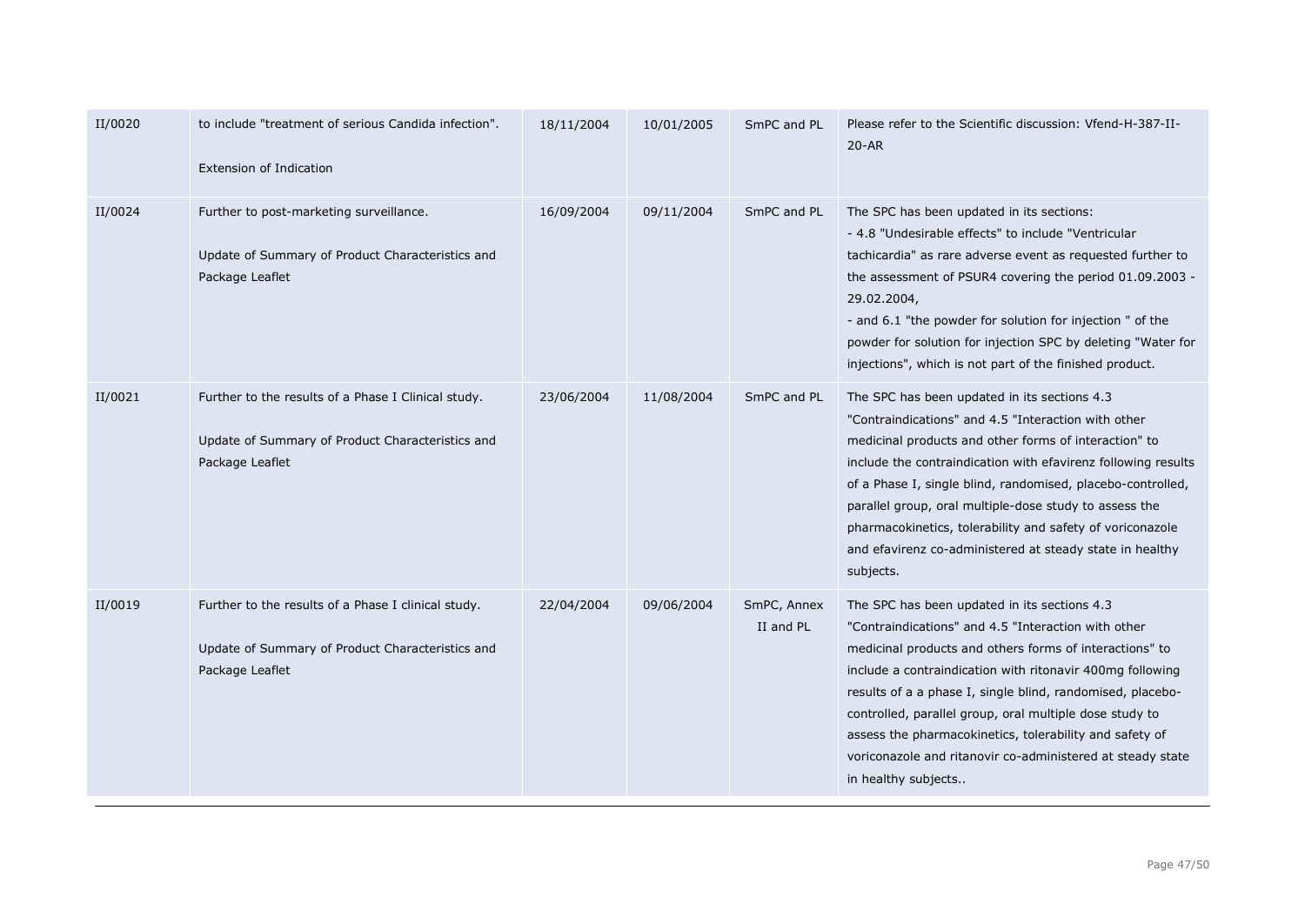| II/0018 | Further to the results of a clinical study.<br>Update of Summary of Product Characteristics and<br>Package Leaflet                        | 24/03/2004 | 08/06/2004 | SmPC and PL                         | The SPC has been updated in its section 4.8 "Undesirable<br>effects" information on long term visual effects following<br>results of a multicentre, pilot, efficacy trial of voriconazole<br>for the long term treatment of acute and chronic<br>paracoccidioidomycosis with itraconazole as a control<br>group.<br>In addition, the MAH has completed the list of local<br>representatives in the section 6 of the Package Leaflet in<br>accordance with EMEA/QRD templates, to include the 10<br>accession countries. |
|---------|-------------------------------------------------------------------------------------------------------------------------------------------|------------|------------|-------------------------------------|-------------------------------------------------------------------------------------------------------------------------------------------------------------------------------------------------------------------------------------------------------------------------------------------------------------------------------------------------------------------------------------------------------------------------------------------------------------------------------------------------------------------------|
| IA/0023 | IA_37_a_Change in the specification of the finished<br>product - tightening of specification limits                                       | 03/06/2004 | n/a        |                                     |                                                                                                                                                                                                                                                                                                                                                                                                                                                                                                                         |
| IA/0022 | IA_43_a_01_ Add./replacement/del. of measuring or<br>administration device - addition or replacement                                      | 25/03/2004 | n/a        |                                     |                                                                                                                                                                                                                                                                                                                                                                                                                                                                                                                         |
| X/0009  | To add a new pharmaceutical form, powder for oral<br>solution (POS) 40mg/ml.<br>X-3-iv_Change or addition of a new pharmaceutical<br>form | 25/09/2003 | 23/02/2004 | SmPC,<br>Labelling and<br><b>PL</b> | Please refer to the Scientific discussion: Vfend-H-387-X-09-<br><b>AR</b>                                                                                                                                                                                                                                                                                                                                                                                                                                               |
| II/0013 | Further to post-marketing experience.<br>Update of Summary of Product Characteristics and<br>Package Leaflet                              | 26/06/2003 | 24/10/2003 | SmPC and PL                         | The SPC of Vfend 200mg powder for solution for infusion<br>has been updated in its section 6.6 "Use and handling" in<br>order to give clearer and more detailed guidance on the<br>administration of the product.                                                                                                                                                                                                                                                                                                       |
| II/0012 | Further to post-marketing surveillance.<br>Update of Summary of Product Characteristics                                                   | 26/06/2003 | 24/10/2003 | SmPC                                | The SPC has been updated in its section 4.8 "undesirable<br>effects" to change the frequency of occurence of "visual<br>disturbances effects" from "common" to "very common".                                                                                                                                                                                                                                                                                                                                           |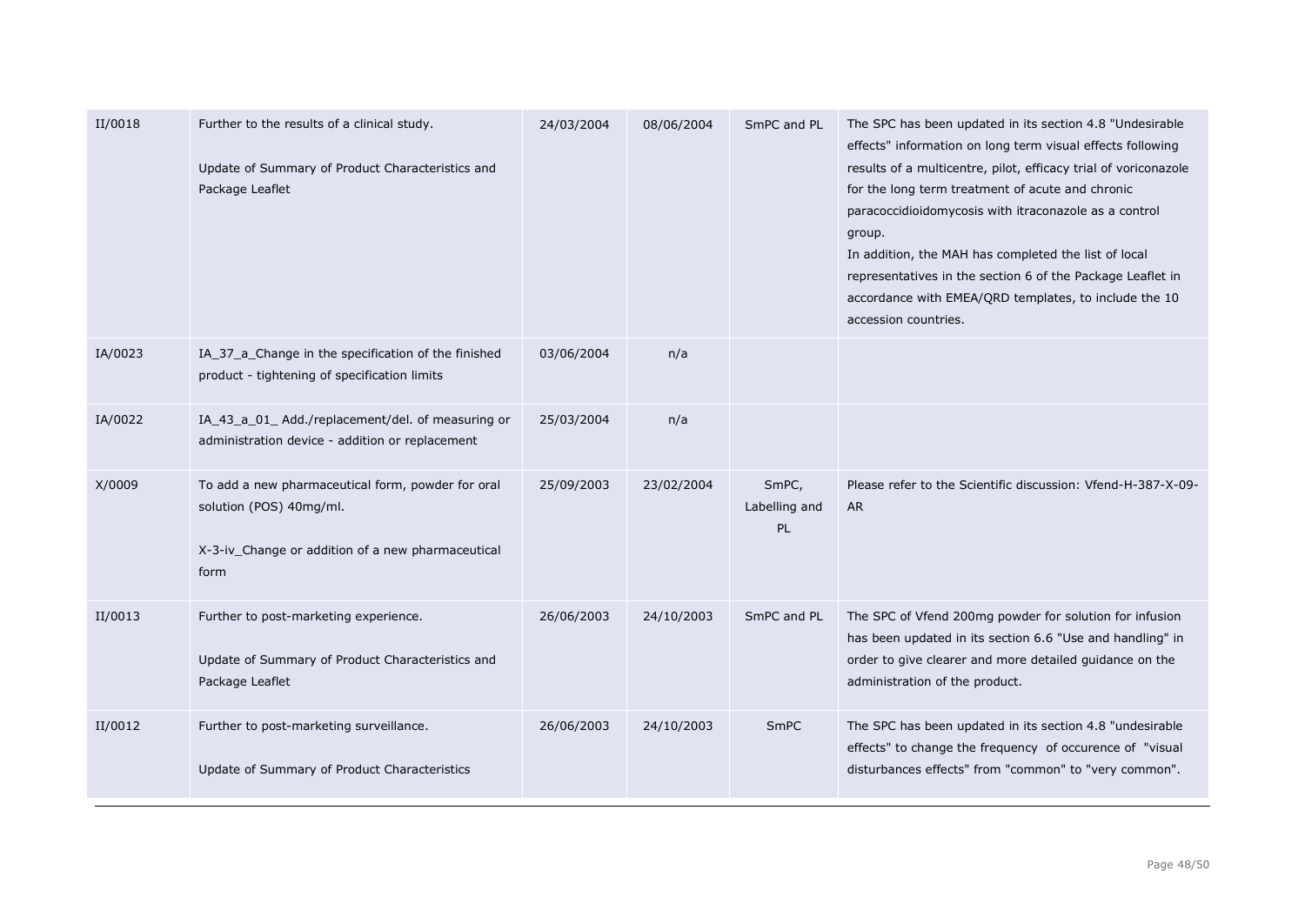| II/0011 | Further to the results of a pharmacodynamic study<br>and to postmarketing surveillance.<br>Update of Summary of Product Characteristics and<br>Package Leaflet | 26/06/2003 | 24/10/2003 | SmPC and PL | The SPC of VFEND 50 mg and 200 mg film-coated tablets<br>and 200 mg powder for solution for infusion has been<br>updated in its sections:<br>- 4.2 "Posology and method of administration"<br>recommending to correct electrolyte disturbances before<br>therapy.<br>- 4.4 "Special warnings and special precautions for use" by<br>warning patients with cardiovascular high risks, or with<br>potentially proarrhythmic conditions.<br>- 4.8 "Indesirable effects" by adding "Torsade de pointes"<br>and "QT prolongation" as rare cardiovascular effects.<br>- 5.1 "Pharmacodynamic properties" by adding results on a<br>placebo-controlled, randomised, single-dose, crossover<br>study evaluating the effect on the QT interval of healthy<br>volunteers.<br>To provide clearer information to clinicians, the SPC of<br>VFEND 200 mg powder for solution for infusion has been as<br>well updated in its section 6.2 "Incompatibilities". |
|---------|----------------------------------------------------------------------------------------------------------------------------------------------------------------|------------|------------|-------------|--------------------------------------------------------------------------------------------------------------------------------------------------------------------------------------------------------------------------------------------------------------------------------------------------------------------------------------------------------------------------------------------------------------------------------------------------------------------------------------------------------------------------------------------------------------------------------------------------------------------------------------------------------------------------------------------------------------------------------------------------------------------------------------------------------------------------------------------------------------------------------------------------------------------------------------------------|
| I/0017  | 15_Minor changes in manufacture of the medicinal<br>product                                                                                                    | 07/10/2003 | 17/10/2003 |             |                                                                                                                                                                                                                                                                                                                                                                                                                                                                                                                                                                                                                                                                                                                                                                                                                                                                                                                                                  |
| IB/0016 | IB_42_a_01_Change in shelf-life of finished product<br>- as packaged for sale                                                                                  | 07/10/2003 | n/a        | <b>SmPC</b> |                                                                                                                                                                                                                                                                                                                                                                                                                                                                                                                                                                                                                                                                                                                                                                                                                                                                                                                                                  |
| I/0014  | 20_Extension of shelf-life as foreseen at time of<br>authorisation                                                                                             | 31/07/2003 | 16/09/2003 | SmPC        |                                                                                                                                                                                                                                                                                                                                                                                                                                                                                                                                                                                                                                                                                                                                                                                                                                                                                                                                                  |
| I/0015  | 25_Change in test procedures of the medicinal<br>product                                                                                                       | 31/07/2003 | 13/08/2003 |             |                                                                                                                                                                                                                                                                                                                                                                                                                                                                                                                                                                                                                                                                                                                                                                                                                                                                                                                                                  |